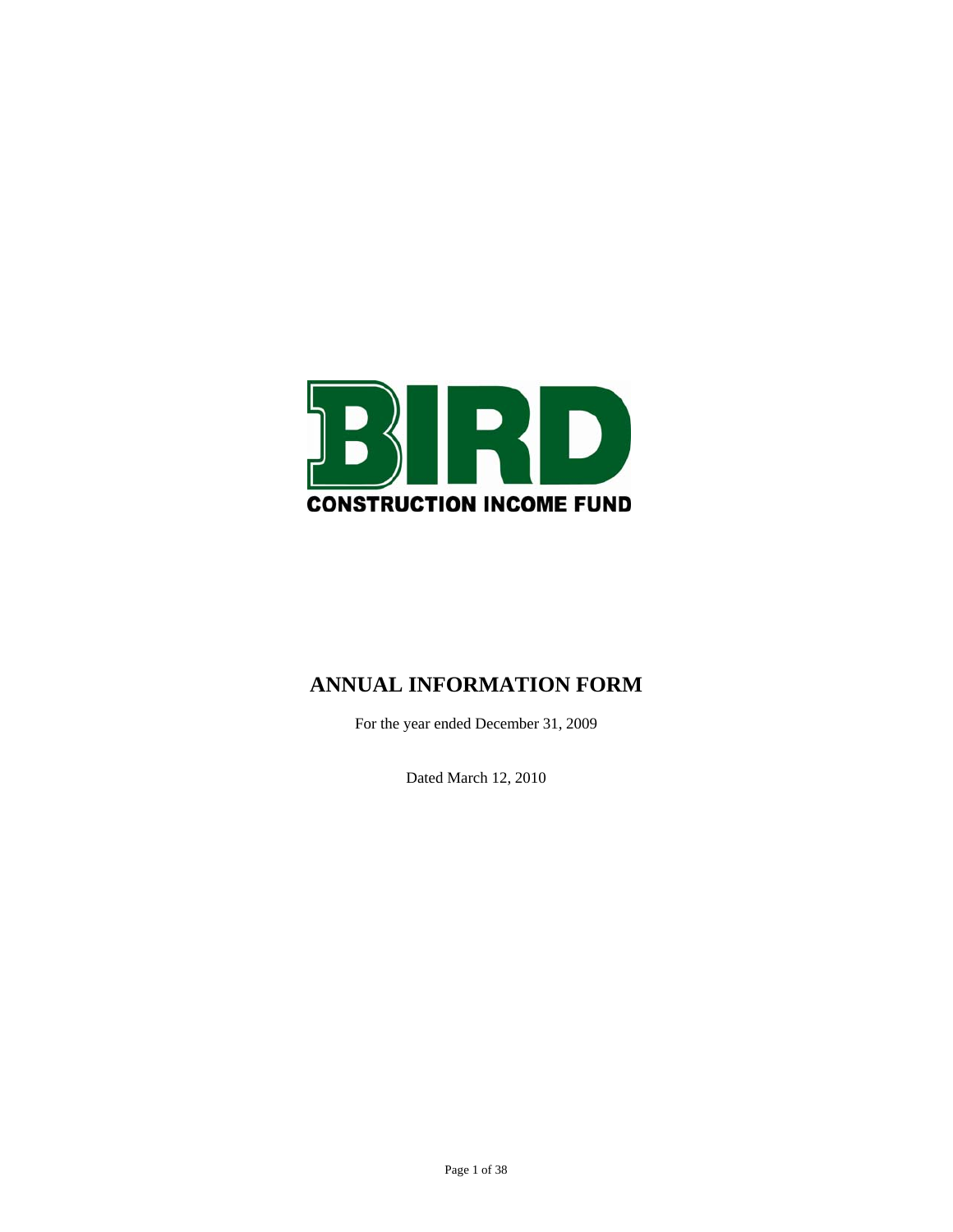# **TABLE OF CONTENTS**

| 1.  |        |  |  |  |
|-----|--------|--|--|--|
| 1.1 |        |  |  |  |
| 1.2 |        |  |  |  |
| 2.  |        |  |  |  |
| 2.1 |        |  |  |  |
| 2.2 |        |  |  |  |
| 2.3 |        |  |  |  |
| 2.4 |        |  |  |  |
| 2.5 |        |  |  |  |
|     | 2.5.1  |  |  |  |
|     | 2.5.2  |  |  |  |
|     | 2.5.3  |  |  |  |
|     | 2.5.4  |  |  |  |
|     | 2.5.5  |  |  |  |
|     | 2.5.6  |  |  |  |
|     | 2.5.7  |  |  |  |
|     | 2.5.8  |  |  |  |
|     | 2.5.9  |  |  |  |
| 3.  |        |  |  |  |
| 3.1 |        |  |  |  |
|     | 3.1.1  |  |  |  |
|     | 3.1.2  |  |  |  |
|     | 3.1.3  |  |  |  |
|     | 3.1.4  |  |  |  |
|     | 3.1.5  |  |  |  |
|     | 3.1.6  |  |  |  |
|     | 3.1.7  |  |  |  |
|     | 3.1.8  |  |  |  |
|     | 3.1.9  |  |  |  |
|     | 3.1.10 |  |  |  |
|     | 3.1.11 |  |  |  |
|     | 3.1.12 |  |  |  |
| 3.2 |        |  |  |  |
|     | 3.2.1  |  |  |  |
|     | 3.2.2  |  |  |  |
|     | 3.2.3  |  |  |  |
|     |        |  |  |  |
|     | 3.2.5  |  |  |  |
|     | 3.2.6  |  |  |  |
|     | 3.2.7  |  |  |  |
|     | 3.2.8  |  |  |  |
|     | 3.2.9  |  |  |  |
|     | 3.2.10 |  |  |  |
|     | 3.2.11 |  |  |  |
|     | 3.2.12 |  |  |  |
|     | 3.2.13 |  |  |  |
|     | 3.2.14 |  |  |  |
|     | 3.2.15 |  |  |  |
|     | 3.2.16 |  |  |  |
|     | 3.2.17 |  |  |  |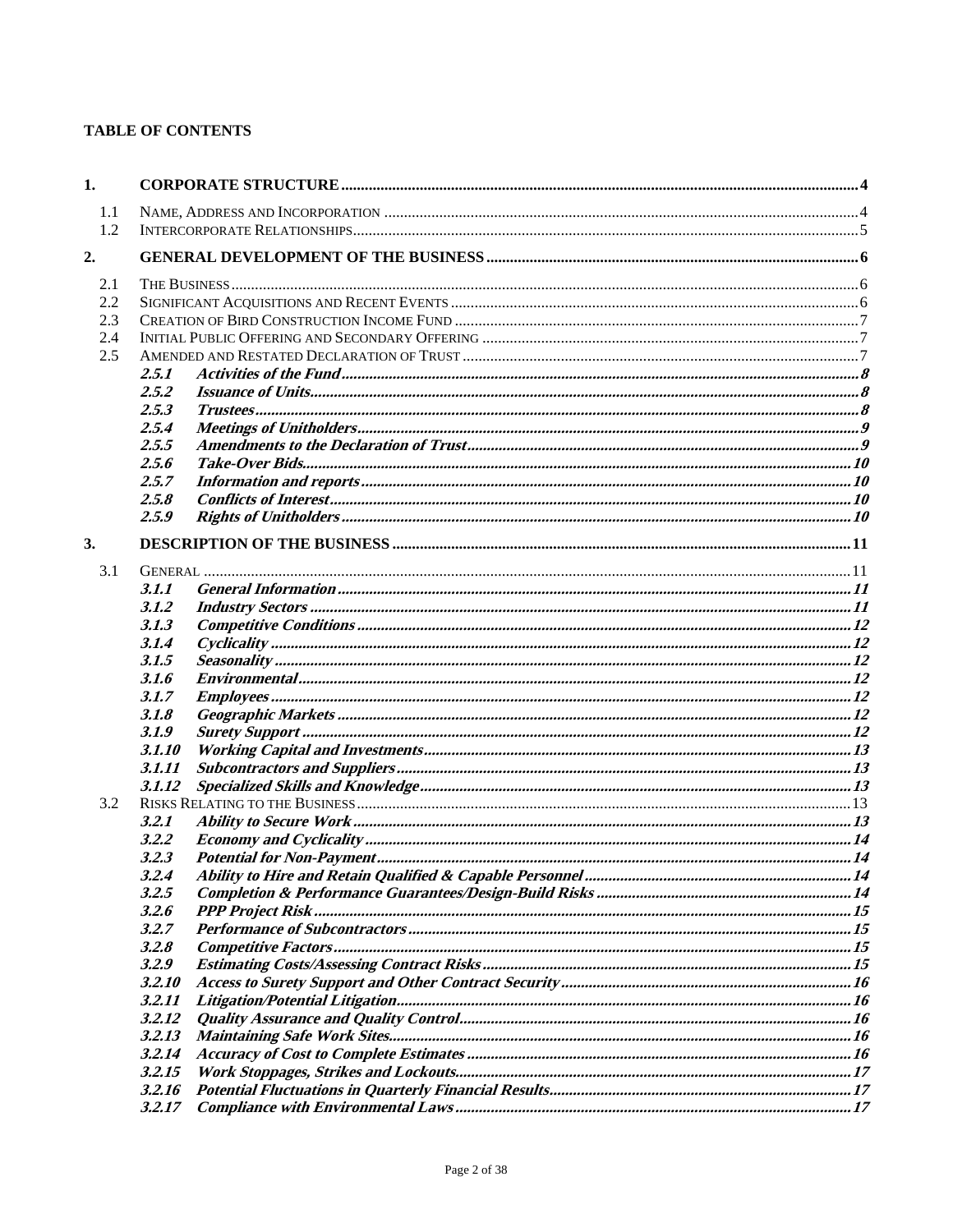|            | 3.2.20                                                                |  |
|------------|-----------------------------------------------------------------------|--|
|            | 3.2.21                                                                |  |
| 3.3        |                                                                       |  |
|            | 3.3.1                                                                 |  |
|            | 3.3.2                                                                 |  |
|            | 3.3.3                                                                 |  |
|            | 3.3.4                                                                 |  |
|            | 3.3.5                                                                 |  |
|            | 3.3.6                                                                 |  |
| 3.4        |                                                                       |  |
| 4.         |                                                                       |  |
| 5.         |                                                                       |  |
| 5.1        |                                                                       |  |
| 5.2        |                                                                       |  |
| 6.         |                                                                       |  |
| 7.         | ESCROWED SECURITIES AND SECURITIES SUBJECT TO CONTRACTUAL RESTRICTION |  |
|            |                                                                       |  |
| 8.         |                                                                       |  |
| 8.1        |                                                                       |  |
| 8.2        |                                                                       |  |
| 8.3        |                                                                       |  |
| 8.4<br>8.5 |                                                                       |  |
| 8.6        |                                                                       |  |
| 9.         |                                                                       |  |
| 9.1        |                                                                       |  |
| 9.2        |                                                                       |  |
| 9.3        |                                                                       |  |
| 9.4        |                                                                       |  |
| 10.        |                                                                       |  |
| 11.        |                                                                       |  |
| 12.        |                                                                       |  |
| 13.        |                                                                       |  |
| 14.        |                                                                       |  |
| 15.        |                                                                       |  |
| 16.        |                                                                       |  |
| 17.        |                                                                       |  |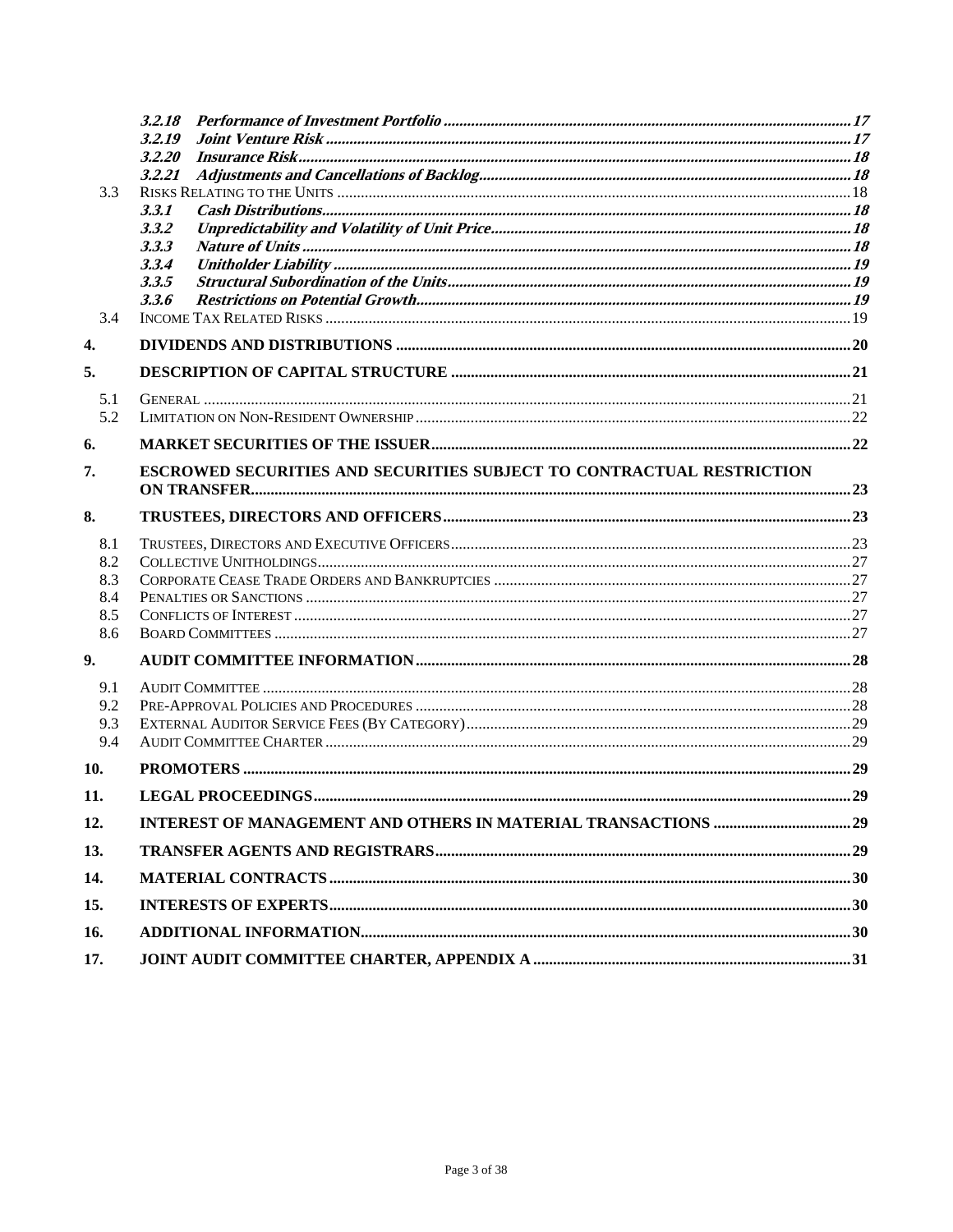# **1. CORPORATE STRUCTURE**

### **1.1 Name, Address and Incorporation**

Bird Construction Income Fund ("Fund") is an unincorporated open-ended investment trust governed by the laws of the Province of Ontario and created pursuant to an amended and restated declaration of trust. The Fund qualifies as a "mutual fund trust" for the purposes of the Income Tax Act (Canada) ("Tax Act"). The Fund owns all of the outstanding shares of Bird Construction Company Limited ("Company" or "Bird").

The Company is a corporation existing under the laws of the Province of Saskatchewan resulting from the amalgamation of Bird Construction Company Limited and Bird Construction Acquisitionco Inc. on February 27, 2006 and continued as Bird Construction Company Limited.

The business was originally formed as a partnership in 1920 and was incorporated as Bird Construction Company Limited under the laws of the Province of Saskatchewan on February 15, 1930 and is governed by the Business Corporations Act (Saskatchewan). The Company first became a reporting issuer in 1973.

On February 27, 2006, the Fund acquired the Company as a wholly-owned subsidiary of the Fund and continued operations as an open-ended investment trust following the continuity of interests method of accounting, as there was no substantive change in the ownership interest of the Company.

On February 27, 2006, the Fund was listed on the Toronto Stock Exchange ("TSX") (symbol BDT.UN). Up to Friday February 24, 2006, the Company was listed on the TSX Venture Exchange (symbol BDT). Immediately following the conversion process, the Fund issued 2,500,000 new trust units under an initial public offering, raising \$27.6 million (net of offering costs and the related tax effect). In addition, certain unitholders, comprised of senior management, officers and directors of the Company, completed a secondary offering of units from which the Fund received no proceeds. The Fund had 13,789,180 units outstanding at that time. Immediately prior to the conversion, the Company paid a series or cash dividends totaling \$8.35 per share or \$31.4 million on the 3,763,060 common shares then outstanding.

With the acquisition of Rideau Construction on February 1, 2008 (see Significant Acquisitions section 2.2), the Fund increased its number of units outstanding to 14,051,282.

The Fund's registered and principal office is located at 5403 Eglinton Avenue West, Toronto, Ontario M9C 5K6.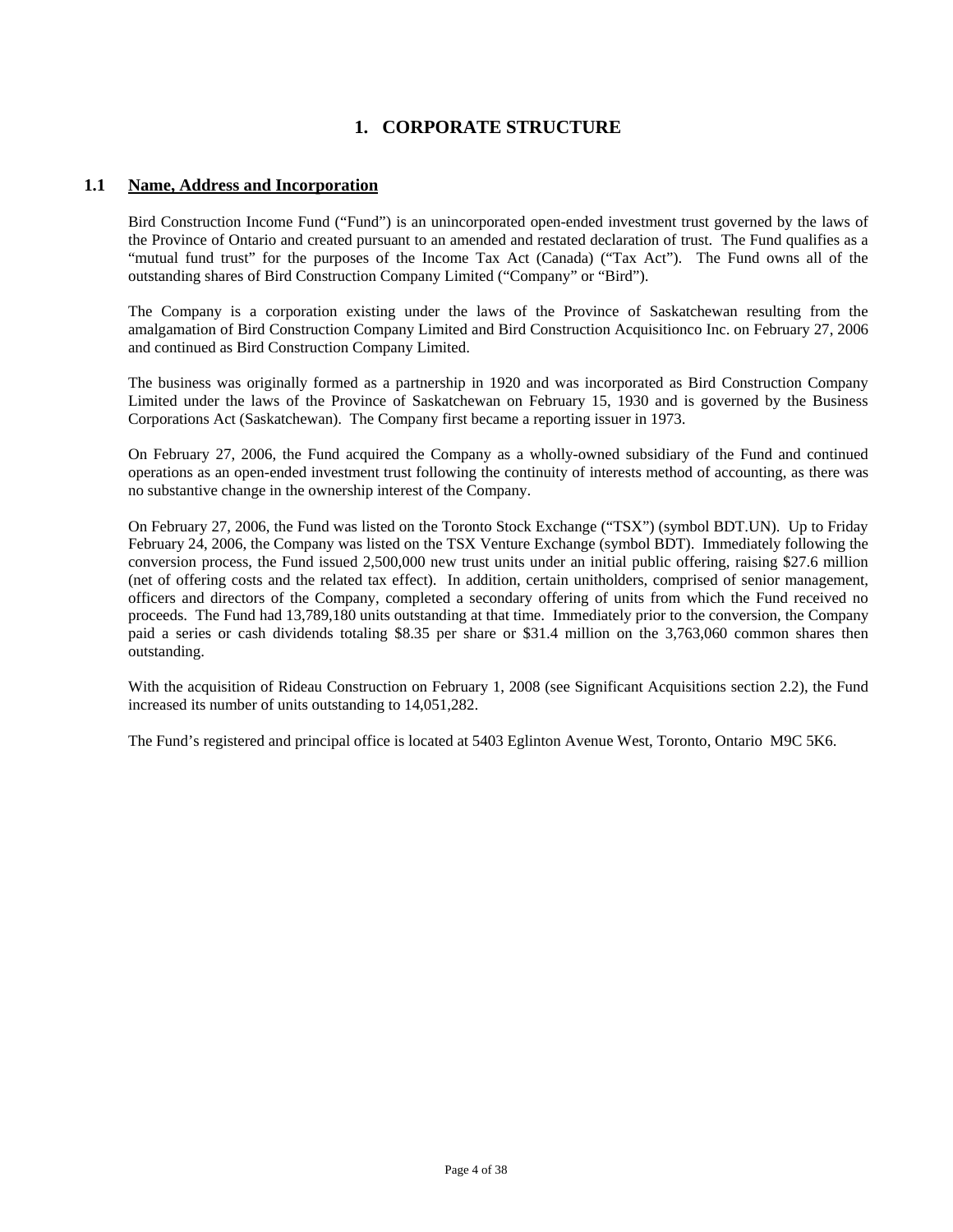### **1.2 Intercorporate Relationships**

The following diagram illustrates the organizational structure of the Fund and its principal subsidiaries and partnership.



(1) GP refers to the General Partner and LP refers to the Limited Partner.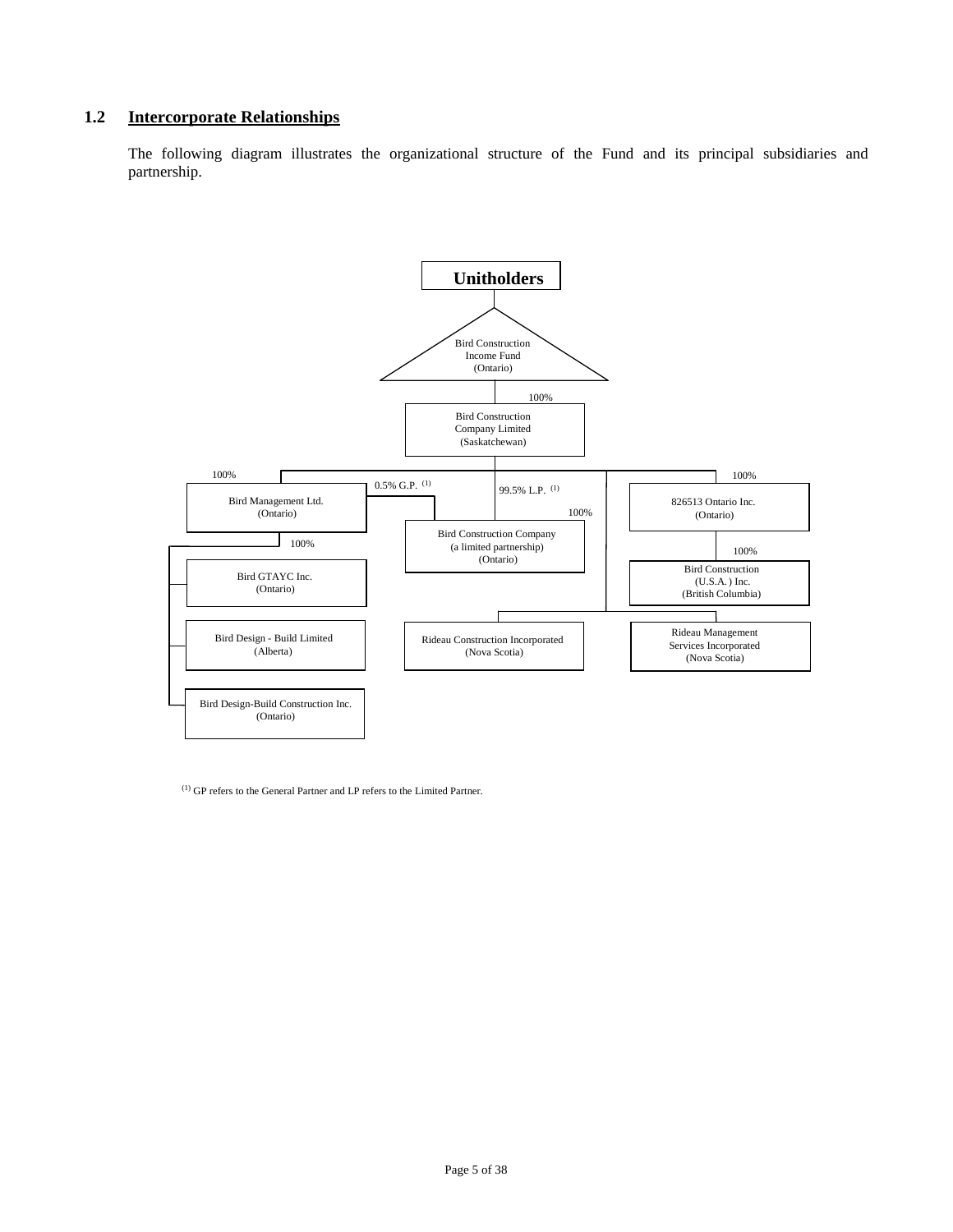# **2. GENERAL DEVELOPMENT OF THE BUSINESS**

# **2.1 The Business**

The Company is a wholly-owned subsidiary of the Fund. During 2009, the Company carried on business as a general contractor with offices in Calgary, Edmonton, Toronto, Vancouver and Winnipeg, as well as Seattle, Washington. In February 2008, the Company acquired Rideau Construction (see Significant Acquisitions section 2.2) which has offices in Halifax and Saint John. In February 2009, the Company announced that it was winding down its Seattle, Washington branch. The office is expected to close in early-2010 upon completion of its current contracts. The Company, which has been in operation for more than 90 years, focuses primarily on projects in the industrial, commercial and institutional sectors of the general contracting industry, using fixed price, design-build, unit price, cost reimbursable, guaranteed upset price, and construction management contract delivery methods.

Construction industry activity is tied to the general state of the economy. In 2007 and for most of 2008, the geographic markets that the Company operates in generally experienced high levels of economic activity, particularly in western Canada. In 2009, Bird generated revenues and earnings based on strong backlog carried forward from a period of robust economic activity prior to the economic downturn.

At the end of 2009, the Fund has a backlog of \$901.4 million down from \$1,104.7 million at the end of 2008.

The retail and commercial sector represented 12% of 2009 revenues (29% in 2008). In the current construction market opportunities in the retail and commercial markets are significantly reduced compared to recent years. This market is expected to remain slow for at least the first half of 2010.

Opportunities in the public market in 2009 were plentiful. The institutional sector represented 55% of 2009 revenues (32% in 2008). Federal and provincial fiscal stimulus channeled through construction spending created opportunities in the second half of the year and is expected to generate additional projects in the first half of 2010. All levels of government are expected to come under pressure to address budget deficits; however, it is not clear to what degree this will affect their capital spending programs in 2010. The pipeline of PPP projects remains strong. The Company has been shortlisted to submit proposals on a number of PPP projects closing in 2010 and this market is expected to be an area of strength.

The industrial market contributed 33% of 2009 revenues (39% in 2008). Canadian oil sands activity in 2009 was significantly reduced from the high levels experienced in 2007 and 2008. In recent months, a number of the Company's oil sands clients have announced plans for projects. Engineering and procurement activity related to a number of these projects is underway and construction work on sites is expected to accelerate in the second half of the year.

Although financial performance in 2009 was strong, 2010 will be a more difficult year. Management does not see a recovery in the commercial and retail markets which will have a meaningful impact on 2010 results. The results generated from our industrial operations in 2010 will be less than that experienced in recent years. Conditions in the oil sands markets are improving, but are not likely to be reflected in results until 2011. The Company has a good Backlog of institutional work. The Backlog derived from complex projects including PPP projects will generate higher margins than more conventional work.

### **2.2 Significant Acquisitions and Recent Events**

On February 1, 2008, the Fund announced the acquisition of 100% of the outstanding shares of Rideau Construction Incorporated and Rideau Management Services Incorporated (collectively "Rideau Construction") for an aggregate purchase price of \$15.8 million.

Approximately one-half of the purchase price was paid in cash from the working capital of the Fund and the other half was satisfied by the issuance of 262,102 trust units of the Fund to the Rideau Construction vendors. Rideau Construction's earnings are expected to be sufficient to fund distributions on the additional units of the Fund issued pursuant to the acquisition and the acquisition is expected to be accretive to unitholders.

Rideau Construction is a general contractor with operations in Nova Scotia and New Brunswick serving clients in the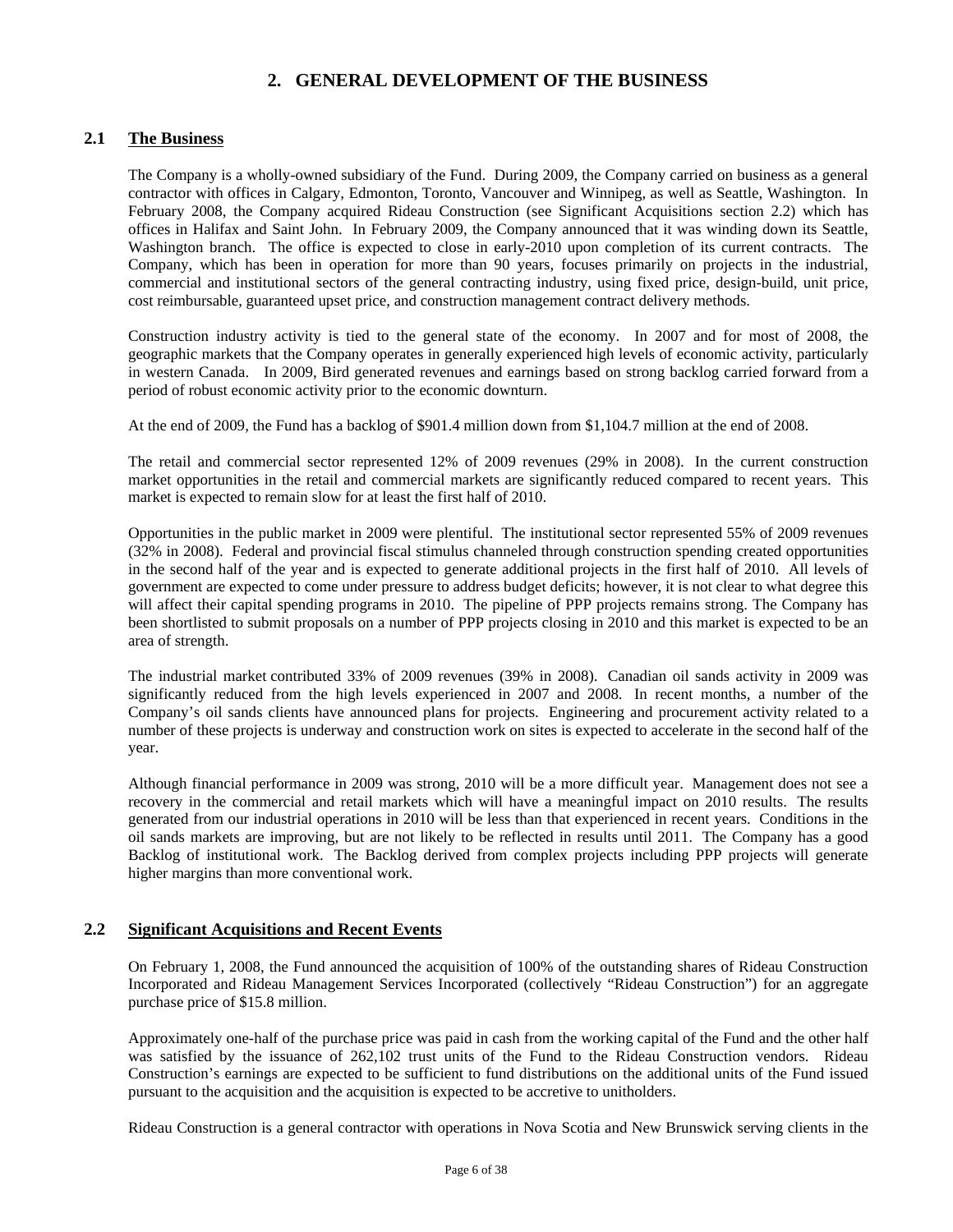institutional, commercial and light industrial markets. The Halifax and Saint John operations of Rideau Construction have become the Atlantic branches of the Fund, with Rideau Construction's key principals and managers staying on to lead the Fund's new Atlantic operations. This acquisition added over 100 full-time employees to the Fund's organization and has made the Fund a true national general contractor with operations from coast to coast.

On February 5, 2009, the Fund announced that it will begin winding down its Seattle, Washington branch, which is expected to close in early-2010 upon completion of its current operations. The Fund will maintain operational capabilities in the Washington market until 2011 to complete its warranty obligations. Management made the decision to close the Seattle branch due to an inability to generate the expected financial results and in order to refocus its senior management resources on opportunities in the Canadian market. Management does not believe that the closing of the Seattle branch will have a material impact on the results of operations of the Fund, nor is it expected to affect the Fund's ability to maintain distributions.

### **2.3 Creation of Bird Construction Income Fund**

The Fund was created for the purpose of investing directly in the securities of Bird Construction Company Limited, and its various subsidiaries and partnership. All the outstanding Company shares were exchanged for units of the Fund on a 3 for 1 basis, resulting in the Fund acquiring all the operations of the Company on February 27, 2006.

The Fund acquired the Company through the following transactions:

Old Bird (Bird Construction Company Limited prior to amalgamation with Acquisitionco (see below)) paid a series of special dividends in the aggregate amount of \$8.35 per common share (equivalent to \$2.78 per unit after the 3 for 1 exchange of common shares of the Company for units of the Fund).

Each issued and outstanding common share of Old Bird was transferred to the Fund in exchange for three (3) units of the Fund.

The Fund transferred to Bird Construction Acquisitionco Inc. ("Aquisitionco") (a company incorporated for the purpose of acquiring the Old Bird common shares from the Fund) all of the common shares of Old Bird in exchange for debt and one Acquisitionco share.

Acquisitionco and Old Bird amalgamated and continued operations as Bird Construction Company Limited, a whollyowned subsidiary of the Fund.

(See the Fund's Business Acquisition Report dated May 19, 2006 available on SEDAR (www.sedar.com)).

On Friday, February 24, 2006, Old Bird ceased to be listed as an issuer on the TSX Venture Exchange (symbol BDT). On Monday, February 27, 2006, the Fund's units were listed for trading on The Toronto Stock Exchange (symbol BDT.UN).

### **2.4 Initial Public Offering and Secondary Offering**

Pursuant to a Prospectus dated February 17, 2006 (see copy on www.sedar.com) the Fund issued 2,500,000 new units at \$12 per unit and certain directors and officers of Bird Construction Company Limited, either directly or indirectly, sold 3,326,817 units at \$12 per unit in a secondary offering. The Fund did not receive any proceeds of the secondary offering.

# **2.5 Amended and Restated Declaration of Trust**

The following is a summary of the material attributes and characteristics of the units and certain provisions of the Fund's amended and restated declaration of trust, which summary is not intended to be complete. Reference should be made to the Fund's amended and restated declaration of trust for a complete description of the units and the full text of its provisions. The Fund's declaration of trust was amended to give effect to various procedural issues associated with finalizing the Fund's prospectus dated February 17, 2006, and a copy of the amended and restated declaration of trust dated February 16, 2006 and the prospectus are available on SEDAR at www.sedar.com.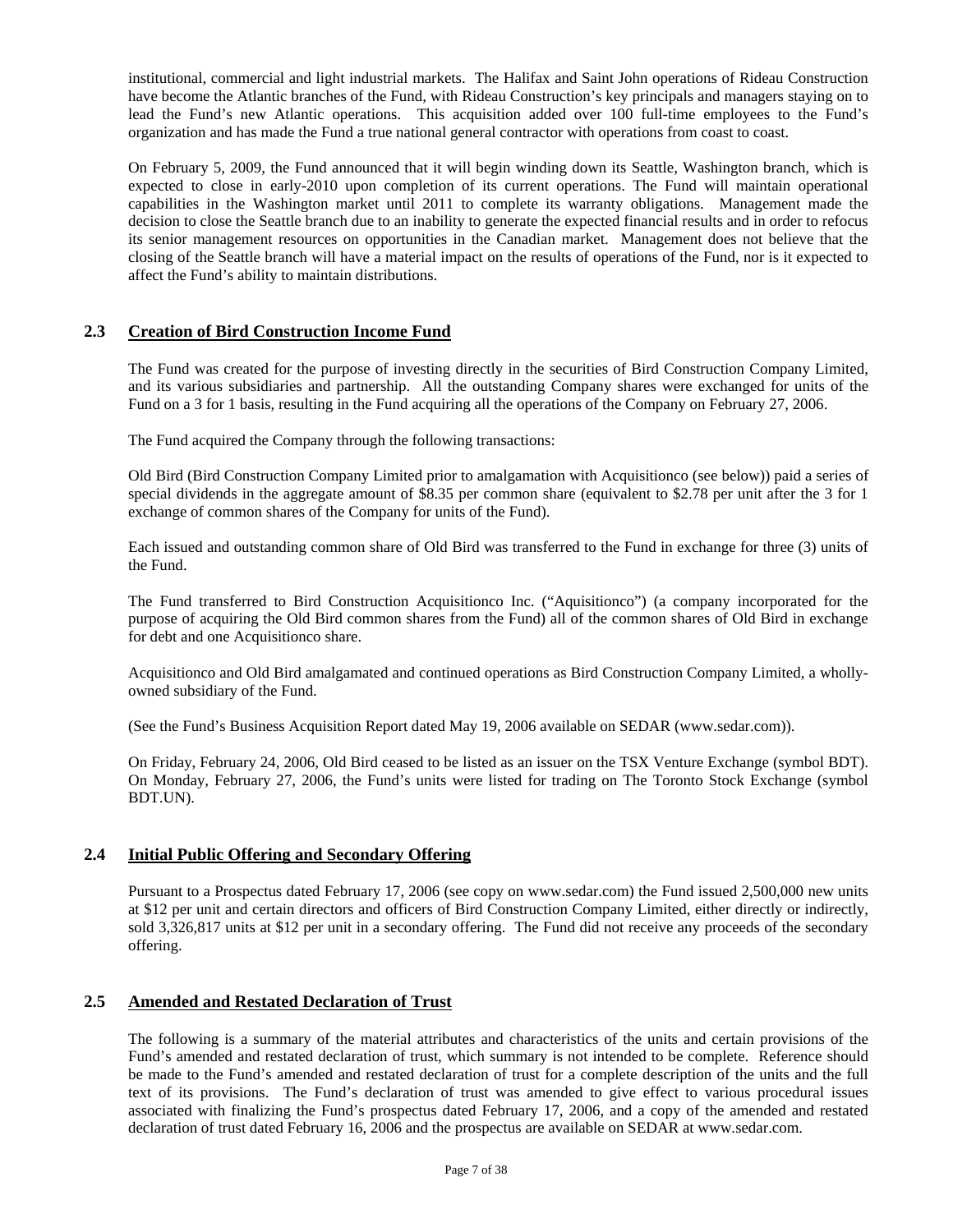### **2.5.1** *Activities of the Fund*

The amended and restated declaration of trust provides that the Fund's operations and activities shall be restricted to:

- (a) acquiring, investing in, holding, transferring, disposing of or otherwise dealing with the debt and equity securities of the Company;
- (b) investing in securities issued by the Company and its affiliates or associates, or any other business entity in which the Company has an interest, direct or indirect, and otherwise lending funds to the Company and its affiliates;
- (c) disposing of any part of the property of the Fund;
- (d) holding cash not immediately required by the Trustees for the purpose of making distributions to unitholders in interest-bearing accounts with Canadian chartered banks or investing such monies in certain permitted investments;
- (e) issuing units or rights, warrants, convertible securities or options to acquire units as contemplated by the amended and restated declaration of trust;
- (f) issuing debt securities or otherwise borrowing, mortgaging, pledging, charging, granting a security interest in or otherwise encumbering any of the Fund's assets as security for its obligations, liabilities or indebtedness;
- (g) guaranteeing (as guarantor, surety or co-principal obligor) the payment of any indebtedness, liability, or obligation of the Company or any affiliate of the Fund or the Company, or the performance of any obligation of the Company or any affiliate of the Fund or the Company, and mortgaging, pledging, charging, granting a security interest in or otherwise encumbering all or any part of the Fund's assets as security for such guarantees;
- (h) purchasing securities issued by the Fund;
- (i) satisfying the obligations, liabilities, or indebtedness of the Fund; and
- (j) undertaking such other activities, or taking such other action (including the investing in securities), related to or in connection with the foregoing or as contemplated by the declaration of trust or as may be approved by the Trustees from time to time, provided that the Fund shall not undertake any activity, take any action, or purchase or authorize the purchase of any investment that would not be allowed for mutual fund trusts under Subsection 132(6) of the Income Tax Act (Canada) ("Tax Act"). In connection with this duty, the Trustees have broad authority and will be entitled to take such actions as they consider necessary or appropriate in accordance with the declaration of trust to preserve the mutual fund status of the Fund.

### **2.5.2** *Issuance of Units*

The amended and restated declaration of trust provides that units or rights to acquire units may be issued at times, to persons, for consideration and on such terms and conditions as the Trustees may determine. At the option of the Trustees, units may be issued in satisfaction of any distribution of the Fund to unitholders on a *pro rata* basis to the extent that the Fund does not have available cash to fund such distributions.

# **2.5.3** *Trustees*

The Fund will have a minimum of three Trustees and a maximum of 10 Trustees. The Trustees are to supervise the activities and manage the affairs of the Fund.

The amended and restated declaration of trust provides that, subject to the terms and conditions thereof, the Trustees may, in respect of the trust assets, exercise any and all rights, powers and privileges that could be exercised by a legal and beneficial owner thereof and shall supervise the investments and affairs of the Fund. The amended and restated declaration of trust requires a majority of the Trustees to be residents of Canada (for the purposes of the Tax Act) and resolutions of the Trustees must be passed by a majority of Trustees who are resident Canadians. The Trustees are responsible for, among other things; (i) the Fund acting as a shareholder and noteholder of the Company, (ii) maintaining records and providing reports to unitholders, (iii) supervising the activities of the Fund, (iv) making payments of distributable cash from the fund to the unitholders and (v) the appointment or election and voting in favour of the Fund's nominees to serve as directors of the Company.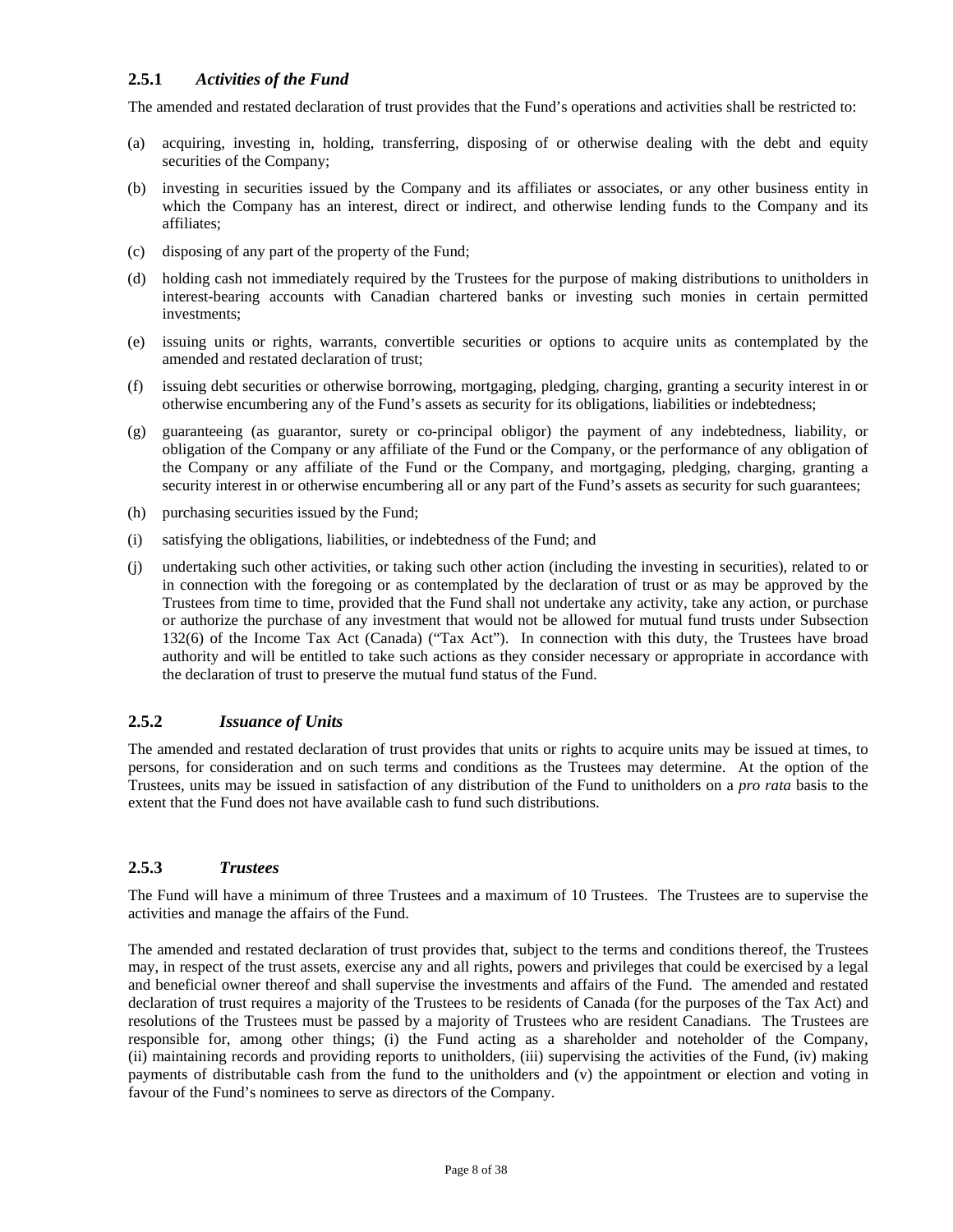The amended and restated declaration of trust provides that a Trustee will individually be entitled to indemnification from the Fund in respect of the exercise of his or her powers and the discharge of his or her duties, provided that he or she will not be indemnified if he or she failed to act in good faith with a view to the best interests of the Fund.

# **2.5.4** *Meetings of Unitholders*

Meetings of unitholders are required to be called and held annually for the election of Trustees and the appointment of auditors of the Fund and transacting such other business as the Trustees may determine or as may be properly brought before the meeting. The Trustees, following their election and in their capacity as Trustees of the Fund, the sole shareholder of the Company, elect as Directors of the Company each person serving as a Trustee of the Fund. The amended and restated declaration of trust provides that the unitholders will be entitled to pass resolutions that will bind the Fund only with respect to (i) the election or removal of Trustees of the Fund, (ii) the election or removal of nominees of the Fund to serve as directors of the Company (except filling casual vacancies), (iii) the appointment or removal of the auditors of the Fund, (iv) the appointment of an inspector to investigate the performance by the Trustees of their respective responsibilities and duties in respect of the Fund, (v) the termination of the Fund, (vi) the approval of amendments to the declaration of trust (except as described under "Amendments to the Declaration of Trust"), (vii) the sale of all or substantially all of the assets of the Fund, (viii) the exercise of certain voting rights attached to the securities of the Company held by the Fund, and (ix) the dissolution or winding-up of the Fund prior to the end of the term.

A resolution electing or removing nominees of the Fund to serve as directors of the Company and a resolution appointing or removing the Trustees or the auditors of the Fund or appointing an inspector must be passed by a majority of the votes cast by unitholders. The Balance of the foregoing matters must be passed by a Special Resolution.

A meeting of unitholders may be convened at any time and for any purpose by the Trustees and must be convened, except in certain circumstances, if requisitioned by the holders of not less than 5% of the units then outstanding by a written requisition. A requisition must state in reasonable detail the business proposed to be transacted at the meeting.

Unitholders may attend and vote at all meetings of the unitholders either in person or by proxy, and a proxy holder need not be a unitholder. Two persons present in person or represented by proxy and representing in the aggregate at least 25% of the votes attached to all outstanding units will constitute a quorum for the transaction of business at all such meetings.

The amended and restated declaration of trust contains provisions as to the notice required and other procedures with respect to the calling and holding of meetings of unitholders.

### **2.5.5** *Amendments to the Declaration of Trust*

The declaration of trust may be amended or altered from time to time by special resolution of the unitholders, except where otherwise provided in the declaration of trust. Unless approved by special resolution of the unitholders, no amendment may be made to the declaration of trust to modify the voting rights attributable to the units or to reduce the fractional undivided beneficial interest in the property of the Fund represented by any units.

The Trustees may without the approval of the unitholders, make certain amendments to the declaration of trust, including amendments:

- (a) for the purpose of ensuring continuing compliance with applicable laws, regulations, requirements or policies of any governmental authority having jurisdiction over the Trustees or over the Fund;
- (b) which, in the opinion of the Trustees, are necessary or desirable as a result of changes in taxation law or its interpretation or administration;
- (c) to provide added benefits to unitholders;
- (d) which, in the opinion of counsel to the Fund, provide additional protection for unitholders or preserve or clarify the provision of desirable tax treatment to unitholders;
- (e) to remove any conflicts or inconsistencies in the amended and restated declaration of trust or to make minor changes or corrections which, in the opinion of the Trustees, are necessary or desirable and not prejudicial to the unitholders; and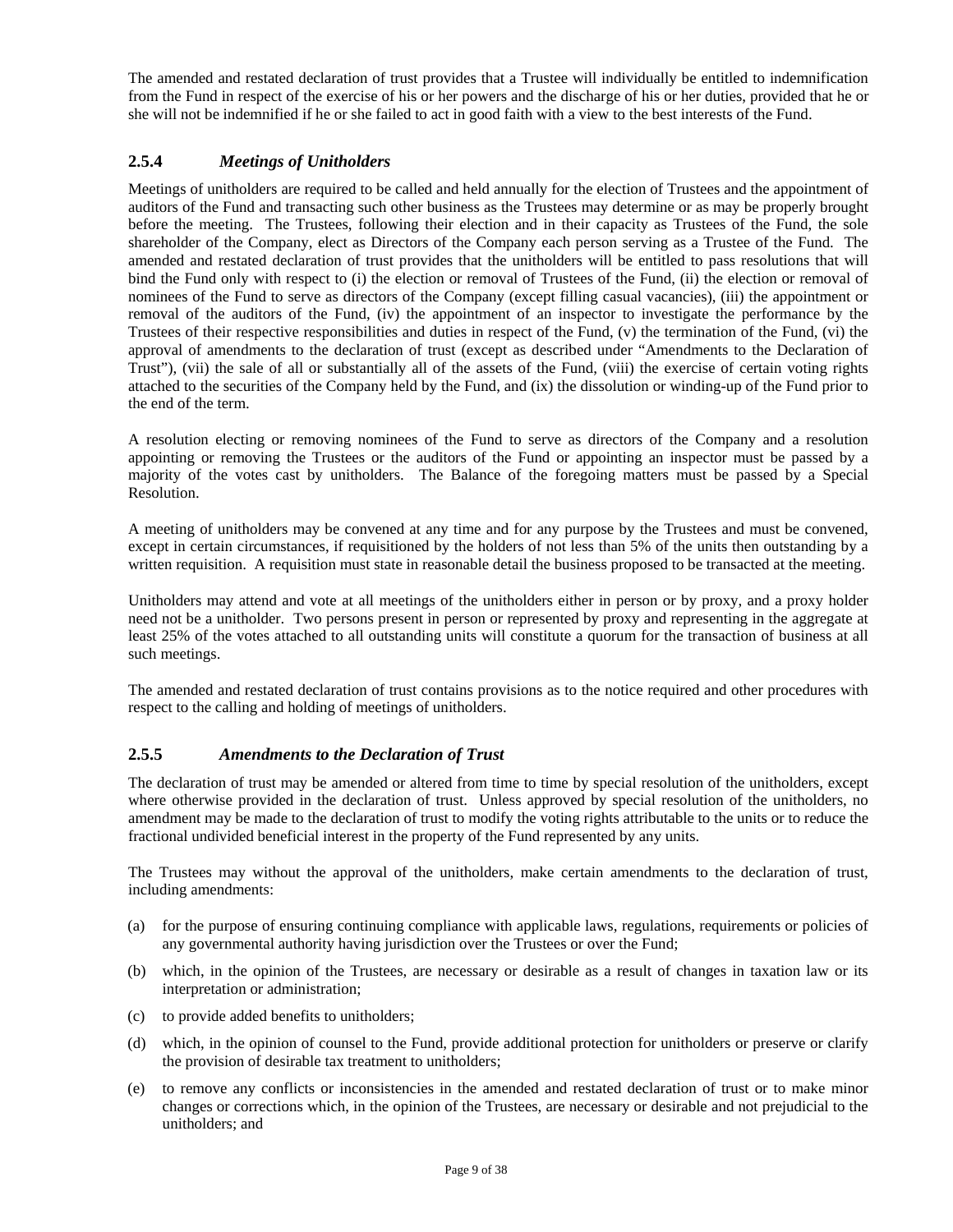(f) to provide for the electronic delivery by the Fund to the unitholders of documents relating to the Fund (including annual and quarterly reports and financial statements and proxy-related materials) in accordance with applicable law from time to time.

# **2.5.6** *Take-Over Bids*

The amended and restated declaration of trust contains provisions to the effect that if a take-over bid is made for the units and not less that 90% of the units on a fully-diluted basis (other than units held at the date of the take-over bid by or on behalf of the offeror or associates or affiliates of the offeror) are taken up and paid for by the offeror, the offeror will be entitled to acquire the units held by unitholders who did not accept the take-over bid on the terms offered by the offeror in accordance with the procedures set out in the declaration of trust.

### **2.5.7** *Information and reports*

The Fund will furnish to unitholders, in accordance with applicable securities laws, all financial statements of the Fund (including quarterly and annual financial statements and certifications) and other reports as are from time to time required by applicable law, including prescribed forms needed for completion of unitholders' tax returns under the Tax Act and equivalent provincial legislation.

Prior to each meeting of unitholders, the Trustees will provide to the unitholders (along with notice of the meeting) all information, together with such certifications, as is required by applicable law and the declaration of trust to be provided to unitholders.

# **2.5.8** *Conflicts of Interest*

The amended and restated declaration of trust contains "conflict of interest" provisions that serve to protect unitholders without creating undue limitations on the Fund. The amended and restated declaration of trust provides that if a Trustee or an officer of the Company is a party to a material contract or transaction or proposed material contract or transaction with the Fund or any of its affiliates, or is a director or officer or employee of, or has a material interest in, any person (other that the Company and its wholly-owned subsidiaries) who is a party to a material contract or transaction or proposed material contract or transaction with the Fund, such Trustee of the Fund or officer of the Company or any of its affiliates, as the case may be, shall disclose in writing to the Trustees or request to have entered into the minutes of the meetings of the Trustees the nature and extent of such interest. Except in certain specific circumstances, a Trustee who is a party to or so interested in such a material contract or transaction will be precluded from voting on such a material contract or transaction but the presence of such Trustee at the relevant meeting shall be counted towards any quorum requirement.

# **2.5.9** *Rights of Unitholders*

Many of the provisions of the Saskatchewan Business Corporations Act ("SBCA") respecting the governance and management of a corporation have been incorporated in the amended and restated declaration of trust. For example, unitholders are entitled to exercise voting rights in respect of their holdings of units in a manner comparable to shareholders of an SBCA corporation and to elect the Trustees and auditors of the Fund. The amended and restated declaration of trust also includes provisions modeled after comparable provisions of the SBCA dealing with the calling and holding of meetings of unitholders and Trustees, the quorum for and procedures at such meetings and the right of investors to participate in the decision-making process where certain fundamental actions are proposed to be undertaken. The matters in respect of which unitholder approval is required under the amended and restated declaration of trust are generally less extensive than the rights conferred on the shareholders of an SBCA corporation, but effectively extend to certain fundamental actions that may be undertaken by the Fund's subsidiary entities. These unitholder approval rights are supplemented by provision of applicable securities laws that are generally applicable to issuers (whether corporations, trusts or other entities) that are "reporting issuers" or their equivalent or listed on the TSX.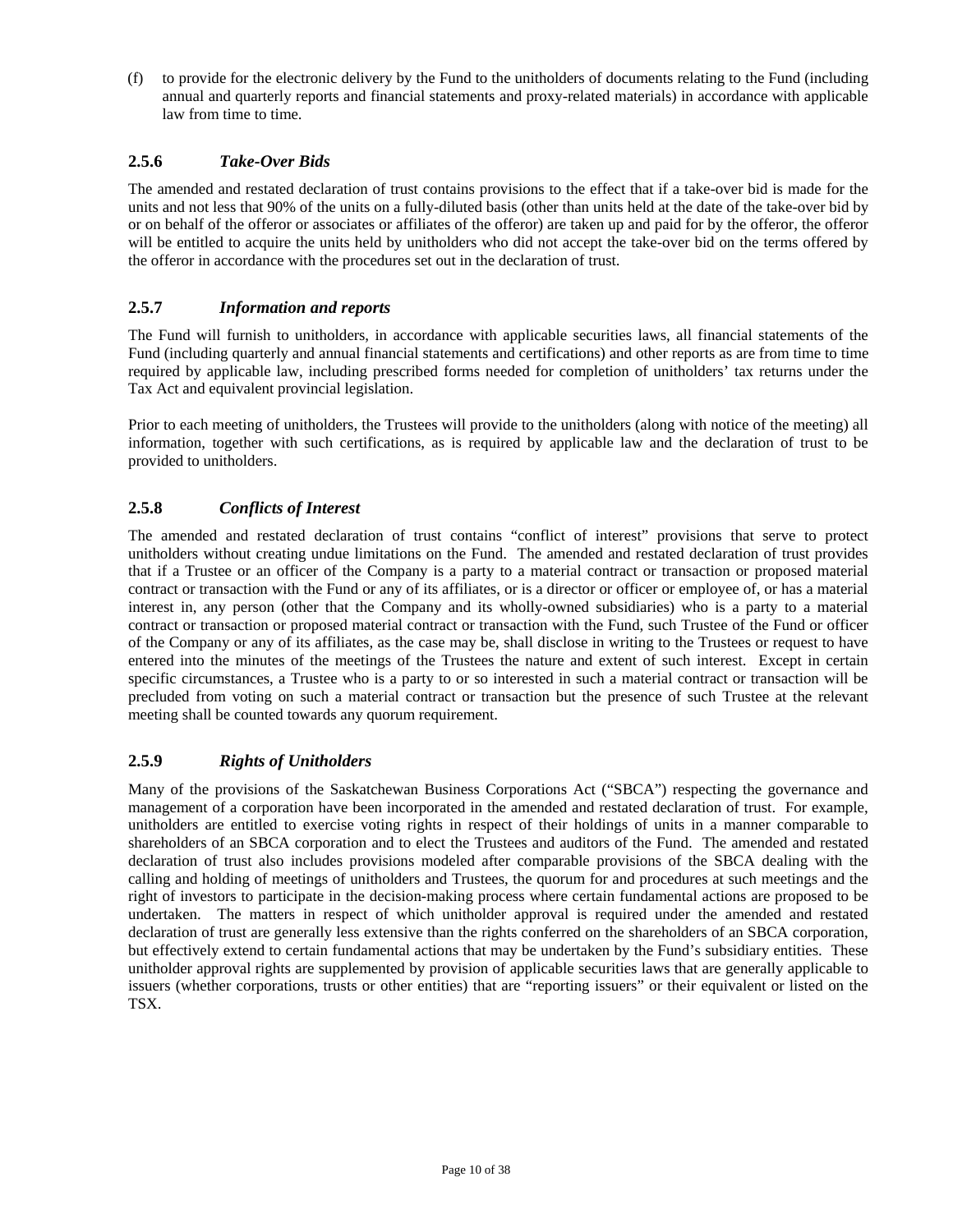# **3. DESCRIPTION OF THE BUSINESS**

# **3.1 General**

### **3.1.1** *General Information*

The Company is a general contractor with offices in Calgary, Edmonton, Toronto, Vancouver and Winnipeg, as well as Seattle, Washington. In February 2009, the Fund announced its intention to wind-down its interest in the Seattle, Washington office, which is expected to close in early-2010 upon completion of its current contracts. With the acquisition of Rideau Construction in February 2008, the Company expanded its operations to include offices in Halifax and Saint John (see Significant Acquisitions section 2.2). The Company and its predecessors have been in operation for over 90 years. The Company focuses primarily on projects in the industrial, commercial and institutional ("ICI") sectors of the general contracting industry. The Company serves clients in the industrial, institutional, retail, commercial, multi-tenant residential, light industrial, and renovation and restoration sectors using fixed price, designbuild, unit price, cost reimbursable, guaranteed upset price and construction management contract delivery methods. In 2008 and 2009 the Fund secured and will continue to pursue design-build contracts with groups participating in the PPP contracts in the institutional sector. As a general contractor carrying on business in the ICI marketplace, the Company does not have reportable segments as defined in the Canadian Institute of Chartered Accountants Handbook.

While Bird self-performs some elements of its projects, the majority of the overall construction risk rests with its subcontractors and suppliers. The scope of the work of each subcontractor is defined by the same drawings and specifications that form the basis of the general contractor's agreement with the client. The terms of the agreement between the general contractor and client are replicated in the agreement between the general contractor and its subcontractors. These "flow-down" provisions substantially mitigate the risk borne by the general contractor. Depending on the value of the work, the general contractor may require bonds or other forms of security from subcontractors effectively guaranteeing that they will meet their contractual obligations. The Company has minimal investment in equipment and fixed assets. Bird's primary asset and constraint on growth is the availability of qualified professional staff who can be assigned to secure and manage projects.

# **3.1.2** *Industry Sectors*

#### *Institutional*

Institutional projects include such projects as hospitals, correctional facilities, schools, post-secondary educational facilities, community recreation facilities and military projects. Bird has developed staff, both in the office and in the field, with the strong skills required to effectively manage these complex projects. In 2009 and 2008, institutional projects represented 55% and 32%, respectively, of Bird's revenues. Opportunities in the public market in 2009 were plentiful. Federal and provincial fiscal stimulus channelled through construction spending created opportunities in the second half of the year and is expected to generate additional projects in the first half of 2010. All levels of government are expected to come under pressure to address budget deficits, however, it is not clear to what degree this will affect their capital spending programs in 2010. The pipeline of PPP projects remains strong. The Company has been shortlisted to submit proposals on a number of PPP projects closing in 2010 and this market is expected to be an area of strength.

#### *Industrial*

This sector includes projects in the petro-chemical, oil sands, mining, refinery, water and waste water treatment and forestry sectors. Within the industrial sector, the focus of Bird is the construction of industrial buildings and on civil construction including concrete foundations, underground piping and earthwork. Bird has developed staff with strong project management and pre-construction skills. Furthermore, in northern Alberta, Bird has developed loyal construction crews with excellent expertise in concrete construction. Bird has a strong safety program and enjoys an outstanding safety record, which represents a significant asset in the industrial marketplace. Bird has an excellent reputation with its clients for quality workmanship and adherence to environmental requirements. The industrial market contributed 33% of 2009 revenues (39% in 2008). Canadian oil sands activity in 2009 was significantly reduced from the high levels experienced in 2007 and 2008. In recent months, a number of the Company's oil sands clients have announced plans for projects. Engineering and procurement activity related to a number of these projects is underway and construction work on sites is expected to accelerate in the second half of the year.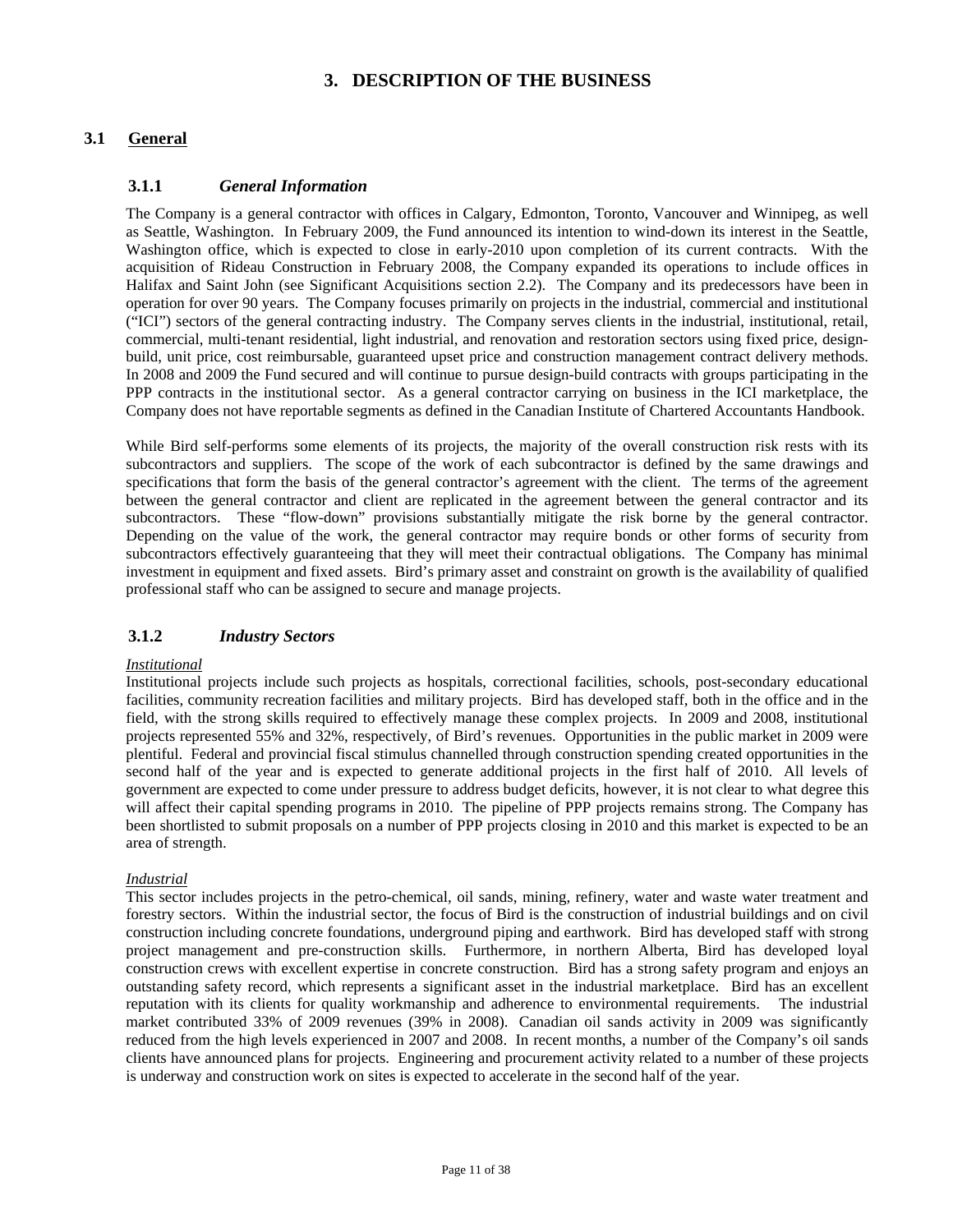# *Retail*

Bird's retail construction experience has involved the construction or renovation of various types of retail projects, such as enclosed shopping malls, shopping plazas, "big box" stores and grocery stores while working with a distinguished list of national and local retailers. In 2009 and 2008, retail construction projects represented 12% and 29%, respectively, of Bird's revenues. In the current construction market opportunities in the retail and commercial markets are significantly reduced compared to recent years. This market is expected to remain slow for at least the first half of 2010.

# **3.1.3** *Competitive Conditions*

The barriers to entry to the building construction business are relatively low and Bird competes with many national, regional and local construction firms in this market. The expertise, capital and labour pool required to perform in the industrial market and in the PPP market are greater and the pool of competitors is smaller. In all its markets, Bird endeavours to distinguish itself and reduce the number of its competitors by developing specialized expertise in construction of particular building types, by building long-term relationships with its clients, by maintaining a superior safety record and by offering a high level of service.

# **3.1.4** *Cyclicality*

The construction industry is cyclical and follows the general state of the economy in the local geographic area. Bird manages cyclicality through geographic diversification, market diversification and through its relationship with large and well-financed clients who are more likely to maintain their construction programs during an economic downturn than locally-based clients that are more subject to local economic forces.

# **3.1.5** *Seasonality*

Although Bird experiences some seasonality in its business, variations in net income from quarter to quarter primarily reflect the differences in the profitability of the contracts administered in any given quarter. First quarter revenues are often lower than subsequent quarters due to winter weather constraints and construction schedule planning around the coldest months.

### **3.1.6** *Environmental*

Bird is subject to, and to the best of its knowledge is in compliance with, federal, provincial and municipal environmental legislation in all of its areas of operations. Bird recognizes that it must conduct all of its business in such a manner to both protect and preserve the environment. Management is not aware of any pending environmental legislation which would be likely to have a material impact on any of Bird's operations, capital expenditure requirements or competitive position.

# **3.1.7** *Employees*

Bird employed approximately 461 full-time salaried persons, 2 part-time persons and 273 hourly persons (of which 231 were unionized workers) as at December 31, 2009 on a consolidated basis. The number of hourly employees is dependent on the number and status of ongoing projects. Comparable numbers as at December 31, 2008 were 450 full-time salaried persons, 2 part-time persons and 381 hourly persons (of which 318 were unionized workers).

### **3.1.8** *Geographic Markets*

Bird operates across Canada and in selected areas of the United States. In Canada, Bird has offices in Calgary, Edmonton, Halifax, Saint John, Toronto, Vancouver and Winnipeg and in the United States it has an office in Seattle, Washington, which will be closed in early 2010. In 2009, Bird recorded \$866.3 million (2008, \$1,003 million) revenue in Canada and \$11.6 million (2008, \$33.1 million) in the United States.

### **3.1.9** *Surety Support*

Many clients and substantially all government clients, require general contractors with whom they conduct business to provide surety bonds. A surety bond is an instrument provided by a surety company that guarantees that a general contractor will perform its contractual obligations. Surety bonds for Bird are provided by Travelers Guarantee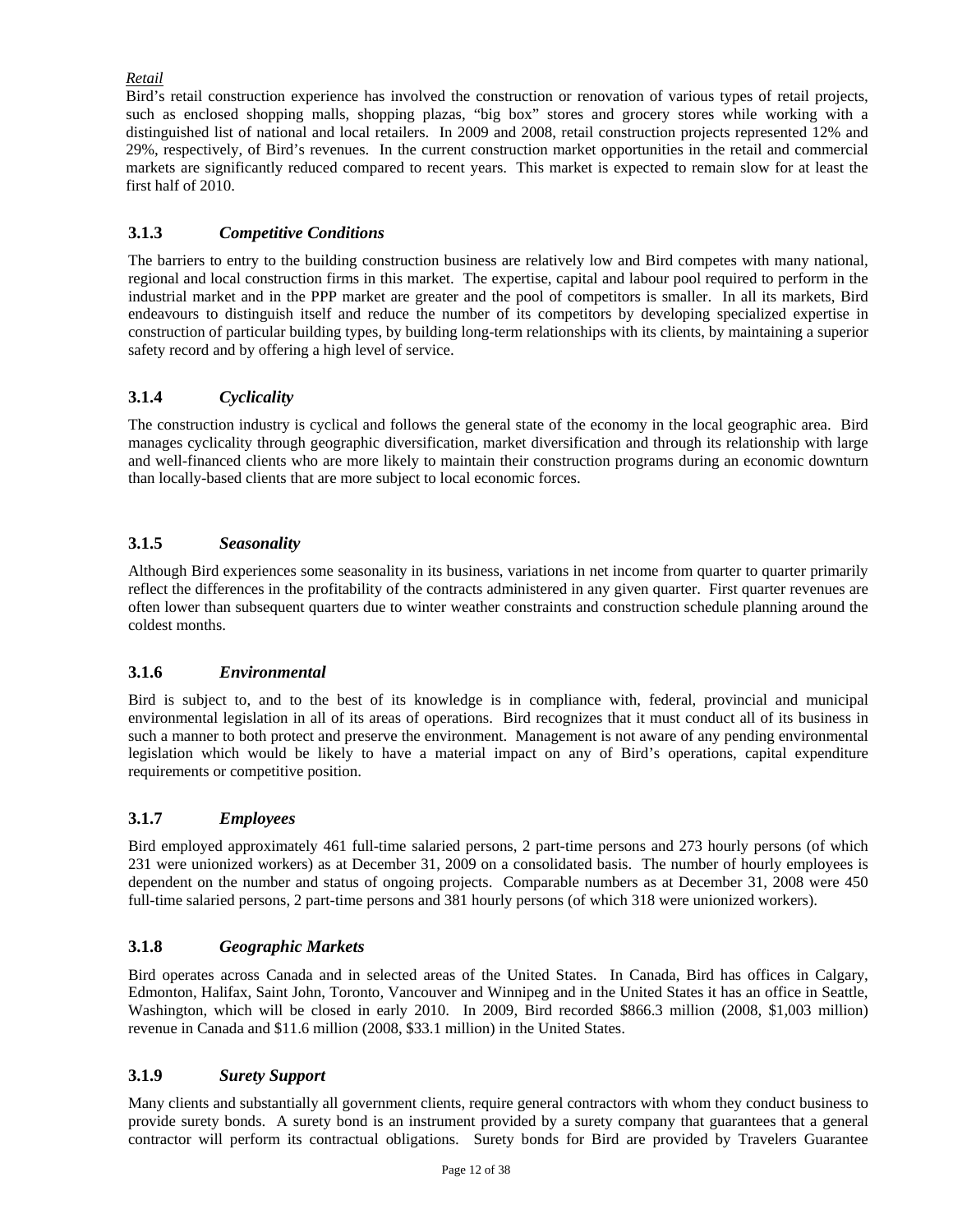Company of Canada.

Bird's agreements with its surety company are on industry standard terms.

### **3.1.10** *Working Capital and Investments*

The amount of working capital maintained by the Company is substantially determined by the minimum amount required to maintain adequate levels of surety support and to provide other forms of security to its clients. Bird also generates surplus cash from its operations. Bird invests excess cash in accordance with its investment policy in a variety of instruments of varying maturities to match its cash requirements. Short-term investments are made in overnight deposits, bankers' acceptances and term deposits. Investments in these instruments are generally for maturities of 90 days or less. The Fund also holds investments in preferred shares and short term corporate bonds and debentures.

# **3.1.11** *Subcontractors and Suppliers*

Upon award of a construction contract, Bird will in turn make awards to various subcontractors and suppliers required to provide materials and services for the project. These subcontractor and supplier awards are normally made on the basis of fixed price quotations provided to Bird during the bidding phase. The quotations are typically firm for the same period of time that the price submitted by Bird is open for acceptance by its client. Accordingly, the risk of any fluctuations in material or labour pricing is borne by Bird's subcontractors and suppliers.

The scope of the work of each subcontractor is defined by the same drawings and specifications that form the basis of Bird's agreement with its client. The terms of the agreement between Bird and clients are replicated in the agreement between Bird and its subcontractors. These "flow-down" provisions substantially mitigate the risk borne by Bird. Depending on the value of the work, Bird may require surety bonds or other forms of security from subcontractors effectively guaranteeing that they will meet their contractual obligations.

# **3.1.12** *Specialized Skills and Knowledge*

Operation of the business requires staff with specialized skills and knowledge in the management of office and field construction activities. There is generally a shortage of suitably trained and experienced staff available to the Company which represents an impediment to growth and a risk in the event of staff turnover. There are a number of college and university programs that provide graduates with basic skills required to enter the industry. For many years, the Company has relied on a strategy of hiring staff at an entry level and providing them with the additional training and experience required.

# **3.2 Risks Relating to the Business**

# **3.2.1** *Ability to Secure Work*

Bird generally secures new contracts either through a competitive bid process or through negotiation. Awards in both the public and private sectors are generally based upon price, but are also influenced by factors such as perceived level of services offered, construction schedule, project personnel, the make-up of the subcontractor team, prior experience with the prospective client and the type of project and the ability to provide bonds and other contract security. In order to be afforded an opportunity to bid for projects in the PPP contract market, a strong balance sheet measured in terms of an adequate level of working capital is typically required. Bird operates in markets that are highly competitive and there is constant pressure to find and maintain a competitive advantage. In the current economic downturn, competition is likely to be more intense than experienced over the last several years. This presents significant challenges for the Fund. If those competitive challenges are not met, Bird's client base could be eroded or it could experience an overall reduction in profits. In the current economic climate and as a result of low commodity prices and challenging credit markets, Bird is also likely to experience a decrease in activity from private clients, as the decisions of these clients to proceed with construction projects are largely driven by economic factors.

A decline in demand for Bird's services from the private sector could have an adverse impact on the Fund if that business could not be replaced within the public sector. A portion of Bird's construction activity relates to government-funded institutional projects. Any reduction in demand for Bird's services by the public sector, whether as a result of funding constraints, changing political priorities or delays in projects caused by elections, could have an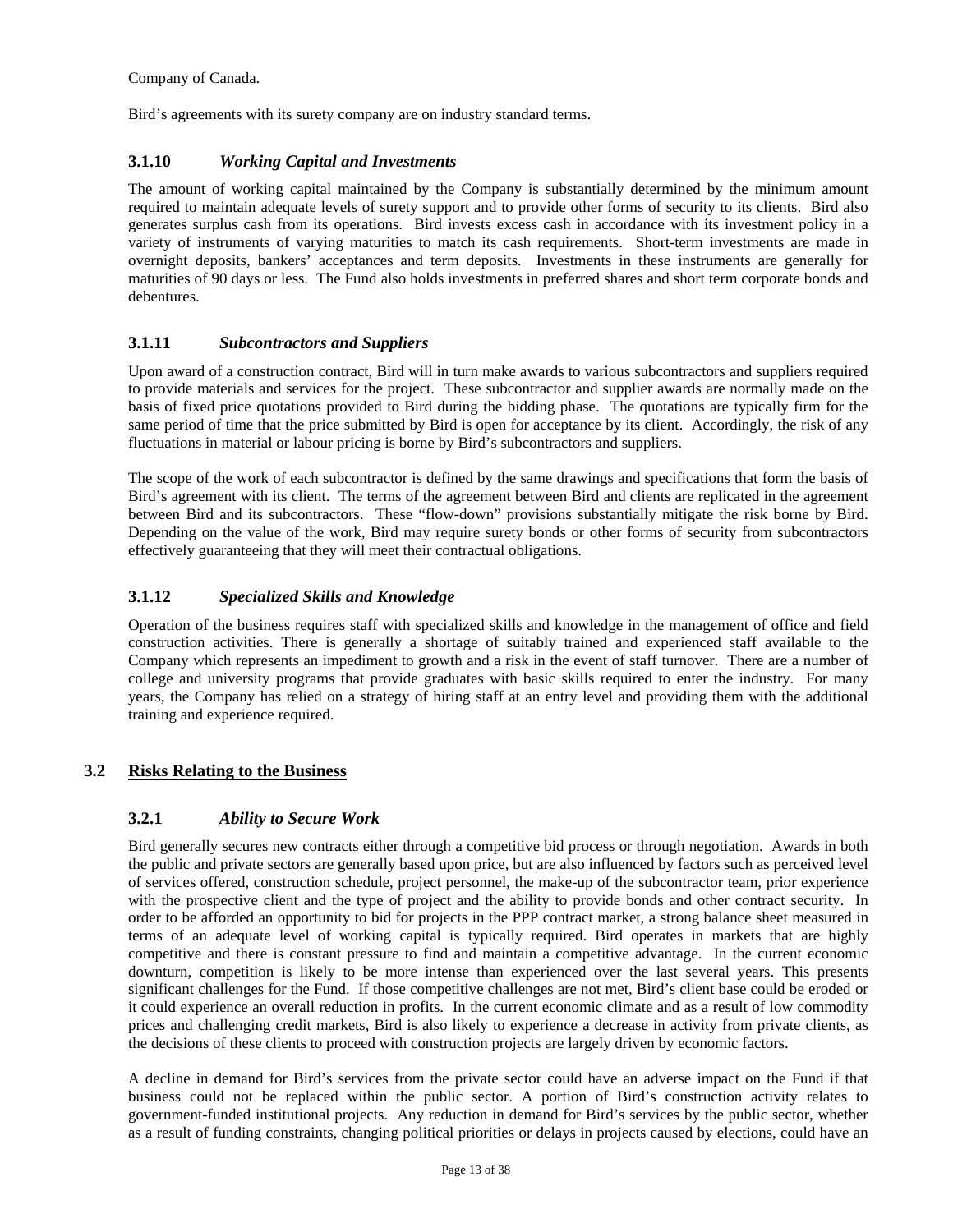adverse impact on the Fund if that business could not be replaced within the private sector. Government-funded projects also typically have long and sometimes unpredictable lead times associated with government review and approval. The time delays associated with this process can constitute a risk to general contractors pursuing these projects. Certain government-funded projects, particularly PPP projects, may also require significant bid costs which can only be recovered if Bird is the successful bidder. A number of governments in Canada have announced plans to procure a significant value of projects under a PPP contract format, which is an attractive market for the Fund. A reduction in the popularity of this procurement method or difficulties in obtaining financing for these projects would have negative consequences for Bird.

# **3.2.2** *Economy and Cyclicality*

Activity within the construction industry is tied to the general state of the economy. Thus, in periods of strong economic growth, capital spending will generally increase and there will be more and better quality opportunities available within the construction industry. Bird attempts to insulate itself in various ways from the effects of negative economic conditions. (See par. 3.1.4 Cyclicality.) However, there is no assurance that these methods will be effective in insulating Bird from a downturn in the economy. Furthermore, as a result of increased demand in certain regions or industry sectors, the Fund has in the past earned above-average margins on particular projects. There is no assurance that above-average margins that may have been generated on historical contracts can be generated in the future. For more than 10 years, the Company has increased its focus on industrial projects in northern Alberta, such as the oil sands. A significant decrease in construction activity in this sector, which the Fund is currently experiencing, could have an adverse effect on the Fund's financial performance and results of operations. Furthermore, most of Bird's contracts are and will be relatively short-term (less than two years, generally). As such, any prolonged downturn in the economy could impact Bird's ability to generate new business or maintain a backlog of contracts with acceptable margins to sustain Bird through such downturns.

# **3.2.3** *Potential for Non-Payment*

Before signing any construction contract, Bird goes to considerable lengths to satisfy itself that the potential client has adequate resources to pay as construction work is completed. Throughout the contract, Bird also attempts to ensure that payments are collected from clients before Bird's payments to subcontractors and suppliers for that contract fall due. However, because of the nature of Bird's contracts and occasionally because of delays in customer payments, Bird may be required to utilize its working capital to fund construction costs temporarily. If a customer defaults in making its payments on a project, Bird would generally have the right to register a lien against the project. If the customer was unable or unwilling to pay the amount owing to Bird, a lien against the property would normally provide some security that Bird could realize what it is owed. However, in these situations, Bird's ability to collect what it is owed is never assured. Payment default by a client could result in a financial loss to Bird that could have a material effect on Bird's operating results and financial position.

# **3.2.4** *Ability to Hire and Retain Qualified & Capable Personnel*

The success of Bird is highly influenced by the efforts of key members of management including its executive officers and branch managers. The loss of the services of any of Bird's key management personnel could negatively impact Bird. The future success of Bird also depends heavily on its ability to attract, retain and develop high-performing personnel in all areas of its operations. Most firms throughout the construction industry face this challenge, and accordingly, competition for professional staff is intense. If Bird ceases to be seen by current and prospective employees as a highly attractive place to work, it could experience difficulty in hiring and retaining the right people. This could have an adverse effect on current operations of Bird and would limit its prospects and impair its future success.

# **3.2.5** *Completion & Performance Guarantees/Design-Build Risks*

Under some contracts, failure to meet a project deadline may expose Bird to financial penalties, or liquidated damages under the contract or Bird may be held responsible for cost impacts to the client resulting from any delay. PPP infrastructure contracts typically contain more onerous financial penalties for project delays, which further increases Bird's exposure to these risks. Under other contracts, particularly design-build contracts, the work or portions thereof may be required to meet certain performance specifications and the specified needs of the customer. This places on Bird the added risk of liability for design flaws as well as added construction costs that may result from such flaws. If the project fails to meet performance specifications or if it is found that Bird is responsible for errors made in the design of the project, Bird would be exposed to the costs necessary to meet the performance specifications or to rectify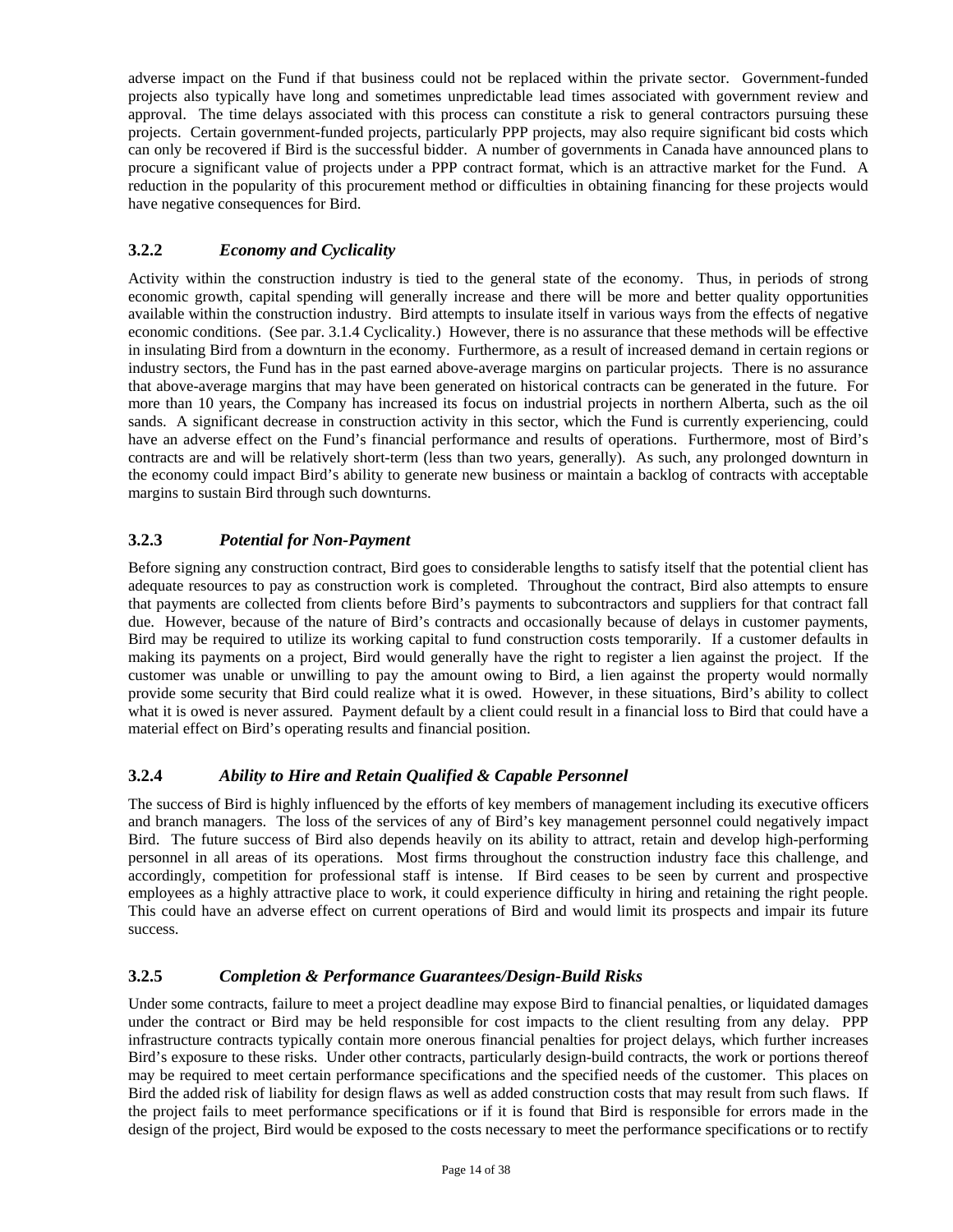the design error. The Fund mitigates its exposure to these risks by subcontracting for design services and subscribing for professional liability insurance.

If Bird fails to meet these completion performance or design obligations, the total costs of the project could exceed original estimates and could result in a loss to Bird for that project. In extreme cases, such situations could have a material negative impact on the operating results and financial position of Bird.

# **3.2.6** *PPP Project Risk*

Bird is active in the public private partnership market. Bird's role in these projects is typically to provide design-build construction services to a consortium that is formed to provide design, construction, financing and management of a public facility. Inherent in the design-build contract format are performance guarantee and design build risks outlined in 3.2.5. Among other things, the performance guarantees on PPP projects often include responsibility for the energy performance of the facility and achievement of LEED® standards and if Bird fails to meet the required standards, it may be liable for substantial penalties. The construction contracts also typically require Bird to pay significant liquidated damages if the projects are not completed on schedule.

The PPP procurement model also typically results in the transfer of certain risks to the contractor beyond what would be the case for a similar facility under a conventional fixed price contract format. These include responsibility for such issues as changes in law and certain force majeure and delay events. In addition, if Bird's contract was terminated for cause, the Company would be exposed to substantial breakage costs from the consortium and their lenders. The security required to support the obligations that the Company undertakes on these projects typically includes substantial letters of credit which may be drawn upon in the event that the Company fails to meet its obligations.

# **3.2.7** *Performance of Subcontractors*

Successful completion of a contract by Bird depends, in large part, on the satisfactory performance of subcontractors who are engaged to complete the various components of the work. If subcontractors fail to satisfactorily perform their portion of the work, Bird may be required to engage alternate subcontractors to do the work and may incur additional costs. This can result in reduced profits, or, in some cases, significant losses on the contract and could also damage the reputation of Bird. In addition, the ability of Bird to bid for and successfully complete projects is, in part, dependent on the availability of qualified subcontractors and trades people. Depending on the value of the subcontract, Bird may require surety bonds or other security from the subcontractor in order to mitigate this risk. Bird closely monitors all subcontractor and trades person capacity concerns in order to mitigate any effect on operations. A significant shortage of qualified subcontractors and trades people could have a material impact on Bird's financial condition and results of operations.

# **3.2.8** *Competitive Factors*

Bird competes with many national, regional and local construction firms, who often enjoy advantages in a particular market that Bird does not have or they may have more experience or a better relationship with a particular client. On any given contract bid or negotiation, Bird will attempt to assess the level of competitive pressure it may face and it will attempt to neutralize or overcome any perceived advantage that its competitors have. Depending on this assessment, Bird will decide whether or not to pursue a contract. In addition, this assessment bears directly on decisions that Bird will make including what level of profit can be incorporated into its contract price and what personnel should be assigned to the contract. The accuracy of this assessment and the ability of Bird to respond to competitive factors affect Bird's success in securing new contracts and its profitability on contracts that it does secure.

# **3.2.9** *Estimating Costs/Assessing Contract Risks*

The contract price for a significant number of contracts performed by Bird is based, in part, on cost estimates that are subject to a number of assumptions. If, as a result of faulty estimates or unforeseen circumstances, Bird's assumptions are erroneous, its assessment of the risks associated with the contract are incorrect, or its estimates of the project costs are inaccurate, profit on the job may be lower than anticipated or a loss may be incurred.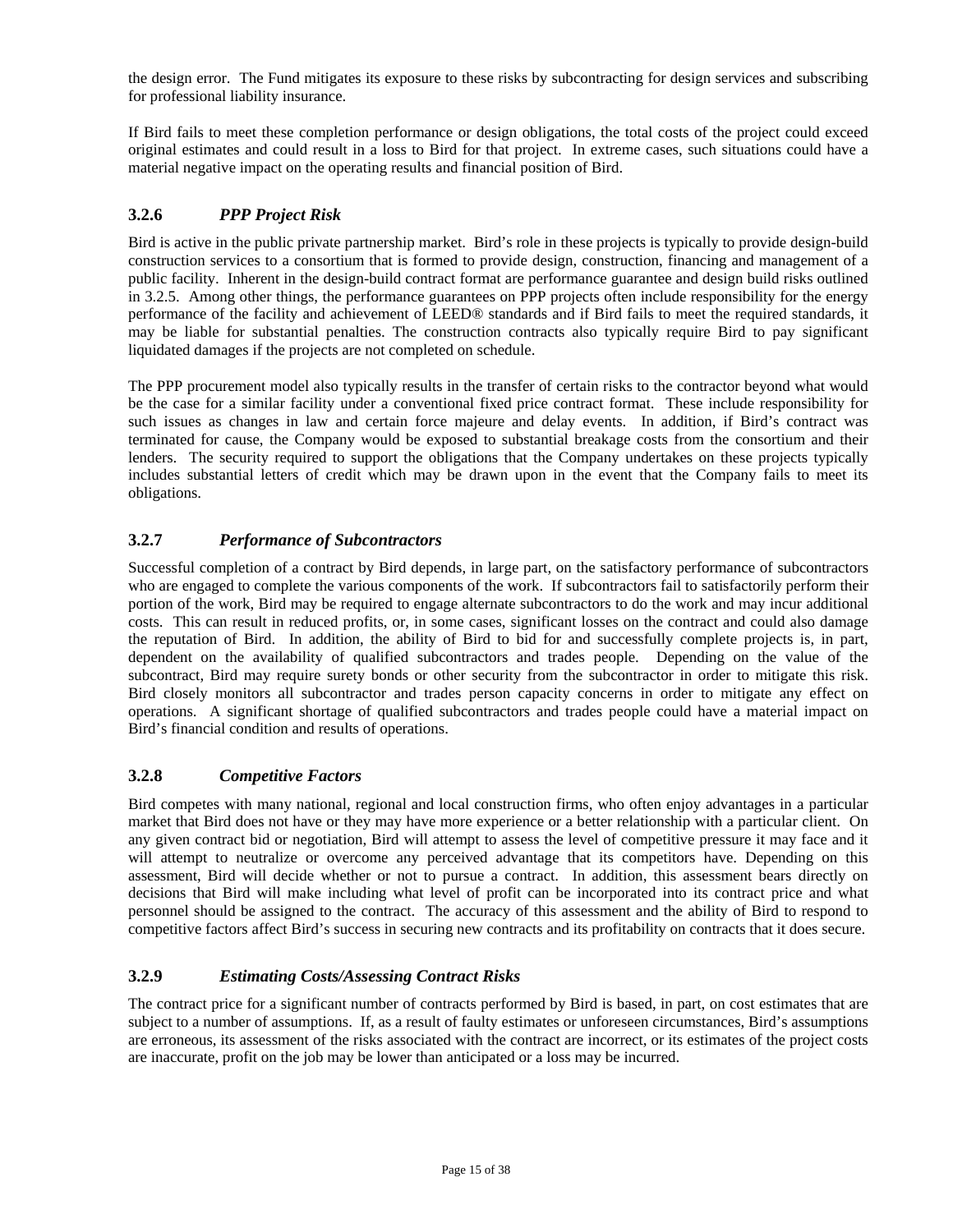# **3.2.10** *Access to Surety Support and Other Contract Security*

On many of its construction contracts, Bird is required to provide surety bonds. Bird's ability to obtain surety bonds depends primarily upon its capitalization, working capital, past performance, capability and continuity of management, as well as its current level of activity. As the value of Bird's backlog increases, Bird may be required to maintain higher levels of equity and working capital than it currently maintains. The level of working capital required to maintain ongoing surety support is subject to negotiation and cannot be determined exactly. Furthermore, the overall capacity of the surety market and claims experience of sureties will have an influence on the pricing and availability of bonds. There is no assurance that Bird will have access to surety support on favourable or commercially reasonable terms or at all for all the contracts it would like to pursue. Bird's agreements with its surety company are on industry standard terms.

To participate in the PPP market, the Fund is typically required to support its contractual commitments by posting substantial letters of credit and providing corporate guarantees, both of which are limited by the working capital and equity of the Fund. It is possible that ability of the Fund to secure new projects will be constrained by its capitalization.

# **3.2.11** *Litigation/Potential Litigation*

As a part of the normal course of the construction business, disputes arise between parties to construction contracts. While Bird attempts to resolve any disagreements or disputes before they escalate to litigation, in some situations this is not possible. At any given time, Bird may be involved in a number of disputes that could lead to litigation and there may be a number of disputes in various stages of litigation. It is management's opinion that adequate provision has been made in Bird's consolidated financial statements for any potential settlements relating to such matters and management does not believe that any existing litigation or pending litigation will ultimately result in a final judgment against Bird that would have a materially adverse impact on the operations of Bird. Litigation is, however, inherently uncertain. Accordingly, adverse outcomes to current litigation or pending litigation are possible. These potentially adverse outcomes could include financial loss, damage to Bird's reputation or reduction of prospects for future contract awards.

# **3.2.12** *Quality Assurance and Quality Control*

Bird enters into contracts which specify the scope of the project to be constructed including quality standards. If all or portions of the work fail to meet these standards, Bird would be exposed to additional costs for the correction of noncompliant work.

# **3.2.13** *Maintaining Safe Work Sites*

In spite of the best efforts of Bird to minimize the risk of accidents, accidents can happen. When they do, the impact on Bird can be significant. Bird's success as a general contractor is highly dependent on its ability to keep its construction worksites safe. Failure to do so can have serious impact on the personal safety of its employees and others. In addition, it can expose Bird to fines, regulatory sanction or even criminal prosecution. Bird's safety record and worksite safety practices also have a direct bearing on its ability to secure work, particularly in the industrial sector. Certain clients will not permit general contractors to perform their work if their safety practices do not conform to predetermined standards or if the general contractor has an unacceptably high incidence of safety infractions or accidents. Management is not aware of any pending health and safety legislation or prior incidents which would be likely to have a material impact on any of Bird's operations, capital expenditure requirements, or competitive position. Nevertheless, there can be no guarantee with respect to the impact of future legislation or accidents.

# **3.2.14** *Accuracy of Cost to Complete Estimates*

As Bird performs each construction contract, costs are continuously monitored against the original cost estimates. On at least a quarterly basis, a detailed estimate of the costs to complete a contract is compiled by Bird. These estimates are an integral part of Bird's process for determining construction revenues and profits and depend on cost data collected over the duration of the project as well as the judgments of Bird's field and office personnel. To the extent that the cost to complete estimates are based on inaccurate or incomplete information or on faulty judgments, the accuracy of reported construction revenues and profits can be compromised. Bird has adopted many internal control policies and procedures aimed at mitigating exposure to this risk.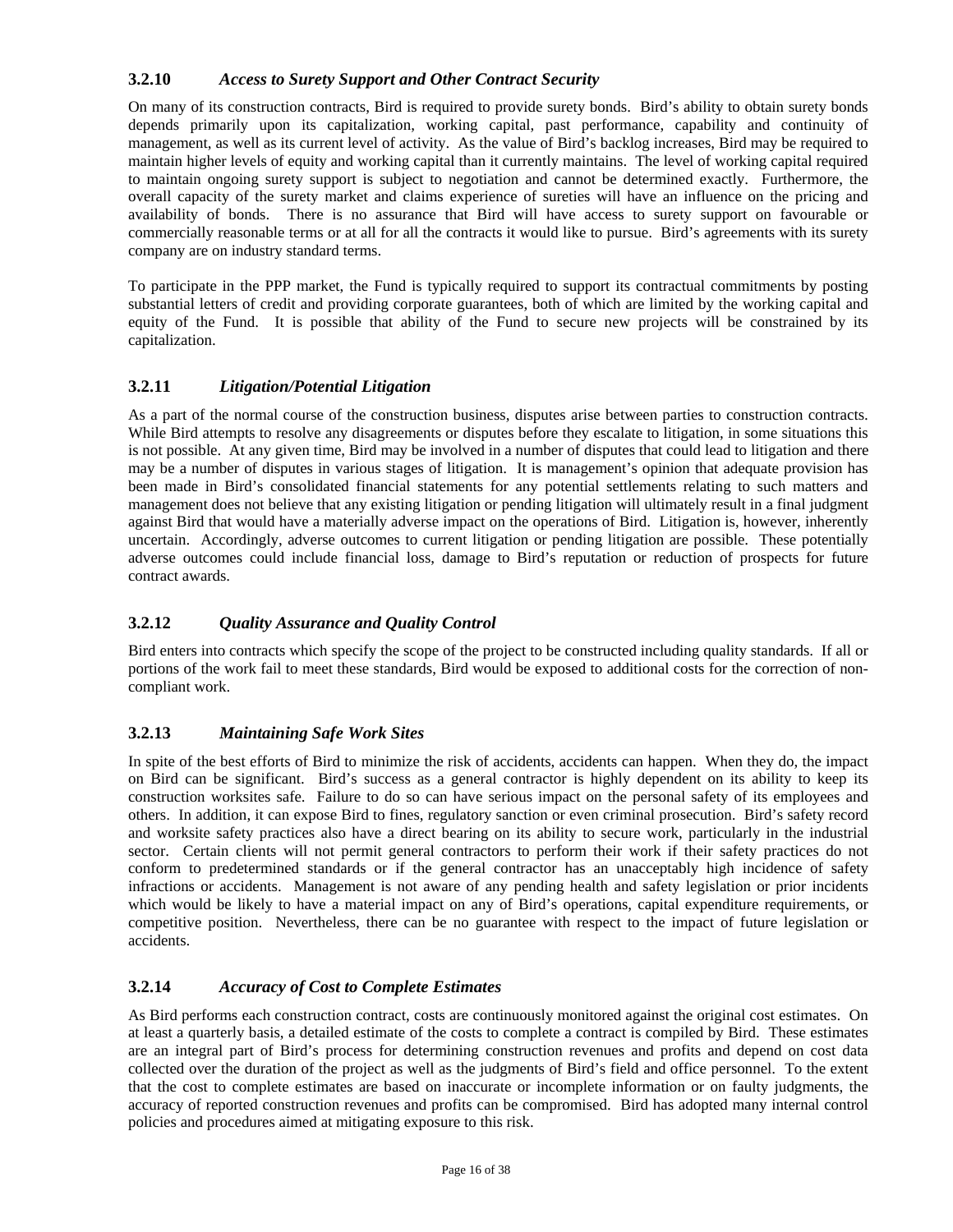# **3.2.15** *Work Stoppages, Strikes and Lockouts*

Bird is signatory to a number of collective bargaining agreements. Future negotiation of these collective bargaining agreements could increase Bird's operating expenses and reduce profits as a result of increased wages and benefits. Failure to come to an agreement in these collective bargaining negotiations or those of its subcontractors and suppliers or government agencies could result in strikes, work stoppages, lockouts and increased costs resulting from delays on construction projects. A strike or other work stoppage is disruptive to Bird's operations and could adversely affect portions of its business, financial position, results of operations and cash flows.

# **3.2.16** *Potential Fluctuations in Quarterly Financial Results*

Bird's quarterly financial results may be impacted by a variety of factors including, without limitation: the timing of recognition of revenue from existing projects; the ability to accurately estimate costs for completion of work; the availability of, and competition for, new projects; costs or penalties associated with unanticipated delays in project completion; fluctuations in the general economic and business conditions in the market in which Bird operates; actions by governmental authorities including the level of governmental demand for the services provided by Bird; governmental regulations and expenditures required to comply with them; labour unrest involving Bird's workers, many of whom are unionized; seasonal weather conditions; and other conditions affecting revenues and expenses. Bird's operating expenses are incurred throughout each quarter. As a result, if expected revenues are not realized as anticipated, Bird's quarterly financial results could be materially adversely affected. Accordingly, there may be significant variations in the Fund's consolidated quarterly financial results.

# **3.2.17** *Compliance with Environmental Laws*

Bird is subject to numerous federal, provincial and municipal environmental laws, and judicial, legislative and regulatory developments relating to environmental protection occur on an ongoing basis. Bird's projects can involve the handling of hazardous and environmentally sensitive materials, which if improperly handled or disposed of, could subject Bird to civil and criminal penalties. While Bird strives to keep informed of and to comply with all applicable environmental laws, circumstances may arise and incidents may occur that are beyond Bird's control that could adversely affect Bird. Management is not aware of any pending environmental legislation or incidents that would be likely to have a materially adverse impact on any of Bird's operations, capital expenditure requirements or competitive position, although there can be no assurance that no future legislation will be enacted or incidents will occur which may have a material impact on Bird's operations.

# **3.2.18** *Performance of Investment Portfolio*

Bird maintains a portfolio of marketable security investments. Bird has no control over the factors that affect the value of the investments in the Bird portfolio. Factors unique to each issuer or company in which Bird invests may affect the value of these investments. A substantial drop in the value of these investments could materially and adversely affect Bird's financial results. The investment portfolio contributes cash flow to Bird. This cash flow could vary significantly over time depending on the portfolio's performance which could affect the level of distributions. The portfolio is not professionally managed, but is managed by the CEO and CFO of Bird with the assistance of investment brokers and advisors.

# **3.2.19** *Joint Venture Risk*

Bird sometimes forms joint ventures to pursue and execute projects. A joint venture structure can be beneficial by permitting pooling of resources required to complete a project and by spreading risk between the partners. The joint ventures in which Bird participates are typically formed to undertake a specific project, are jointly controlled by the partners and are dissolved upon completion of the project. The agreements which govern these joint ventures typically require that the partners supply their proportionate share of operating funds and that they share profits and losses in accordance with specified percentages. Bird selects its joint venture partners based on a variety of criteria including relevant expertise, past working relationships as well as analysis of the prospective partners' financial and construction capabilities. Each participant in a joint venture is usually liable for the obligations of the joint venture on a joint and several basis. In the event that Bird's joint venture partner fails to perform their obligations due to financial or other difficulties, Bird may be required to provide additional resources to the project and assume responsibilities for the obligations of its joint venture partner including responsibility for financial losses.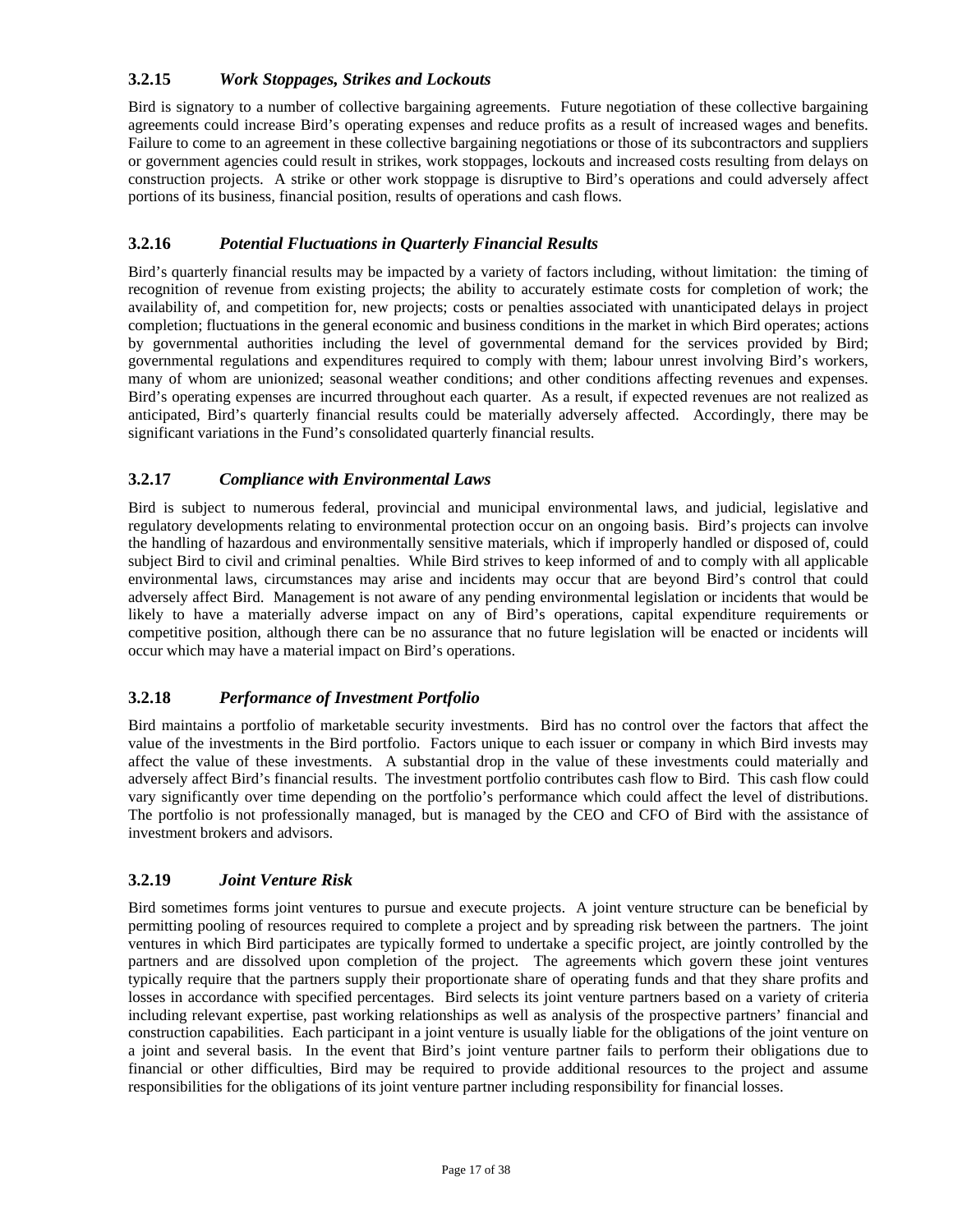### **3.2.20** *Insurance Risk*

In the normal course of business Bird maintains insurance in order to satisfy the requirements of its construction contracts and part of its corporate risk management policies. Although Bird believes it maintains an appropriate amount of insurance coverage, there can be no assurance that the Fund's insurance arrangements will be sufficient to cover claims incurred.

### **3.2.21** *Adjustments and Cancellations of Backlog*

The performance of the Fund in a period depends significantly on the contribution from projects in its Backlog. There can be no assurance that the revenues or profits included in Backlog at any point in time will be realized. Contract suspensions, reductions and cancellations, which are beyond the control of Bird, do occur from time to time in the construction industry. Customers may have the right to suspend, cancel or reduce the scope of their contract with Bird, and although Bird generally has the right to be reimbursed for certain costs, it typically has no contractual rights to the total revenue or profit that was expected to be derived from such projects. These reductions may have a material adverse impact on future revenues and profitability

# **3.3 Risks Relating to the Units**

### **3.3.1** *Cash Distributions*

The Fund is an open-ended, limited purpose trust, which is entirely dependent on the operations and assets of the Company and its wholly-owned subsidiaries through the Fund's ownership of all the shares of the Company as well as debt issued by the Company. Although the Fund intends to make monthly distributions, the ability to make cash distributions is dependent upon the ability of the Company to pay its interest obligations under the debt and to declare dividends or other returns of capital in respect of the Company's shares. This ability, in turn, is dependent upon the operations and assets of the Company. Cash distributions depend upon numerous factors, including profitability, determination of taxable income of the Fund, income taxes payable by the Company and its subsidiaries, fluctuations in working capital and backlog, the sustainability of margins and capital expenditures. While the Company can pay dividends or make a return of capital on its shares, a significant portion of all distributions to unitholders are expected to result from the interest the Fund receives on the debt. If the financial performance of the Company declines, the interest rate on the debt may decrease due to its variable nature and distributions to unitholders may correspondingly decrease to the extent the Company does not pay, or does not have the funds to pay, a dividend or return of capital on its shares. Cash distributions are not guaranteed.

# **3.3.2** *Unpredictability and Volatility of Unit Price*

A publicly-traded income trust will not necessarily trade at values determined by reference to the underlying value of its business. The prices at which the units will trade cannot be predicted. The market price of the units could be subject to significant fluctuations in response to variations in quarterly operating results and other factors. The annual yield on the units as compared to the annual yield on other financial instruments may also influence the price of units in the public-trading markets. In addition, the securities markets have experienced significant price and volume fluctuations from time to time in recent years that often have been unrelated or disproportionate to the operating performance of particular issuers. These broad fluctuations may adversely affect the market price of the units. Changes in government policy at both the federal and provincial level related to the taxation and operation of income trusts has resulted in significant fluctuations in market price.

# **3.3.3** *Nature of Units*

The units are hybrid securities in that they share certain attributes common to both equity securities and debt instruments. The units do not represent a direct investment in the Company and should not be viewed by investors as shares in the Company. As holders of units, unitholders will not have the statutory rights normally associated with ownership of shares of a corporation including, for example, the right to bring "oppression" or "derivative" actions.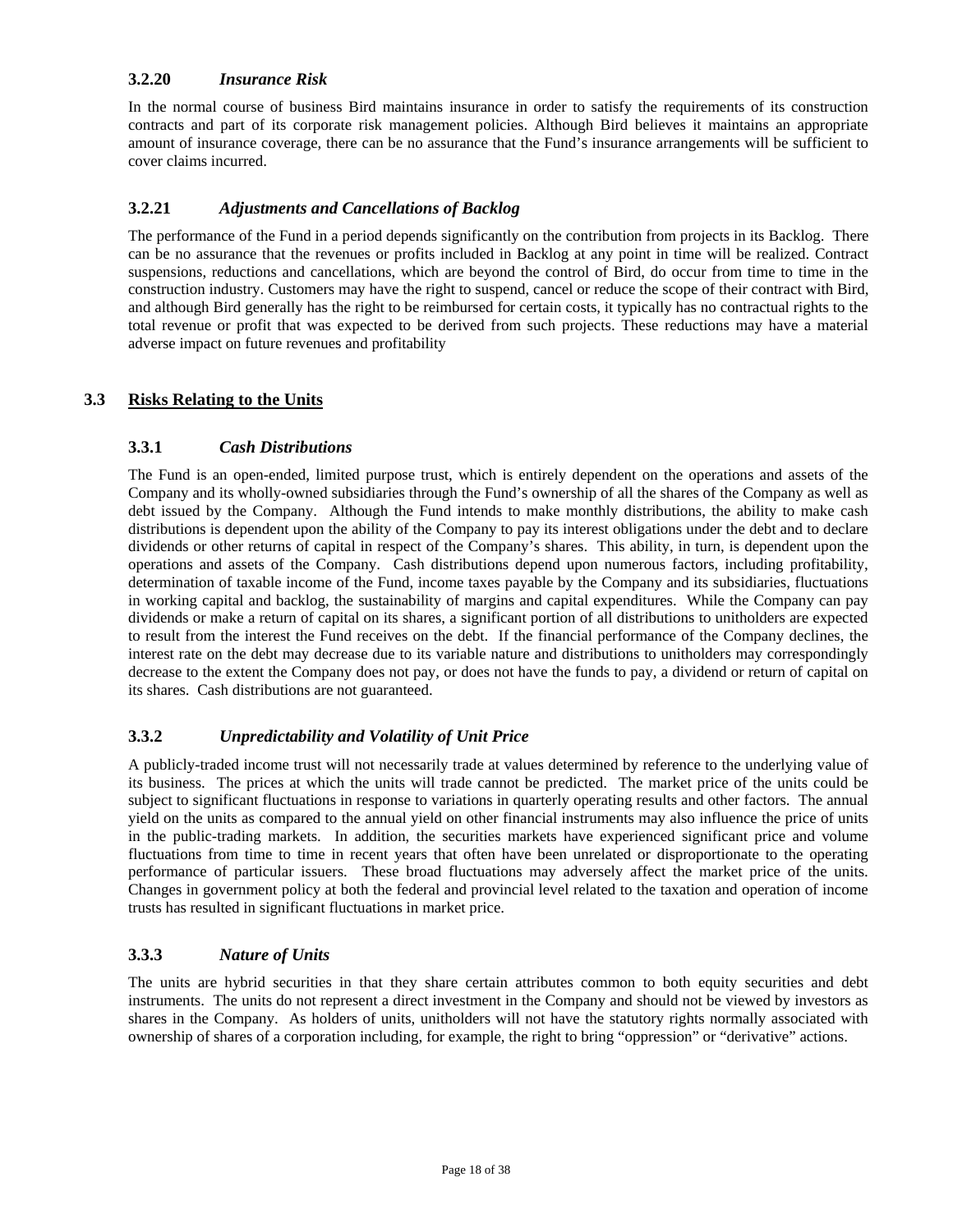The units are not deposits within the meaning of the Canada Deposit Insurance Corporation Act (Canada) and are not insured under the provisions of that Act or any other legislation. Furthermore, the Fund is not a trust company and, accordingly, is not registered under any trust and loan company legislation as it does not carry on or intend to carry on the business of a trust company. In addition, although the Fund is a "mutual fund trust" as defined by the Tax Act, the Fund is a "mutual fund" as defined by applicable securities legislation.

# **3.3.4** *Unitholder Liability*

The amended and restated declaration of trust provides that no unitholder will be subject to any liability to any person in connection with a holding of units. However, there remains a risk, which is considered by the Fund to be remote in the circumstances, that a unitholder could be ruled personally liable, despite such statement in the declaration of trust, for the obligations of the Fund to the extent that claims are not satisfied out of the assets of the Fund.

# **3.3.5** *Structural Subordination of the Units*

In the event of a bankruptcy, liquidation or reorganization of the Company or any of its subsidiaries, holders of the indebtedness and trade creditors of those entities will generally be entitled to payment of the claims before any assets of such entities would be available for distribution to the Fund. The units are effectively subordinated to most of the indebtedness and other liabilities of the Company and its subsidiaries. Neither the Company nor any of its subsidiaries will be limited in its ability to incur secured or unsecured indebtedness. Furthermore, the Company is required to obtain bonding for a number of its projects, which essentially guarantees performance of the contract and/or the payment of labour, material, and subcontractor costs incurred. The bonding company or surety will have priority over certain assets of the Company which secure the bonding. Similarly, some customers who have been provided parental guarantees related to PPP construction contracts, will also have priority over certain assets.

# **3.3.6** *Restrictions on Potential Growth*

The payout by Bird of a significant portion of its operating cash flow will restrict Bird's ability to increase its working capital which could limit the growth of Bird.

# **3.4 Income Tax Related Risks**

There can be no assurance that Canadian federal income tax laws and administrative policies respecting the treatment of mutual fund trusts will not be changed in a manner which adversely affects the holders of units. In addition, if the Fund ceases to qualify as a "mutual fund trust" under the Income Tax Act (Canada) ("Tax Act"), the income tax considerations would be materially and adversely different in certain respects.

On October 31, 2006, the Department of Finance (Canada) ("Finance") announced proposed changes (the "2006 Tax Proposals") to the taxation of certain publicly-traded trusts and partnerships referred to as "specified investment flowthroughs" or "SIFTs", including the Fund. Under the proposed changes, SIFTs and their unitholders will be taxed in a manner similar to corporations and their shareholders. On December 21, 2006, Finance released draft amendments to the Tax Act to implement these changes.

The application of the 2006 Tax Proposals to SIFTs existing on October 31, 2006, which include the Fund, will be deferred until 2011 provided there is no "undue expansion" of the SIFT before that time as determined in accordance with guidelines released by Finance on December 15, 2006 (the "Guidelines"). Pursuant to the Guidelines, a SIFT generally will be permitted to increase its equity in each of 2007 through 2010 by the greater of, in each year \$50 million and a specified percentage of the SIFT's October 31, 2006 market capitalization (40% in 2007 and 20% in each of the years 2008 through 2010). Market capitalization, for these purposes, is to be measured in terms of the value of a SIFT's issued and outstanding publicly-traded units. Any increases in equity in excess of these amounts may be considered "undue expansion" for purposes of the Guidelines and the 2006 Tax Proposals.

On July 14, 2008, the Minister of Finance announced tax changes relating to a SIFT's ability to convert into a publicly-traded corporation, generally without triggering adverse tax consequences for the Trust or its unitholders. These proposals will allow an option to exchange trust units into shares of a publicly-traded corporation on a tax deferred basis. The retirement of trust units will not result in any adverse tax consequences to the Fund. The so-called "Conversion Proposals" are temporary in that they will apply to transactions that occur on or after July 14, 2008 and before January 1, 2013.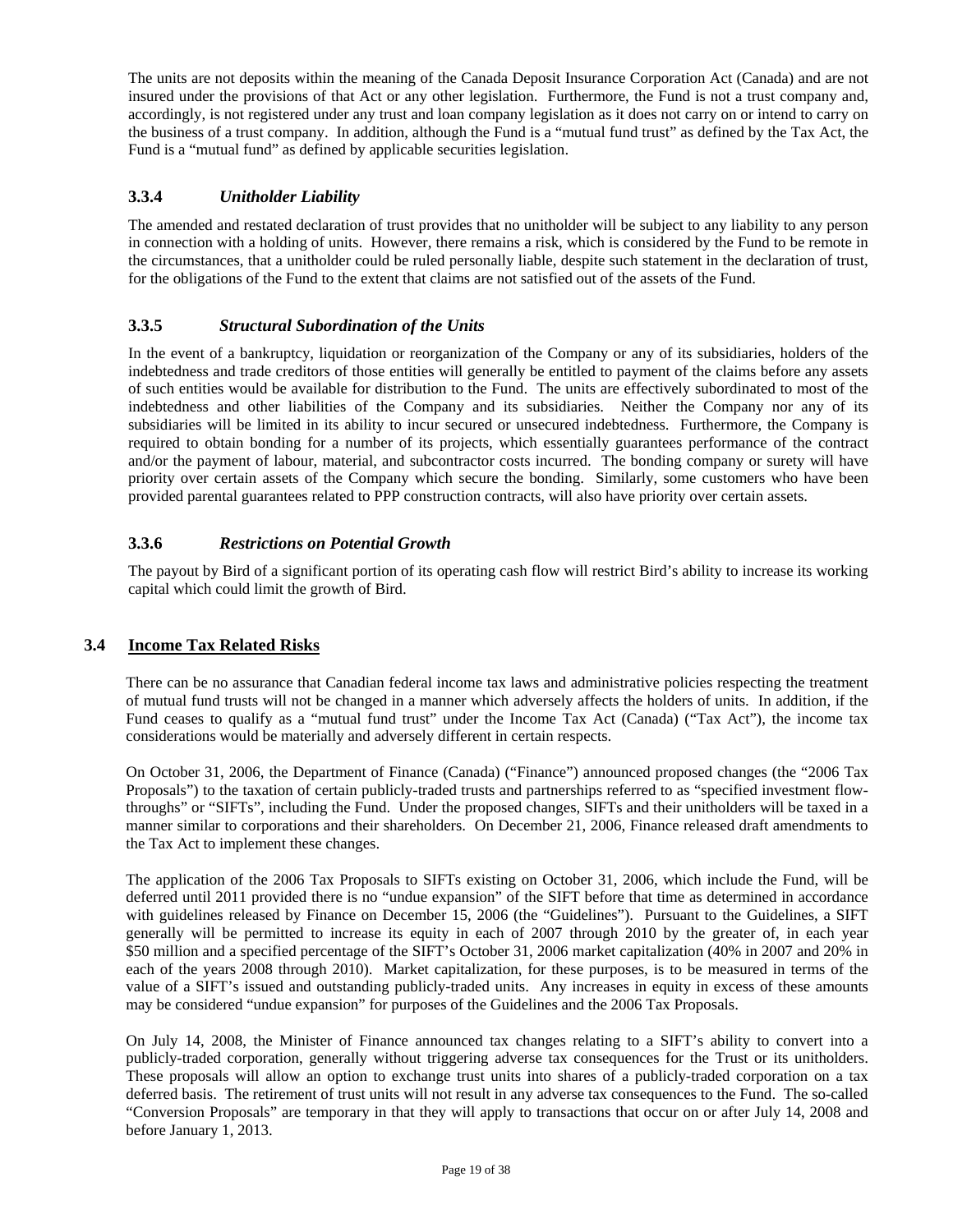The application of the 2006 Tax Proposals will increase the amount of income tax that the Fund will incur in 2011 compared with income tax it currently incurs structured as a SIFT. The additional income tax will impact the future level of cash available for distribution, which may impact future cash distributions or the ability of the Fund to undertake financing and acquisitions.

On March 12, 2010 the Board of Trustees approved in principle a conversion to a corporate structure at the end of the Fund's 2010 fiscal year, subject to unitholders approval which will be sought at the Fund's annual general meeting, which is scheduled to be held in May 2010. It is expected that the conversion transaction will be accomplished on a tax deferred basis to the Fund and its unitholders.

Potential and existing investors in units should consult their own qualified tax advisors with respect to the foregoing summary of income tax matters.

# **4. DIVIDENDS AND DISTRIBUTIONS**

Upon conversion to an income fund in 2006, the Fund began to make regular monthly cash distributions and occasional special distributions. In establishing the distribution policy for a particular period, the Fund will take into consideration, amongst other things, the desirability of maintaining a stable or increasing distribution rate, and its current and potential future requirements for increases in working capital and equity to support its surety and contract security requirements. In 2009, the Fund has continued its practice of retaining the excess of cash available for distribution relative to distributions declared for the purpose of increasing its working capital. Since the inception of the Fund in 2006, the Fund has retained approximately \$92.8 million as working capital required for the operations of the business as a result of increases in the Backlog value, changes in the mix of work and associated contract security, the impact of a tightening credit environment and the acquisition of Rideau Construction. The Fund's recent participation in the PPP infrastructure development programs has also required the Fund to issue letters of credit to support performance guarantees related to those construction projects. The PPP market also requires a strong balance sheet to support contractual commitments undertaken. In the near term, management believes that the Fund will continue to be required to build working capital balances. The Fund's initial regular monthly distribution rate was set at \$0.0967 per unit.

Effective December 2007, the regular monthly distribution rate was increased to \$0.1209 per unit and in June 2009, the regular monthly distribution rate was increased to \$0.1500 per unit..

The Fund's policy is for each holder of a Fund unit of record on the last business day of a calendar month to receive distributions during the thirty days, following the end of such month. Holders of Fund units who are non-residents of Canada are required to pay all withholding taxes payable in respect of any distributions of income by the Fund. Although the Fund intends to make distributions of its available cash, these distributions are not assured. The actual distributions will depend on numerous factors, including the Company's operating financial performance for the distribution period in question, business cyclicality, debt covenants and obligations, seasonality, working capital requirements, future capital requirements and other factors.

Cash distributions for the fiscal year ended December 31, 2009 were as follows: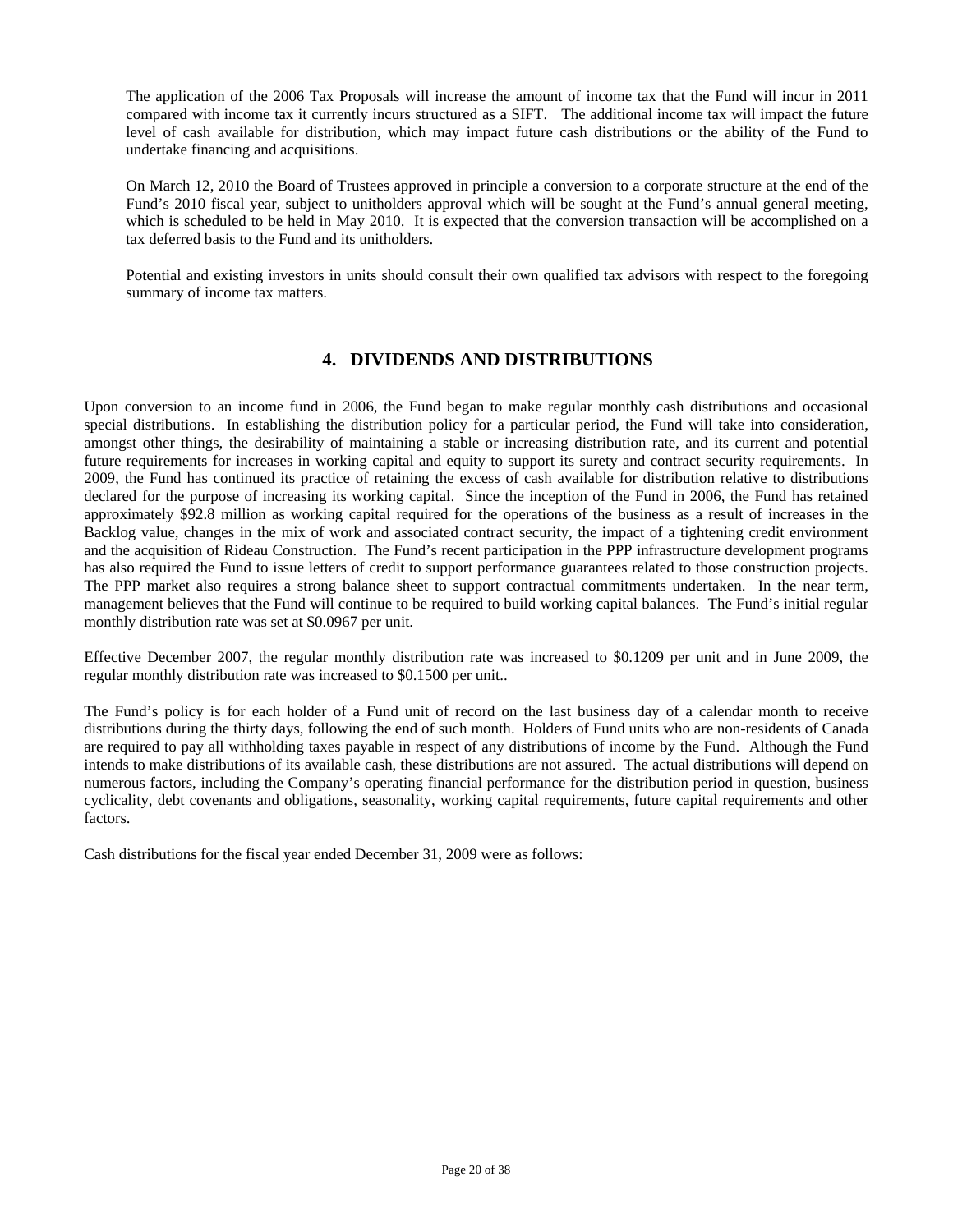| Period           | <b>Record Date</b>                         | <b>Payment Date</b> | <b>Distributions or</b><br><b>Dividends Per</b><br>Unit | Amount<br>(000's) |
|------------------|--------------------------------------------|---------------------|---------------------------------------------------------|-------------------|
| January 2009     | January 30, 2009                           | February 20, 2009   | 0.1209                                                  | \$1,699           |
| February 2009    | February 27, 2009                          | March 20, 2009      | 0.1209                                                  | 1,699             |
| March 2009       | March 31, 2009                             | April 20, 2009      | 0.1209                                                  | 1,699             |
| April 2009       | April 30, 2009                             | May 20, 2009        | 0.1209                                                  | 1,699             |
| <b>May 2009</b>  | May 29, 2009                               | June 19, 2009       | 0.1209                                                  | 1,699             |
| June 2009        | June 30, 2009                              | July 20, 2009       | 0.1500                                                  | 2,108             |
| <b>July 2009</b> | July 31, 2009                              | August 20, 2009     | 0.1500                                                  | 2,108             |
| August 2009      | August 31, 2009                            | September 18, 2009  | 0.1500                                                  | 2,108             |
| September 2009   | September 30, 2009                         | October 20, 2009    | 0.1500                                                  | 2,108             |
| October 2009     | October 30, 2009                           | November 20, 2009   | 0.1500                                                  | 2,108             |
| November 2009    | November 30, 2009                          | December 18, 2009   | 0.1500                                                  | 2,108             |
| December 2009    | December 31, 2009                          | January 20, 2010    | 0.1500                                                  | 2,108             |
|                  |                                            | Totals              | \$1.6545                                                | \$23,251          |
| Comprised of:    |                                            |                     |                                                         |                   |
|                  | Regular distributions on units of the Fund |                     | \$1.6545                                                |                   |

Any income of the Fund that is applied to cash redemptions of fund units or is otherwise unavailable for cash distributions will, to the extent necessary to ensure that the Fund will not be liable for income taxes, be distributed to unitholders in the form of additional fund units.

The three-year history of distributions on units of the fund and dividends on common shares of the Company declared per unit, adjusted to reflect the 3 for 1 exchange of common shares for units, is as follows;

| 2009 | 2008                                           | $\sim$ $\sim$ $\sim$<br>200 <sup>°</sup> |
|------|------------------------------------------------|------------------------------------------|
| 荚    | $\left\langle \cdot\right\rangle$<br>╜<br>1.TJ | J1.JJ                                    |

# **5. DESCRIPTION OF CAPITAL STRUCTURE**

### **5.1 General**

An unlimited number of fund units may be issued pursuant to the Fund's amended and restated declaration of trust. Each fund unit is transferable and represents an equal undivided beneficial interest in any distribution, whether of net income, net realized capital gains or other amounts, and in the net assets of the Fund in the event of termination or winding-up of the Fund. All fund units are of the same class with equal rights and privileges. The fund units are not subject to future calls or assessments, and entitle the holders thereof to one vote at all meetings of unitholders for each fund unit held. The issued and outstanding fund units may be subdivided or consolidated from time-to-time by the Trustees without notice to or approval of the unitholders.

Fund units are redeemable at any time on demand by the holders upon delivery to the Fund of a duly completed and properly executed redemption notice requesting redemption in a form, approved by the Trustees, specifying the number of fund units to be redeemed.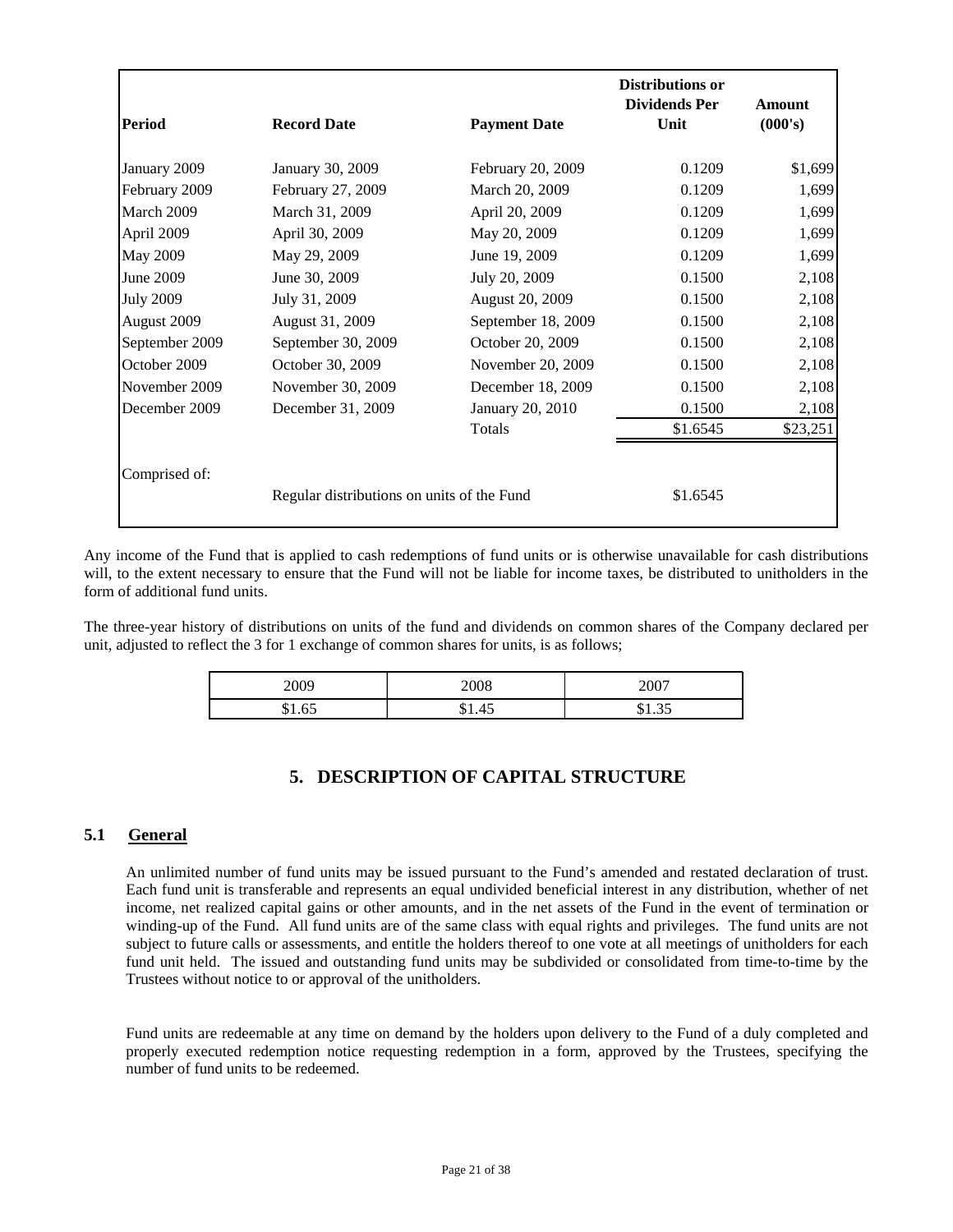### **5.2 Limitation on Non-Resident Ownership**

In order for the Fund to maintain its status as a mutual fund trust under the Income Tax Act (Canada) ("Tax Act"), the Fund must not be established or maintained primarily for the benefit of non-residents of Canada within the meaning of the Tax Act. Accordingly, the amended and restated declaration of trust provides that at no time may non-residents of Canada be the beneficial owners of a majority of the units. The Trustees may require declarations as to the jurisdictions in which beneficial owners of units are resident. If the Trustees become aware that the beneficial owners of 40% of the units then outstanding are, or may be, non-residents or that such a situation is imminent, the transfer agent or Trustees will make a public announcement thereof and will not accept a subscription for units from or issue or register a transfer of units to a person unless the person provides a declaration in form and content satisfactory to the Trustees that he or she is not a non-resident. If, notwithstanding the foregoing, the Trustees determine that a majority of the units are beneficially held by non-residents, the Trustees may send a notice to non-resident beneficial holders of units, chosen in inverse order to the order of acquisition or registration or in such manner as the Trustees may in their discretion consider equitable or appropriate, requiring such non-resident owners of units to sell the beneficial interest in the units or a portion thereof to persons who are non non-residents within a specified period of not less that 60 days. If a beneficial owner of units receiving such notice has not sold the specified number of units or provided the Trustees with satisfactory evidence that the holder is not a non-resident within such period, the Trustees may, on behalf of such beneficial owner of units, sell such units and, in the interim, will suspend the voting and distribution rights attached to such units. Upon such sale, the affected beneficial owner of units will cease to be the beneficial owner of such units and his or her rights will be limited to receiving the net proceeds of such sale. The Trustees will have no liability for the amount received upon such sale provided that they act in good faith.

# **6. MARKET SECURITIES OF THE ISSUER**

Fund units are listed on the Toronto Stock Exchange (symbol "BDT.UN").

|           |       | Price Range | Trading |
|-----------|-------|-------------|---------|
|           | High  | Low         | Volume  |
|           |       |             |         |
| January   | 22.99 | 17.57       | 652,786 |
| February  | 21.00 | 15.55       | 569,653 |
| March     | 23.50 | 14.78       | 423,987 |
| April     | 26.31 | 21.19       | 586,657 |
| May       | 28.05 | 22.10       | 428,575 |
| June      | 27.45 | 23.50       | 915,237 |
| July      | 25.75 | 23.80       | 650,558 |
| August    | 29.45 | 25.78       | 661,662 |
| September | 32.85 | 27.26       | 793,847 |
| October   | 36.10 | 30.71       | 614,899 |
| November  | 34.30 | 29.91       | 720,092 |
| December  | 35.49 | 31.30       | 384,744 |

The following table outlines the trading price range and volumes of fund units during 2009.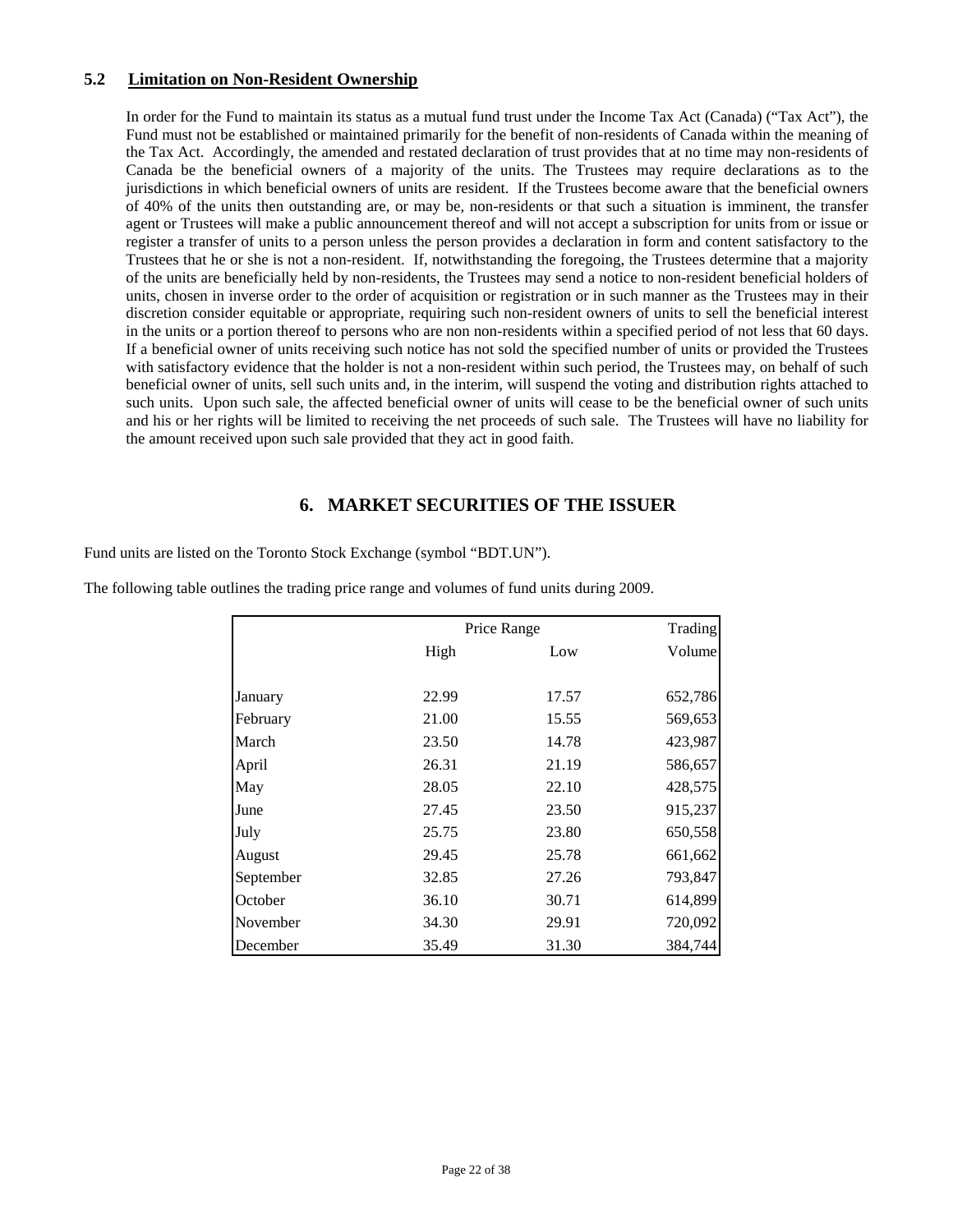# **7. ESCROWED SECURITIES AND SECURITIES SUBJECT TO CONTRACTUAL RESTRICTION ON TRANSFER**

Each of 3039497 Nova Scotia Limited, James J. Brennan, Durck deWinter, and Ian Boyd agreed that with respect to the restricted trust units received pursuant to the terms of the Purchase Agreement completed for the acquisition of Rideau Construction on February 1, 2008, that:

- (a) from the date of the Purchase Agreement and until the first anniversary of the Closing Date in respect of 100% of the Lock-up Units;
- (b) from the date of the Purchase Agreement and until the second anniversary of the Closing Date in respect of 80% of the Locked-up units;
- (c) from the date of the Purchase Agreement and until the third anniversary of the Closing Date in respect of 60% of the Lock-up Units;
- (d) from the date of the Purchase Agreement and until the fourth anniversary of the Closing Date in respect of 40% of the Locked-up units;
- (e) from the date of the Purchase Agreement and until the fifth anniversary of the Closing Date in respect of 20% of the Locked-up units;

they will not offer, sell, transfer, contract to sell, assign, encumber, secure, pledge, grant or sell any option, right or warrant to purchase, or otherwise lend, transfer or dispose of any restricted Units or securities convertible or exchangeable into the restricted Units; or make any short sale, engage in any hedging transaction or enter into any swap or other arrangement that has the effect of transferring, in whole or in part, any of the economic consequences of any of those securities, whether any such transaction described herein is to be settled by the delivery of restricted units, other securities, cash or otherwise, or agree to do any of the foregoing or publicly disclose the intention to make any such offer, sale, transfer, assignment, encumbrance, security, pledge, grant, loan, disposition or arrangement, without the prior written consent of the Purchaser, which consent may be withheld in the sole and absolute discretion of the Purchaser.

| <b>Escrowed Securities</b> |                                     |                            |  |  |
|----------------------------|-------------------------------------|----------------------------|--|--|
| Designation of Class       | Number of Securities Held in Escrow | <b>Percentage of Class</b> |  |  |
| Fund units                 | 209.681                             | 1.49%                      |  |  |

# **8. TRUSTEES, DIRECTORS AND OFFICERS**

### **8.1 Trustees, Directors and Executive Officers**

As of the date hereof, the Trustees of the Fund and the Directors and executive officers of Bird Construction Company Limited, Administrator of Bird Construction Income Fund are listed below including their municipalities of residence, principal occupations and brief biographies. Each of the Trustees and Directors has been so appointed until the next annual meeting of unitholders or until his or her successor is elected or appointed.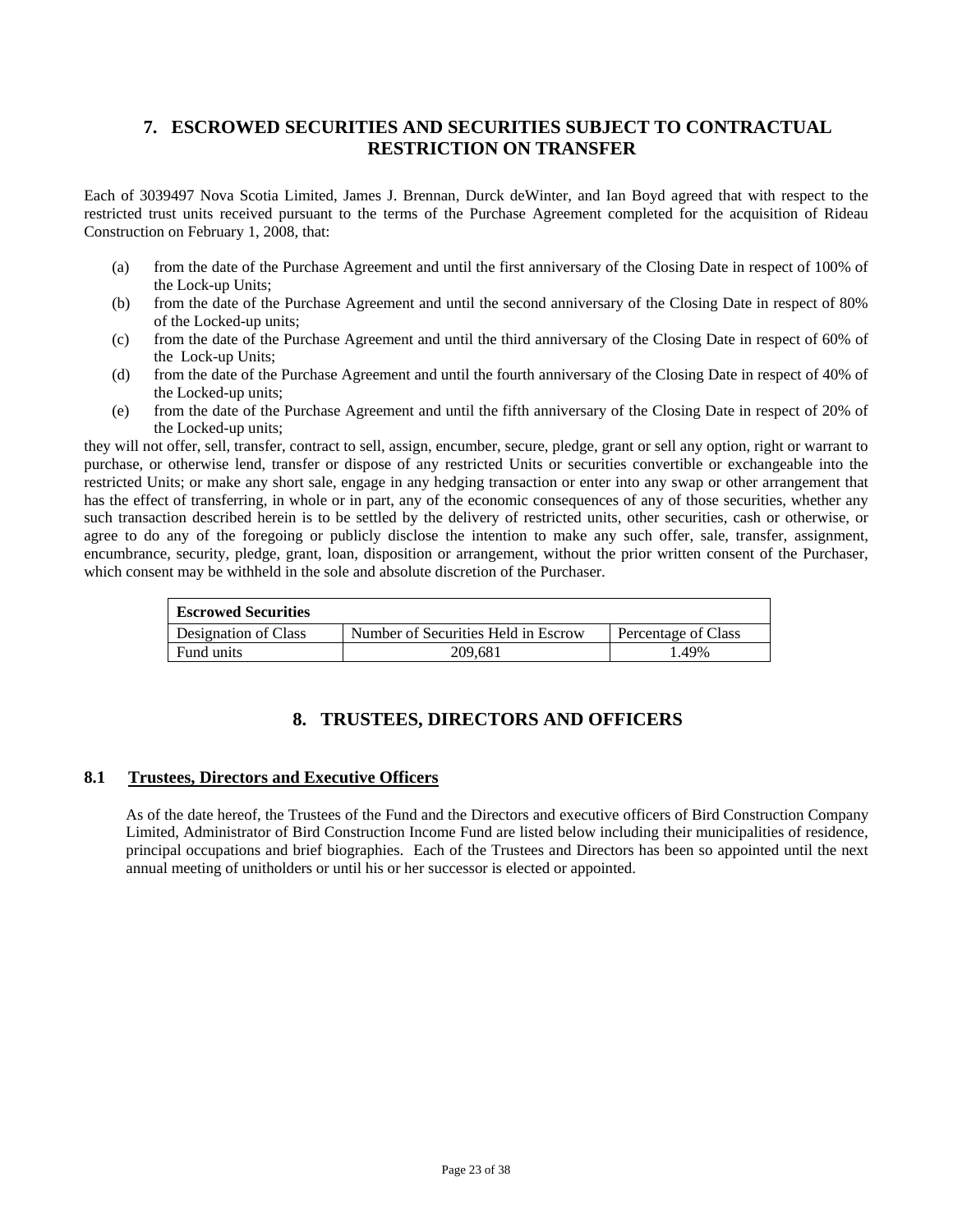| Name and Municipality of<br>Residence                  | Position <sup>(2)</sup>                                                                               | Principal Occupation                                                                                                                  | Trustee<br>$Since$ <sup>(1)</sup> |
|--------------------------------------------------------|-------------------------------------------------------------------------------------------------------|---------------------------------------------------------------------------------------------------------------------------------------|-----------------------------------|
| J.R. Bird<br>Calgary, Alberta                          | Trustee, Director <sup>(3)(4)</sup>                                                                   | Executive Vice President, Chief<br>Financial Officer and Corporate<br>Development, Enbridge Inc.,<br>an energy transportation company | 1987                              |
| J.J. Brennan<br>Hammonds Plains,<br>Nova Scotia        | Senior Vice President<br>of Bird Construction Company Limited                                         | Senior Vice President<br>of Bird Construction Company Limited                                                                         | N/A                               |
| Honourable J.J. Buchanan<br>Victoria, British Columbia | Lead Trustee, Lead Director <sup>(3)(4)</sup>                                                         | President, Rundle Investments Ltd., an<br>investment holding company                                                                  | 1997                              |
| P.A. Charette<br>Oakville, Ontario                     | Trustee and Chair of the Board of<br>Trustees, Director and Chair of the<br><b>Board of Directors</b> | Chair of the Board                                                                                                                    | 1991                              |
| D.G. Doyle<br>Winnipeg, Manitoba                       | Trustee, Director,<br>Audit Committee Chair <sup>(3)(4)</sup>                                         | Corporate Director                                                                                                                    | 2003                              |
| S.R. Entwistle<br>Kitchener, Ontario                   | Chief Financial Officer and<br>Assistant Secretary of<br><b>Bird Construction Company Limited</b>     | Chief Financial Officer and<br>Assistant Secretary of<br><b>Bird Construction Company Limited</b>                                     | N/A                               |
| J.U. Joseph<br>Toronto, Ontario                        | Trustee, Director,<br>Personnel and Safety Committee Chair <sup>(3)(4)</sup>                          | Corporate Director                                                                                                                    | 2001                              |
| K.W. McClure<br>Loretto, Ontario                       | Vice President Operations, Central<br>of Bird Construction Company Limited                            | Vice President Operations, Central<br>of Bird Construction Company Limited                                                            | N/A                               |
| K.J. Nakagawa<br>Delta, British Columbia               | Vice President Pacific &<br>Vancouver Branch Manager<br>of Bird Construction Company Limited          | Vice President Pacific &<br>Vancouver Branch Manager<br>of Bird Construction Company Limited                                          | N/A                               |
| P.R. Raboud<br>Toronto, Ontario                        | Trustee, Director, Chief Executive Officer<br>of Bird Construction Company Limited <sup>(5)</sup>     | Trustee, Director, Chief Executive Officer<br>of Bird Construction Company Limited                                                    | 2008                              |
| T.J. Talbott<br>Woodbridge, Ontario                    | President & Chief Operating Officer<br>of Bird Construction Company Limited <sup>(6)</sup>            | President & Chief Operating Officer<br>of Bird Construction Company Limited                                                           | N/A                               |
| A.C. Thorsteinson<br>Winnipeg, Manitoba                | Trustee, Director <sup>(4)</sup>                                                                      | President, Shelter Canadian Properties<br>Limited, a real estate development and<br>management company                                | 1991                              |
| D.T. Toronchuk<br>St. Alberta, Alberta                 | Vice President, Industrial<br>of Bird Construction Company Limited                                    | Vice President, Industrial<br>of Bird Construction Company Limited                                                                    | $\rm N/A$                         |
| J.C. Trumbla<br>Oakville, Ontario                      | Vice President, Finance<br>of Bird Construction Company Limited                                       | Vice President, Finance<br>of Bird Construction Company Limited                                                                       | N/A                               |

(1) Includes period of time served as Trustee of the Fund and as a Director of Bird Construction Company Limited while listed on the TSX Venture Exchange and the Winnipeg Stock Exchange.

<sup>(2)</sup> Information set forth in this Item 8 relating to Trustees of the Fund and the Directors and officers of the Company is current as of the date hereof.

(3) Member of the Audit Committee.

(4) Member of the Personnel and Safety Committee.

 $(5)$  On February 2, 2010, Mr. Raboud assumed the role of Chief Executive Officer.

 $^{(6)}$  On February 2, 2010, Mr. Talbott was appointed President and Chief Operating Officer.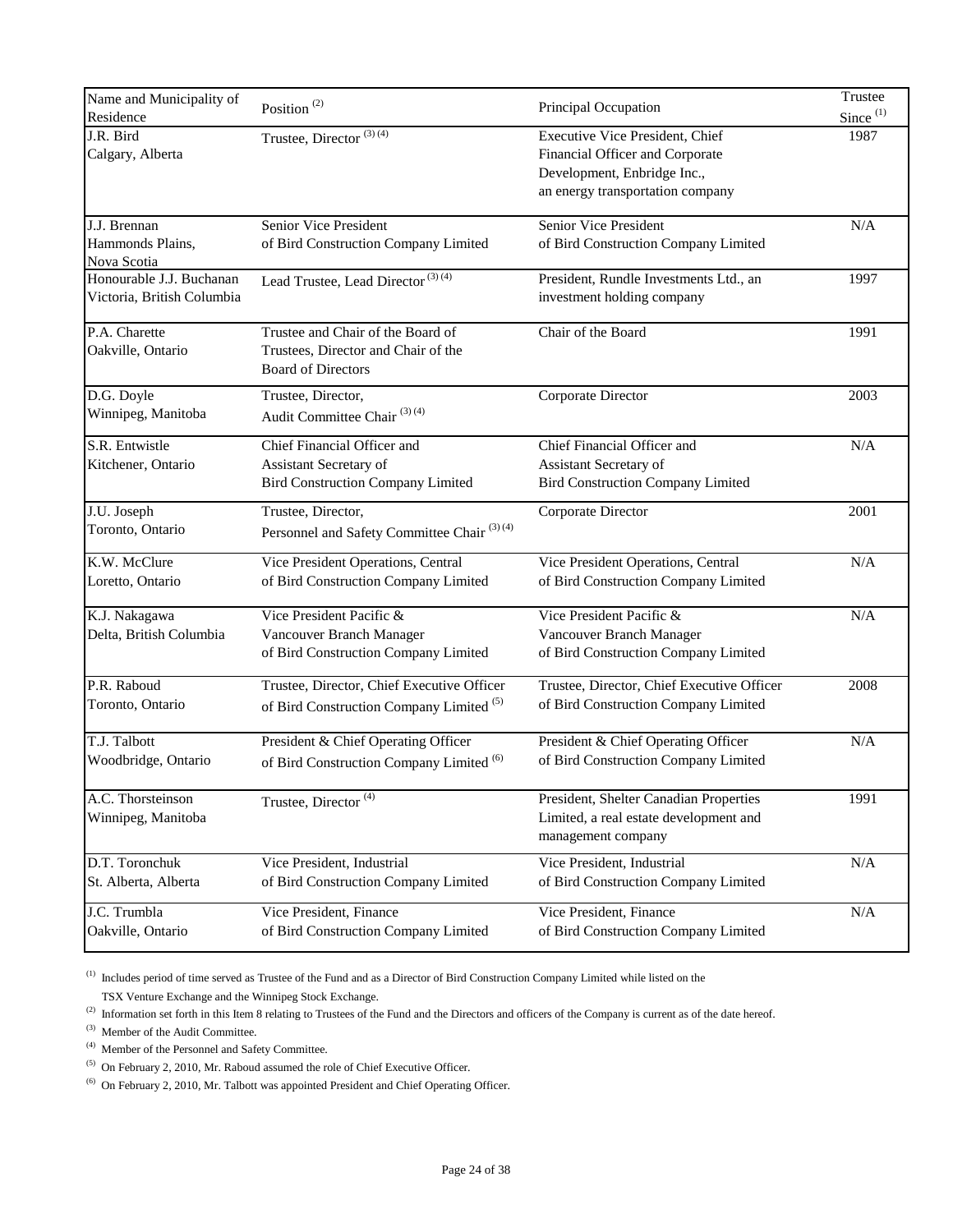The following are brief biographies of the Trustees, Directors and executive officers.

*J. Richard Bird* is Executive Vice President, Chief Financial Officer and Corporate Development of Enbridge Inc. where he is responsible for all financial affairs of the Company, and corporate planning, mergers and acquisitions, and corporate development. Prior to his current appointment at Enbridge, Mr. Bird served as Vice President and Treasurer, followed by Senior Vice President, Corporate Planning and Development, followed by Group Vice President, Transportation, followed by Group Vice President, Transportation North, followed by Executive Vice President, Liquids Pipelines. Mr. Bird joined Enbridge in 1995 after holding senior financial and corporate development executive positions at a number of other public companies. Mr. Bird is also on the Board of Directors or Trustees of the following public companies: Enbridge Pipelines Inc., Enbridge Gas Distribution Inc. and Enbridge Income Fund. Mr. Bird holds a Bachelor of Arts degree from the University of Manitoba, and a Masters of Business Administration and Ph.D. from the University of Toronto.

*James J. Brennan* is the Senior Vice President of Bird Construction Company Limited. He obtained a Bachelor of Science in Civil Engineering from the University of New Brunswick in 1989. Prior to joining Bird in February 2008, he was the President and founding partner of Rideau Construction Incorporated. Rideau Construction was a general contractor operating in Atlantic Canada in the commercial, industrial, institutional, and multi-tenant residential sectors. Rideau Construction was formed in 1993. Bird purchased all the outstanding shares of Rideau Construction in February 2008. During the period from 1989 to 1993, he worked for two local construction companies as a superintendent, project manager, and branch manager. From 1993 to 2003, he was the Vice President, Operations Manager, and co-owner of Rideau Construction. From 2003 to 2008, he was the President and majority owner of Rideau Construction.

*Honourable J. Judd Buchanan* is the President of Rundle Investments Ltd., which he joined in 1987. After a career in the life insurance industry with London Life, Mr. Buchanan was elected to the Canadian House of Commons in 1968. He served as a Member of Parliament until 1980 and held a number of cabinet positions during that time. Following his political career, Mr. Buchanan entered the tourism industry. He is currently the President of Silver Star Club Resort Ltd., and the past Chair of the Canadian Tourism Commission, which he helped create in 1995. Mr. Buchanan is an Officer of the Order of Canada and holds a Masters of Business Administration from the University of Western Ontario and a Bachelor of Arts (Economics) from the University of Alberta.

*Paul A. Charette* is the Chair of the Board of Trustees and the Bird Board of Directors. He joined Bird in 1976 as a Project Coordinator and progressed to President and Chief Operating Officer in 1988 and to President and Chief Executive Officer in 1991. Mr. Charette was also appointed as Chair of the Board in 2001. In September 2008, Mr. Charette retired from his position as Chief Executive Officer of Bird Construction Company Limited. He is the past Chair of the Canadian Construction Association ("CCA") and is a past director of Junior Achievement of Canada Foundation and a past director of Bridgepoint Health. In 2004, Mr. Charette was named the Ontario Entrepreneur of the year in Real Estate/Construction by Ernst & Young LLP. Mr. Charette has a diploma in Civil Technology from Red River College in Winnipeg, Manitoba.

*D. Greg Doyle* is a former partner of KPMG LLP. He joined KPMG LLP (formerly Peat Marwick) in 1974, was elected as a Partner in 1982 and Managing Partner of the Winnipeg office in 1985. In 1997, Mr. Doyle transferred to Warsaw, Poland and served as Senior Partner at KPMG Polska until he retired in 2003. During his time in Poland, Mr. Doyle also served as the member of the Board of KPMG Europe and the management committee of KPMG Central and Eastern Europe. He is also a trustee of Huntingdon Real Estate Investment Trust, and Chair of their audit committee. Mr. Doyle holds a Bachelor of Science and Bachelor of Commerce from the University of Manitoba and is a Chartered Accountant (Manitoba Institute).

*Stephen R. Entwistle* is the Chief Financial Officer and Assistant Secretary of Bird Construction Company Limited. Prior to joining Bird in March 2008, Mr. Entwistle previously held senior financial positions in a wide variety of business, including a natural gas distribution utility, oil and gas exploration and development operations, nursing and retirement home operations, heating ventilating and air conditioning and natural gas commodity brokerage operations. Mr. Entwistle joined Enbridge Gas Distribution Inc. in 1981, serving in progressively senior positions including audit, general accounting, financial reporting, human resources and international consulting. In 2000, Mr. Entwistle was appointed to the position of Vice-President, Finance of Enbridge's Home Services operation, and more recently, was the Chief Financial Officer of The Consumers' Waterheater Income Fund, an income trust listed on the TSX. Mr. Entwistle received a Bachelor of Commerce from the University of Toronto and is a Chartered Accountant.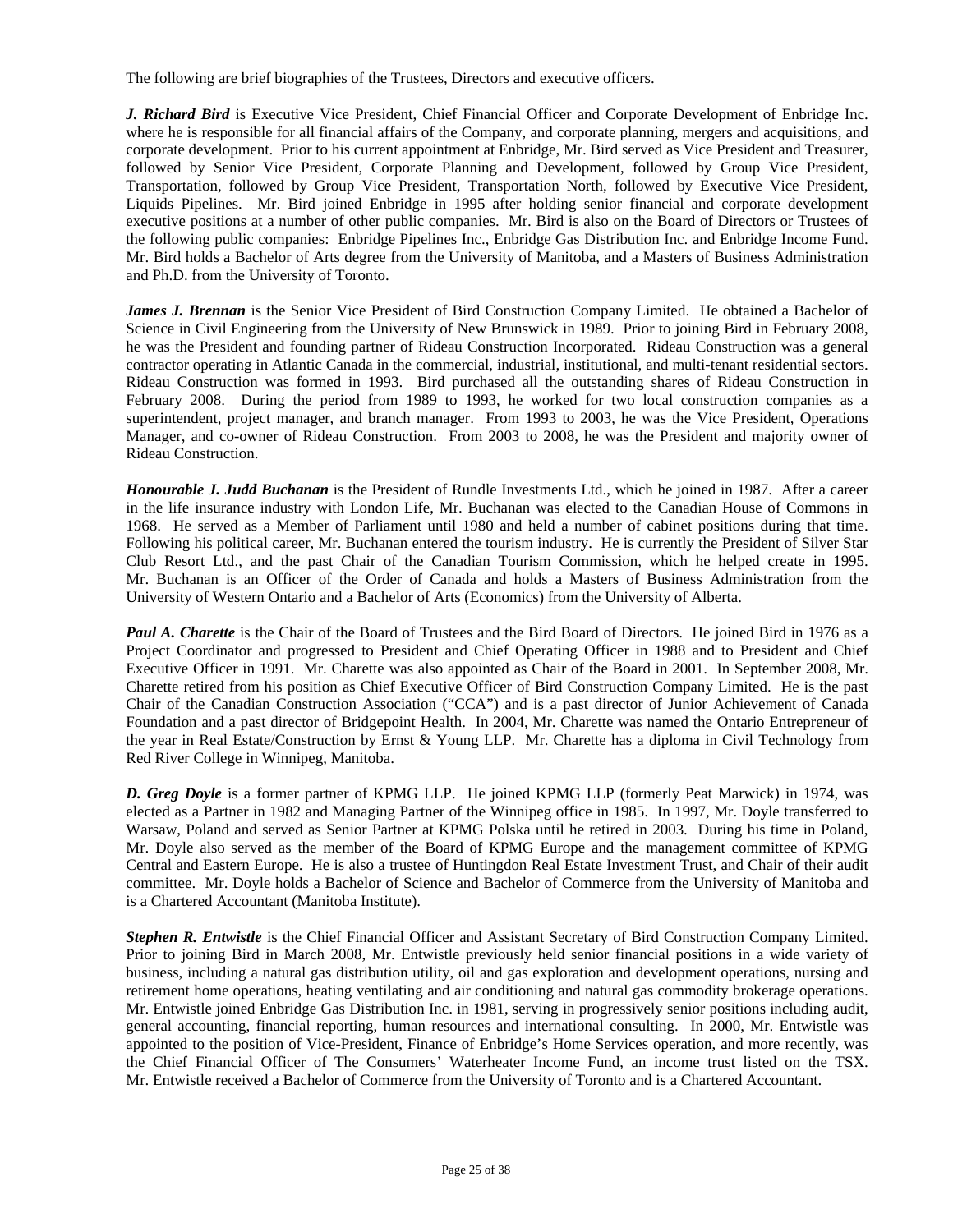*J. Urban Joseph* is a former Vice Chair of the Toronto-Dominion Bank. He is also a director of First Nations Bank of Canada, an affiliate of the Toronto-Dominion Bank, as well as a number of privately held companies. Mr. Joseph is an Officer of the Order of Canada. He holds an Honours Business Administration and Masters of Business Administration from the University of Western Ontario, an Associates in Arts degree from the University of Saskatchewan, a Doctor of Humanities, *honoris causa,* Wolfe's, The University of King's College, and is a Fellow of the Institute of Canadian Bankers.

*Kenneth W. McClure* is the Vice President Operations, Central of Bird Construction Company Limited. Prior to joining Bird in March 2007, he was employed as President and Chief Operating Officer of Buttcon Limited from April 2004 to February 2007. Buttcon is a general contracting company located in Ontario. From August 1994 to April 2004, Mr. McClure was employed as the Managing Director of Somers Construction Limited. Somers, an affiliate of Buttcon, is a general contracting company located in Bermuda. Mr. McClure started his career with Buttcon Limited in 1980 as a superintendent and project manager. During a period from 1989 to 1991, he left Button while he owned and operated KDL Construction, as a general contractor located in Ontario.

*Kenneth J. Nakagawa* is the Vancouver Branch Manager and Vice President Pacific of Bird Construction Company Limited. Mr. Nakagawa joined Bird in 1993 as an estimator and progressed to the position of Chief Estimator in 1996. In 2000, he assumed the position of Vancouver Branch Manager and in January 2009, Mr. Nakagawa was appointed to the position of Vice President Pacific.

*Paul R. Raboud* is the Chief Executive Officer of Bird Construction Company Limited. Mr. Raboud was appointed as a Trustee in September 2008. He obtained a Bachelor of Science in Civil Engineering from the University of Alberta where he was awarded the gold medal in civil engineering. He earned a Masters of Science in Civil Engineering from the University of Washington and an MBA from the University of Alberta. He is a registered Professional Engineer with the Association of Professional Engineers of Ontario. Mr. Raboud joined Bird in 1984 in the Toronto office. He progressed through the Company as a field engineer, estimator, project manager and assistant branch manager. In 1990, he was appointed manager of the Vancouver branch, and in 2000, returned to the corporate office in Toronto as Executive Vice President. He was appointed President and Chief Operating Officer in March 2006 and appointed Chief Executive Officer in September 2008. Mr. Raboud is a director of the Ontario General Contractor's Association.

*Timothy J. Talbott* is the President and Chief Operating Officer of Bird Construction Company Limited. He obtained a Bachelor of Science in Civil Engineering at the University of Alberta in 1981. He joined Bird in 1982 and has progressed through the positions of project co-ordinator, project manager, production manager, assistant branch manager, branch manager and vice president to the position he currently holds. He is a registered Professional Engineer with the Association of Professional Engineers of Manitoba. Mr. Talbott is past Vice Chair of the Construction Labour Relations Association of Manitoba and a past director of the Winnipeg Construction Association. He is also a member of the Canadian Society of Civil Engineers.

*Arni C. Thorsteinson* has been the President of Shelter Canadian Properties Limited, a diversified real estate development and management company, since 1990. He joined a predecessor company in 1976. He is also a director or trustee of Lanesborough Real Estate Investment Trust, Temple Real Estate Investment Trust and Onex Corporation. Mr. Thorsteinson holds a Bachelor of Commerce (Honours) and Doctor of Laws, *honoris causa,* from the University of Manitoba and a Chartered Financial Analyst designation.

*David T. Toronchuk* is the Vice President Industrial of Bird Construction Company Limited. He is a graduate of the Northern Alberta Institute of Technology where he studied Civil Engineering Technology. Mr. Toronchuk joined Bird in 1977 as an apprentice carpenter and in 1980, moved into the office as a project coordinator. He has progressed through a variety of positions at Bird, being appointed branch manager of the Edmonton office in 1988 and to his current position in January 2009. For 12 years, Mr. Toronchuk was a member of the Municipal Council for the Town of Morinville and sat on various Local and Regional Committees as required in his role as a Municipal Councillor. He is currently a member of the Alberta Society of Engineering Technologists. Mr. Toronchuk has also been a member of the Construction Labour Relations Association of Alberta since 1992. He also spent 16 years as a Board member for the Alberta Carpenters' Union Pension and Health & Welfare Funds.

*Jason C. Trumbla* is the Vice President, Finance of Bird Construction Company Limited. He obtained a Bachelor of Commerce and a Masters of Accountancy at the University of Manitoba. He is a member of the Institute of Chartered Accountants of Ontario. Mr. Trumbla joined Bird in July 2006 as Controller in the Winnipeg office and was appointed to his current position January 1, 2008. Prior to joining Bird, he was employed as the Controller of Related Companies of Paterson Global Foods, a grain handling company in western Canada, from January 2004 to July 2006.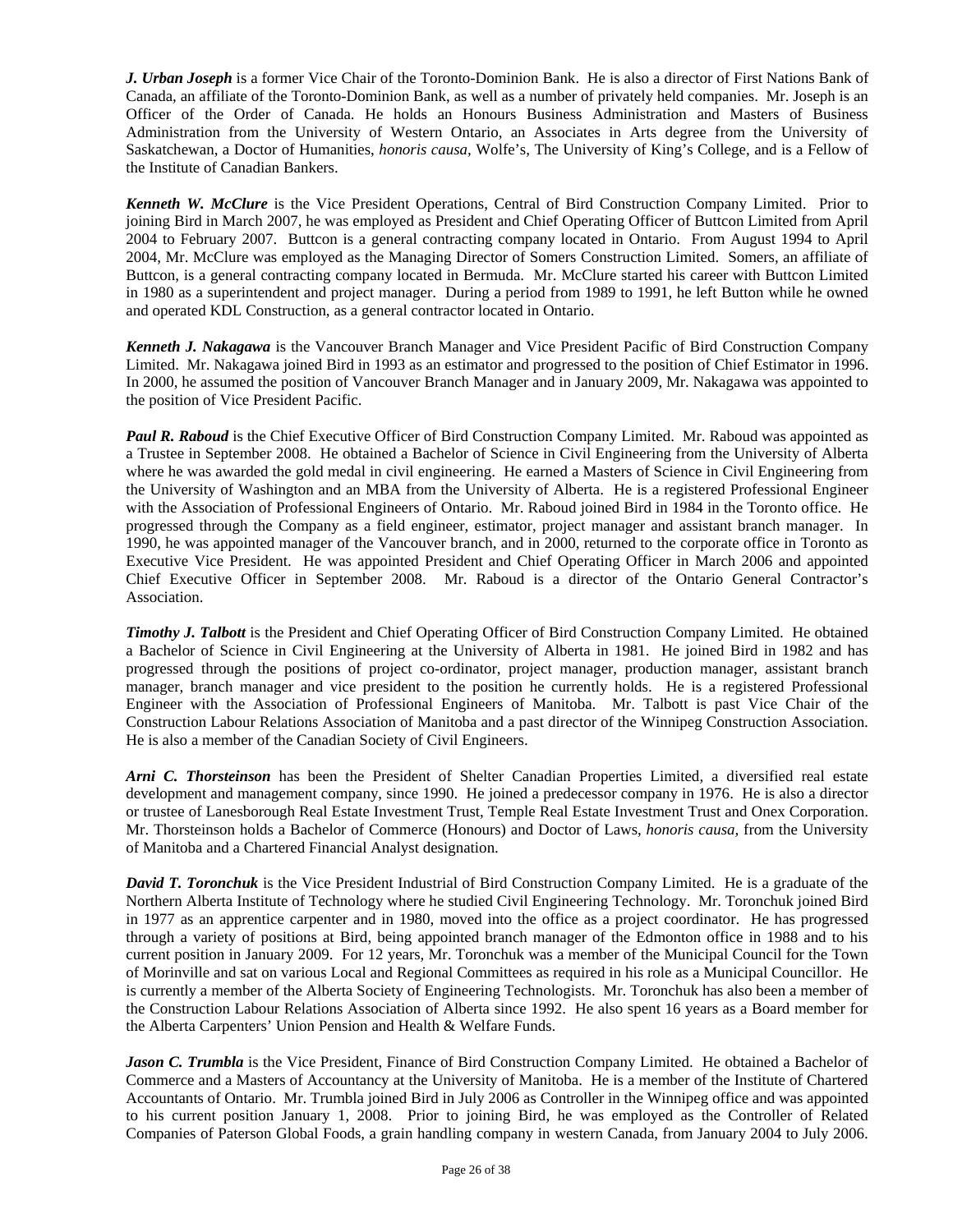From 2001 to 2003, Mr. Trumbla was employed as the Controller of Amphenol Technical Products which is a subsidiary of Amphenol Corporation, a publicly-traded electronic connector and cable assembly manufacturer listed on the New York Stock Exchange. From 1997 to 2000, Mr. Trumbla was employed as Controller of Monarch Industries, a privately-owned company, which is a vertically-integrated manufacturer of water pumps, hydraulic cylinders, concrete mixers and custom metal castings.

### **8.2 Collective Unitholdings**

As a group, the Trustees of the Fund and Directors and executive officers of the Company beneficially own, directly or indirectly, a total of 1,228,153 fund units, approximately 8.74% of the issued fund units as at March 12, 2010.

### **8.3 Corporate Cease Trade Orders and Bankruptcies**

None of the Trustees of the Fund or Directors or executive officers of the Company or, to the fund's knowledge, unitholders holding sufficient fund units to materially affect the control of the Fund is, or within the previous 10 years, has been a trustee, director, chief executive officer or chief financial officer of any other issuer that, while acting in such capacity; (i) was subject to a cease trade or similar order or order that denied the issuer access to any exemptions under Canadian securities legislation for a period of more than 30 consecutive days, or (ii) became bankrupt, made a proposal under any legislation relating to bankruptcy or insolvency or was subject to or instituted any proceeding, arrangement or compromise with creditors or had receiver, receiver manager or trustee appointed to hold the assets of such issuer except for the following:

Mr. Thorsteinson is now and has in the past 10 years been an officer of certain non-publicly traded limited partnerships and other entities that were the subject of cease trade orders issued by securities regulatory authorities in certain provinces of Canada, including Alberta, British Columbia, Ontario and Quebec, resulting generally from a failure to file financial statements or a failure to comply with disclosure obligations. Certain entities against which these orders were issued are now no longer active or, in other cases, Mr. Thorsteinson's involvement with such entities has ceased. In other cases, certain of these entities have now been able to obtain discretionary relief from filing requirements; however, this relief does not apply to prior transgressions and therefore in some cases these orders remain in force. To obtain information regarding cease trade order issued by a particular securities regulatory authority, investors should contact the securities regulatory authorities that issued the orders.

### **8.4 Penalties or Sanctions**

None of the Trustees of the Fund or Directors or officers of the Company, or, to the Fund's knowledge, unitholders holding sufficient fund units to materially affect the control of the Fund has been subject to; (i) any penalties or sanctions proposed by a court relating to Canadian securities legislation or by a Canadian securities regulatory authority or have entered into a settlement agreement with a Canadian securities regulatory authority, or (ii) any other penalties or sanctions imposed by a court or regulatory body that would likely be considered important to a reasonable investor in making an investment decision.

### **8.5 Conflicts of Interest**

To the Fund's knowledge, there are no existing or potential material conflicts of interest between the Fund or a subsidiary of the Fund and the Trustees or Directors and officers of the Company or any other subsidiary of the Fund. (See "Interest of Management and Others in Material Transactions")

### **8.6 Board Committees**

The Fund currently has an Audit Committee. The Company currently has an Audit Committee and Personnel and Safety Committee. The Fund and the Company do not currently have any other board committees in place.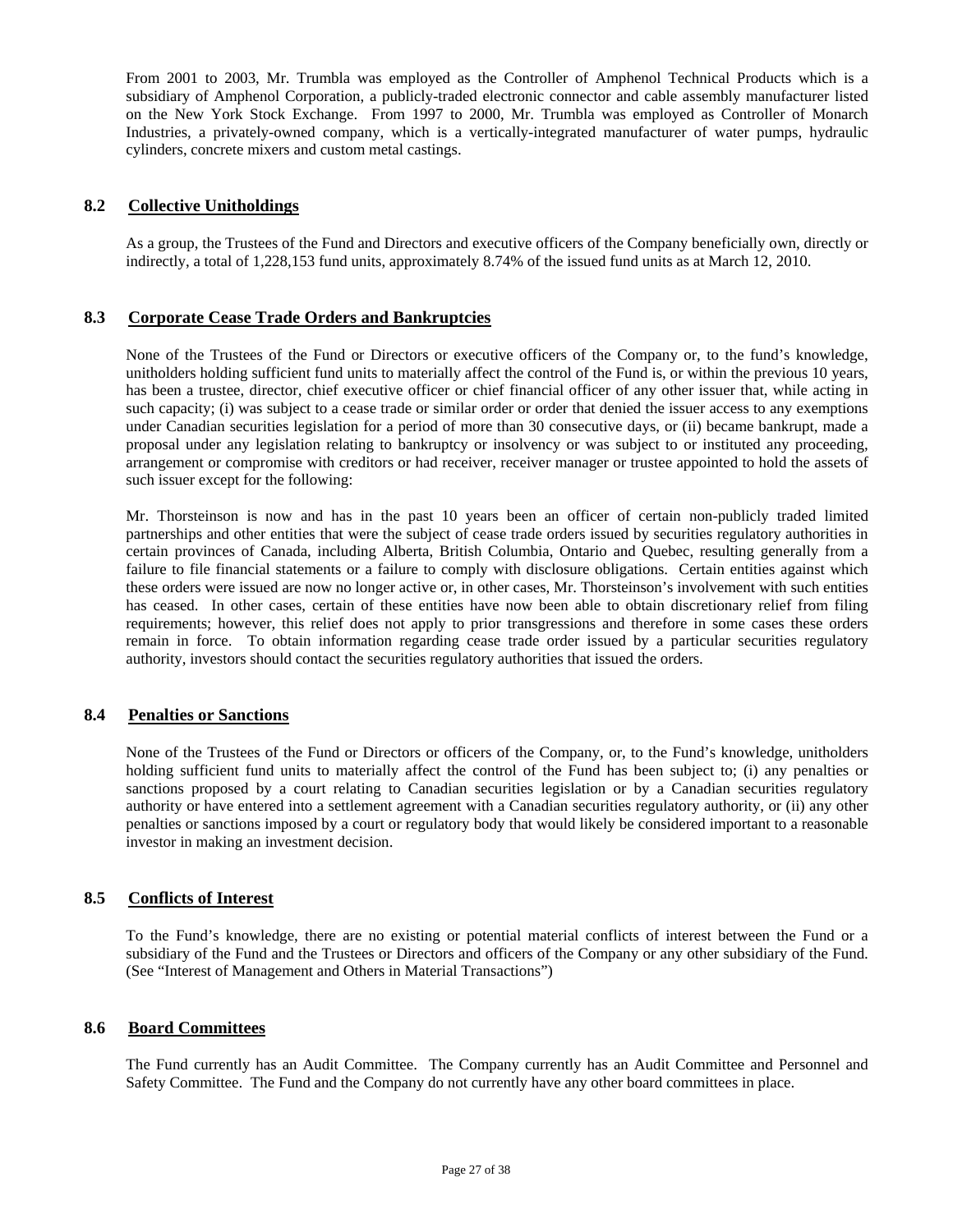Committee membership is shown in the following table:

|                      | <b>Audit Committee</b> | Personnel & Safety Committee |
|----------------------|------------------------|------------------------------|
| J. Richard Bird      | X                      | X                            |
| J. Judd Buchanan     | X.                     | X                            |
| D. Greg Doyle        | $X^{(1)}$              | X                            |
| J. Urban Joseph      | X                      | $X^{(1)}$                    |
| Arni C. Thorsteinson |                        | X                            |
|                      |                        |                              |

(1) Committee Chair

# **9. AUDIT COMMITTEE INFORMATION**

### **9.1 Audit Committee**

Each of the Audit Committees of the Fund and the Company is currently comprised of four members, being J.R. Bird, J.J. Buchanan, D.G. Doyle, and J.U. Joseph. Mr. Doyle is Chair of the Audit Committees. All the members are independent and financially literate. The following profiles outline the relevant education and experience of each member. Also see brief profiles of each member in Section 8 – Trustees, Directors and Officers.

*J. Richard Bird* has been on the Board of the Fund or the Company since December 1987 and has been a member of the Audit Committees since that time. Mr. Bird was the Chair of the Audit Committees up until March 7, 2006. He has served as a trustee, director, senior officer, and audit committee member of several issuers listed in Canada and the U.S., and has had responsibility for the oversight of preparation of financial statements, disclosure controls, internal financial controls and certification of financial statements to the U.S. Sarbanes-Oxley 404 Standards.

*Honourable J. Judd Buchanan* has been on the Board of the Fund or the Company since April 1997 and has been a member of the Audit Committees since that time. He has a breadth of experience as a corporate director, audit committee member and senior officer, both within and outside the construction industry.

*D. Greg Doyle* has been on the Board of the Fund or the Company since May 2003, and has been a member of the Audit Committees since that time. Following the Audit Committee meetings on March 7, 2006, Mr. Doyle was appointed Chair of each committee. As former Managing Partner of KPMG LLP's Winnipeg office and as former Senior Partner at KPMG Polska, Mr. Doyle has a breadth of experience relating to the application of accounting principles, financial statement disclosure and understanding internal controls and procedures.

*J. Urban Joseph* has been on the Board of the Fund or the Company since April 2001 and has been a member of the Audit Committees since that time. He has 38 years' experience in the banking industry, during which time he was involved in most business segments of the bank, which included an in-depth understanding of accounting principles and financial analysis.

### **9.2 Pre-Approval Policies and Procedures**

Each of the Audit Committees of the Fund and the Company has adopted specific policies and procedures for the engagement of non-audit services provided by the Fund's external auditors. These procedures are contained in the Joint Audit Committee Charter (included as Appendix A), which requires that the committee pre-approve, in accordance with applicable law, any non-audit services to be provided to the Fund or the Company by the external auditor, with reference to compatibility of the service relative to the external auditor's independence.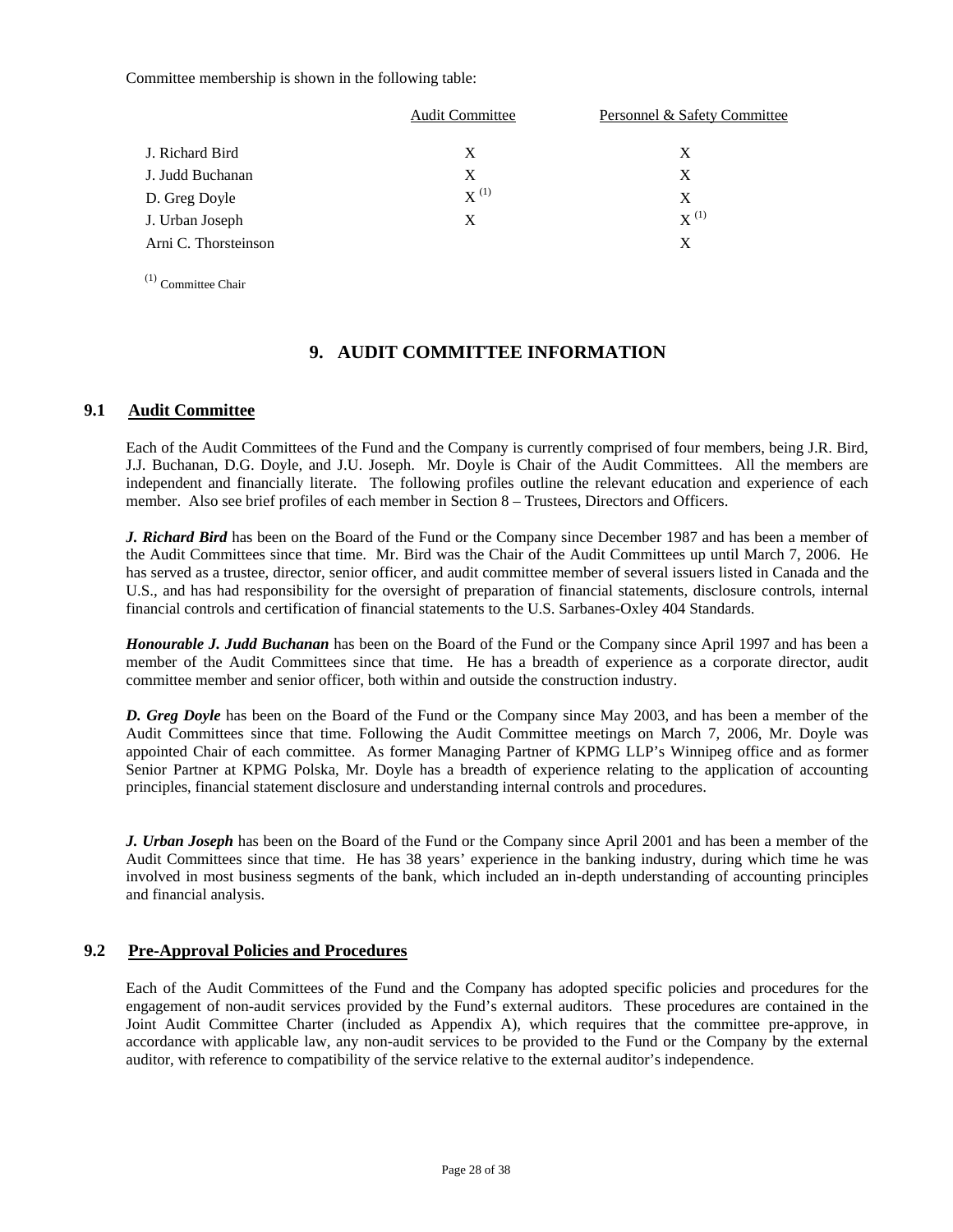### **9.3 External Auditor Service Fees (By Category)**

Fees paid or payable to the external auditor for the last two fiscal years are summarized in the following table:

|                    | 2009      | 2008      |
|--------------------|-----------|-----------|
| Annual Audit Fees  | \$187,800 | \$250,000 |
| Audit Related Fees |           |           |
| Tax Fees           | 30,350    | 11,420    |
| All Other Fees     | $\theta$  |           |
| Total Fees         | \$218,150 | \$261,420 |

Tax Fees include preparation of US income tax returns and advice on various tax-planning matters for the Fund, the Company and its subsidiaries and partnership.

### **9.4 Audit Committee Charter**

See Appendix A for text of Joint Audit Committee Charter.

# **10. PROMOTERS**

Bird Construction Company Limited took the initiative in founding and organizing the Fund in 2006 and may therefore be considered to be a promoter of the Fund for the purposes of applicable Canadian securities legislation.

# **11. LEGAL PROCEEDINGS**

In the normal course of business, the Fund's wholly-owned operating entities engage in business activities that may expose it to potential legal proceedings. The Fund or its operating entities are not currently party to legal proceedings that are considered material to the operations either individually or in the aggregate. Reasonable estimates for the cost of settlement of any known legal matters have been made by management and are included in the Fund's consolidated financial statements.

# **12. INTEREST OF MANAGEMENT AND OTHERS IN MATERIAL TRANSACTIONS**

During 2009, Bird was involved in several construction contracts with Shelter Canadian Properties Limited and Huntingdon Real Estate Investment Trust or companies affiliated with them. Shelter Canadian Properties Limited is controlled by Mr. A.C. Thorsteinson, a Trustee of the Fund and a Bird Director. Mr. D.G. Doyle, a Trustee of the Fund and Bird Director, is a trustee of Huntingdon Real Estate Investment Trust. All contracts with Shelter Canadian Properties Limited, Huntingdon Real Estate Investment Trust or companies affiliated with them are completed on construction terms typical in the industry.

# **13. TRANSFER AGENTS AND REGISTRARS**

Computershare Trust Company of Canada Watermark Tower Suite 600, 530 8<sup>th</sup> Avenue SW Calgary, AB T2P 3S8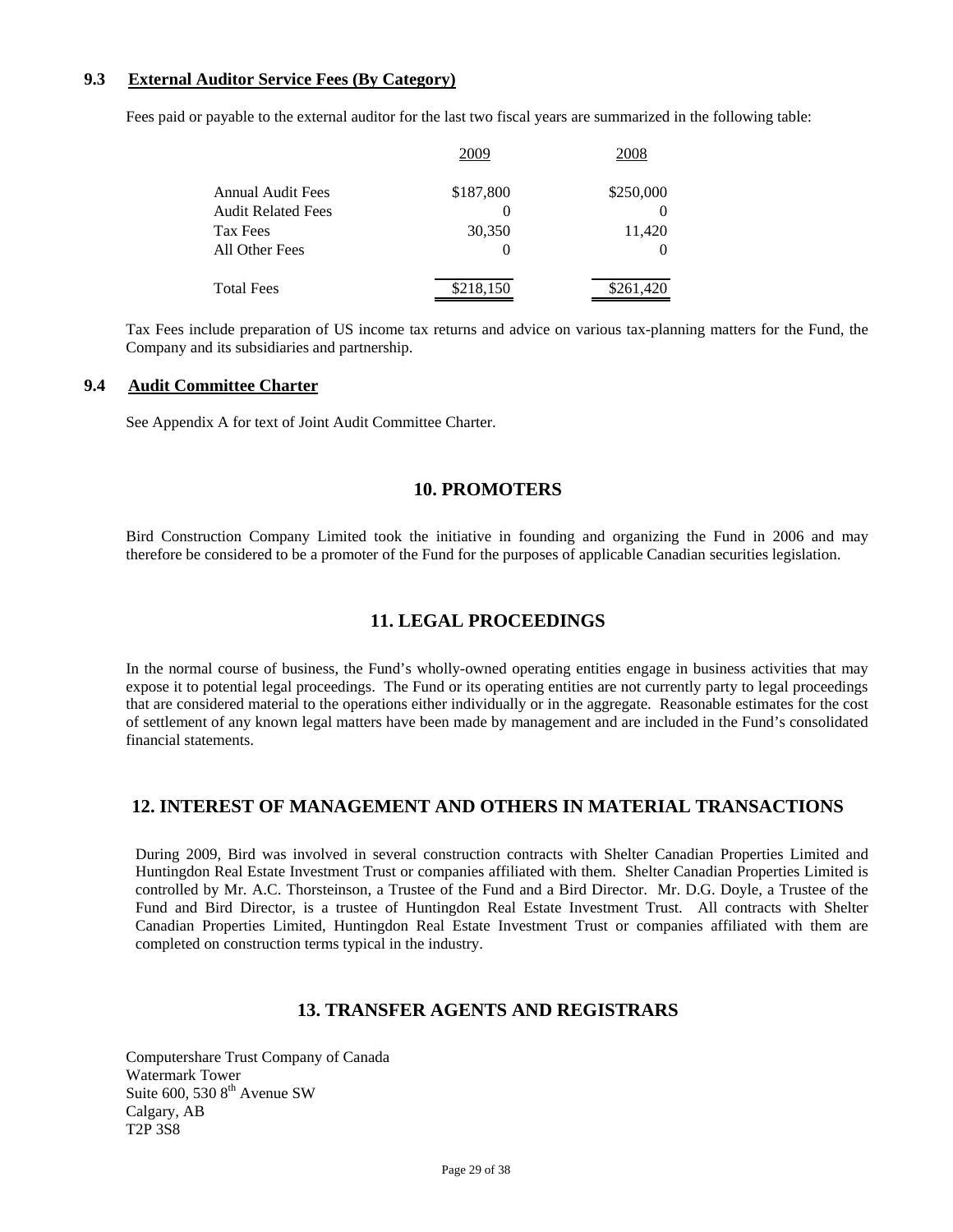# **14. MATERIAL CONTRACTS**

The following are the only material contracts, other than contracts entered into in the ordinary course of business, entered into by the Fund or its subsidiaries during the most recently completed financial year ended December 31, 2009 or before the most recently completed financial year but that are still in effect:

- (a) The Amended and Restated Declaration of Trust of Bird Construction Income Fund dated February 16, 2006, providing for the establishment and operation of the Fund.
- (b) The Administration Agreement between Bird Construction Income Fund and Bird Construction Company Limited, dated February 27, 2006, allowing Bird Construction Company Limited to act as Administrator of the Fund.
- (b) The Note Indenture between Bird Construction Company Limited (formerly Bird Construction Acquisitionco Inc.) and Computershare Trust Company of Canada dated February 27, 2006, providing for the issue of unsecured, subordinated notes by Bird Construction Income Fund to Bird Construction Company Limited.
- (c) The Share Purchase Agreement between Bird Construction Income Fund, Rideau Construction Incorporated ("RCI"), Rideau Management Services Incorporated ("RMSI") and other parties dated December 17, 2007 providing for the purchase by the Fund of all the outstanding shares of RCI and RMSI.

All the above-noted contracts may be viewed on www.sedar.com

# **15. INTERESTS OF EXPERTS**

The consolidated financial statements of the Fund as at and for the year ended December 31, 2009 have been examined by KPMG LLP, Chartered Accountants, as detailed in their auditor's report dated March 12, 2010. KPMG LLP is independent of the Fund in accordance with the auditor's rules of professional conduct in Canada.

# **16. ADDITIONAL INFORMATION**

Additional information, including information as to the Trustees', Directors' and Officers' remuneration and principal holders of securities of the Fund, as applicable, is contained in the Fund's Management Information Circular for the Annual Meeting of unitholders to be held on May 10, 2010. Additional financial information is provided in the Fund's financial statements and MD&A for the year ended December 31, 2009. A copy of these documents may be obtained upon request from Charmane L. Morrow, Secretary and Manager of Executive Administrative Services at 5403 Eglinton Avenue West, Toronto, Ontario, M9C 5K6. Such reports have also been filed with applicable securities regulatory authorities and are available through the SEDAR website (www.sedar.com) under the Fund's publicly-filed documents.

This Annual Information Form contains forward-looking statements, which involve risks and uncertainties that could cause actual results to differ materially from those contemplated by such statements. Factors that could cause such differences include changes in government policy relating to the taxation of income trusts, the cyclical nature of the construction industry, changes in interest rates and general economic conditions, adverse weather, cost and availability of materials used to manufacture the Company's products, competitive developments affecting the building products industry, and the risk factors described from time-to-time in the reports and disclosure documents filed by the Fund with Canadian Securities regulatory agencies and commissions. The list is not exhaustive of the factors that may impact the Fund's forward-looking statements. These and other factors should be considered carefully and readers should not place undue reliance on the Fund's forward-looking statements. As a result of the foregoing and other factors, no assurance can be given as to any such future results, level of activity or achievements and neither the Fund nor any other person assumes responsibility for the accuracy and completeness of these forward-looking statements. The factors underlying current expectations are dynamic and subject to change. The Fund undertakes no obligation to update forward-looking statements contained in this document.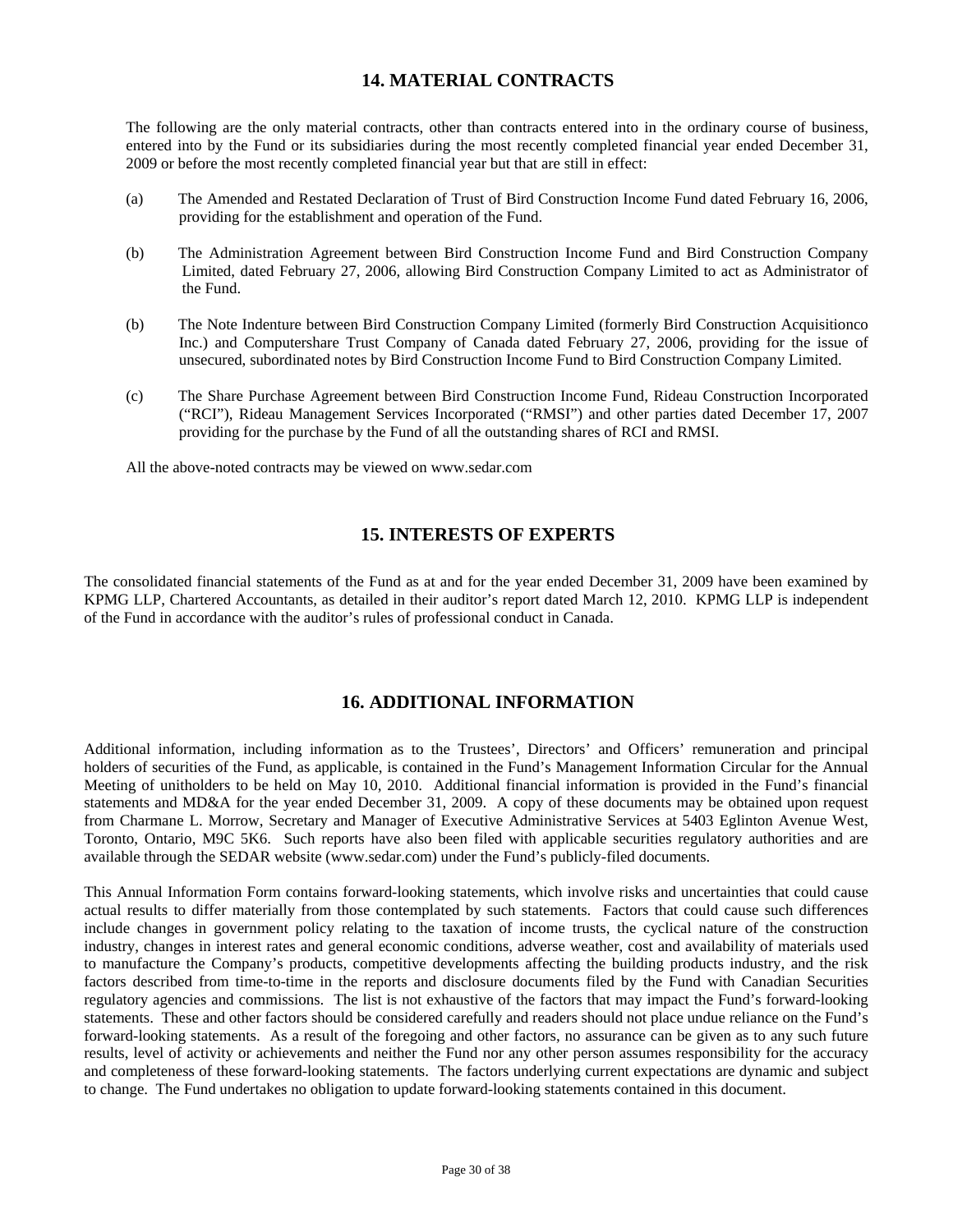# **17. JOINT AUDIT COMMITTEE CHARTER, APPENDIX A**

# **BIRD CONSTRUCTION INCOME FUND AND BIRD CONSTRUCTION COMPANY LIMITED**

The following is the text of the Joint Audit Committee Charter:

# **1. PURPOSE**

Each of the Board of Trustees of the Fund and the Board of Directors of the Company (the "Boards") have established an Audit Committee (the "Committee") to take steps on its behalf as are necessary to assist the Boards in fulfilling their oversight responsibilities regarding:

- (a) the integrity of the financial statements;
- (b) the internal control systems of the Fund or the Company;
- (c) the external audit process;
- (d) the internal audit process, if any;
- (e) risk management;
- (f) investment opportunities and the raising of funds by the Fund;
- (g) the Fund's compliance with legal and regulatory requirements; and
- (h) any additional duties set out in this charter or otherwise delegated to the Committees by the respective Boards.

# **2. COMPOSITION & QUALIFICATIONS**

Each of the Board of Trustees of the Fund and the Board of Directors of the Company will in each year, immediately following the Annual General Meeting appoint a minimum of four (4) Trustees or Directors as members of its Committee. All members of the Committees shall be non-management Trustees or Directors. In addition, the Committees will be comprised of independent Trustees or Directors, as required by all applicable corporate, exchange and securities statutes, laws and regulations in Canada.

All members of the Committees shall be financially literate. While the Boards shall determine the definition of and criteria for financial literacy, this shall, at a minimum, include the ability to read and understand a set of financial statements that present a breadth and level of complexity of accounting issues that are generally comparable to the breadth and complexity of the issues that can reasonably be expected to be raised by the Fund's or the Company's financial statements and as defined in Part 1, item 1.5 of Multilateral Instrument 52-110.

The Chief Executive Officer ("CEO") of the Company, the Chief Financial Officer ("CFO") of the Company, the external auditor and, to the extent the Chairs of the Boards are not otherwise members of the Committees, the Chairs, and all other Trustees or Directors who are not members of the Committees may be invited to attend all meetings of the Committees in an ex-officio capacity and shall not vote. The CEO and CFO shall not attend in-camera sessions.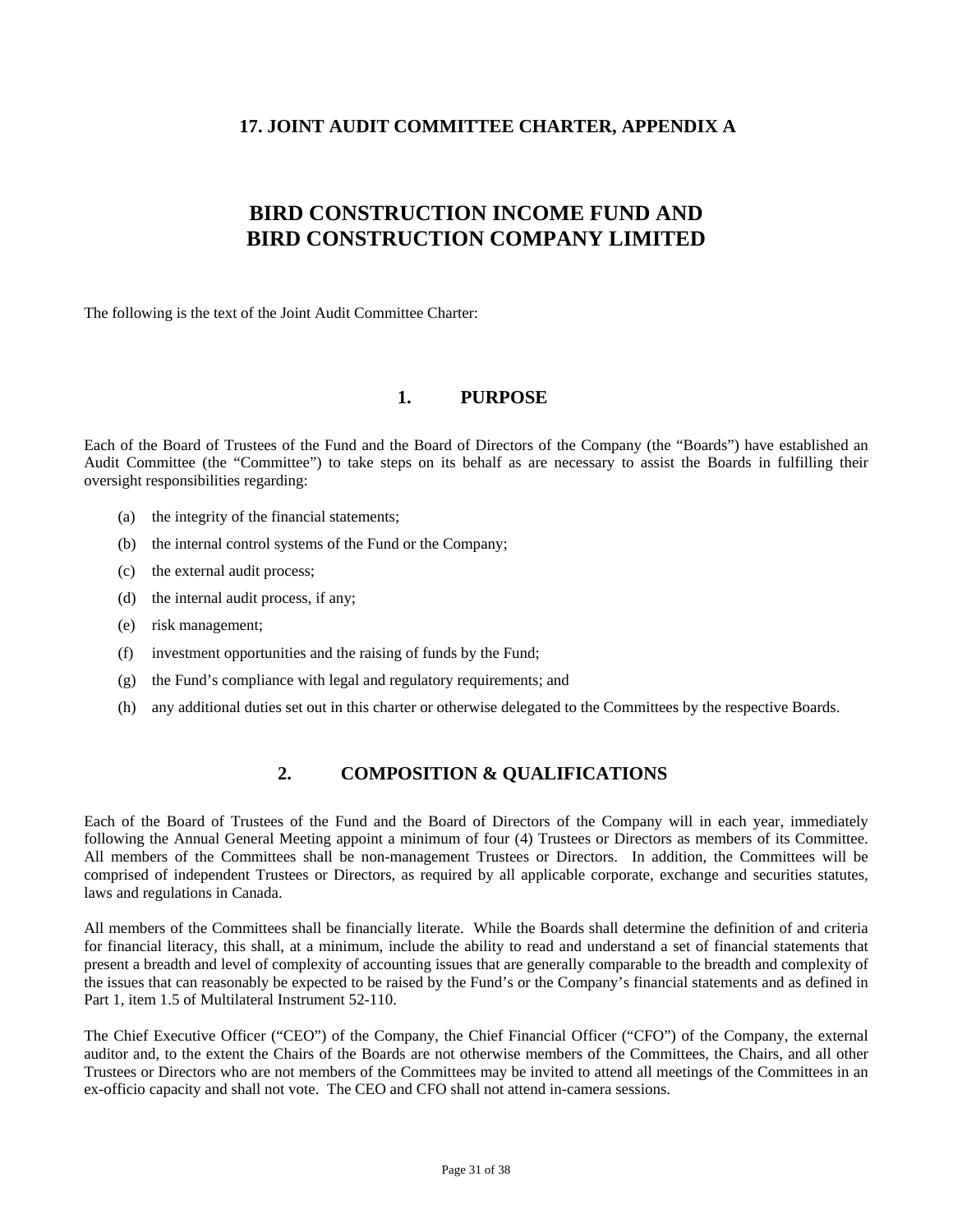# **3. DUTIES & RESPONSIBILITIES**

The Committees shall have the following duties, where applicable:

### **3.1 Financial Reporting and Disclosure**

### *3.1.1 Annual Financial Statements*

Review with management of the Company and the external auditor, the audited annual consolidated financial statements of the Fund, all related documents including Management's Discussion & Analysis ("MD&A"), Annual Information Form ("AIF"), Management Information Circular ("MIC"), complete Annual Report, and earnings press releases and recommend the approval of such documents to the Board. Review with management of the Company, the annual consolidated financial statements of the Company.

### *3.1.2 Quarterly Review*

Review the quarterly consolidated financial statements of the Fund, the related MD&A and earnings press releases and recommend the approval of such documents to the Board and also determine the extent of the involvement of the external auditor, if any, in reviewing quarterly financial statements.

### *3.1.3 Certifications*

Review certification by the CEO and CFO as to the accuracy and completeness of the Fund's reports and filings with the securities regulators and the TSX.

### *3.1.4 Significant Accounting Principles and Disclosure Issues*

Review with management of the Company and the external auditor, significant accounting principles and disclosure issues, including complex or unusual transactions, highly judgmental areas such as reserves or cost to complete estimates, significant changes to accounting principles, and alternative treatments under Canadian GAAP for material transactions. This shall be undertaken with a view to understanding their impact on the consolidated financial statements, and to gaining reasonable assurance that the statements are accurate, complete, do not contain any misrepresentations, and present fairly the fund's financial position and the results of its operations in accordance with Canadian GAAP.

### *3.1.5 Compliance*

Confirm through discussions with management of the Company that Canadian GAAP and all applicable laws or regulations related to financial reporting, statutory obligations and disclosure have been complied with.

# *3.1.6 Legal Events*

Review any actual or anticipated litigation or other events, including tax assessments, which could have a material current or future effect on the Fund's consolidated financial statements, and the manner in which these have been reflected in the consolidated financial statements.

# *3.1.7 Off-Balance-Sheet Transactions*

Discuss with management of the Company, the effect of off-balance-sheet transactions, arrangements, obligations and other relationships with non-consolidated entities or other persons, if any, that may have a material current or future effect on the Fund's financial condition, changes in financial condition, results of operations, liquidity, capital expenditures, capital resources, distributable cash disclosures or significant components or revenues and expenses.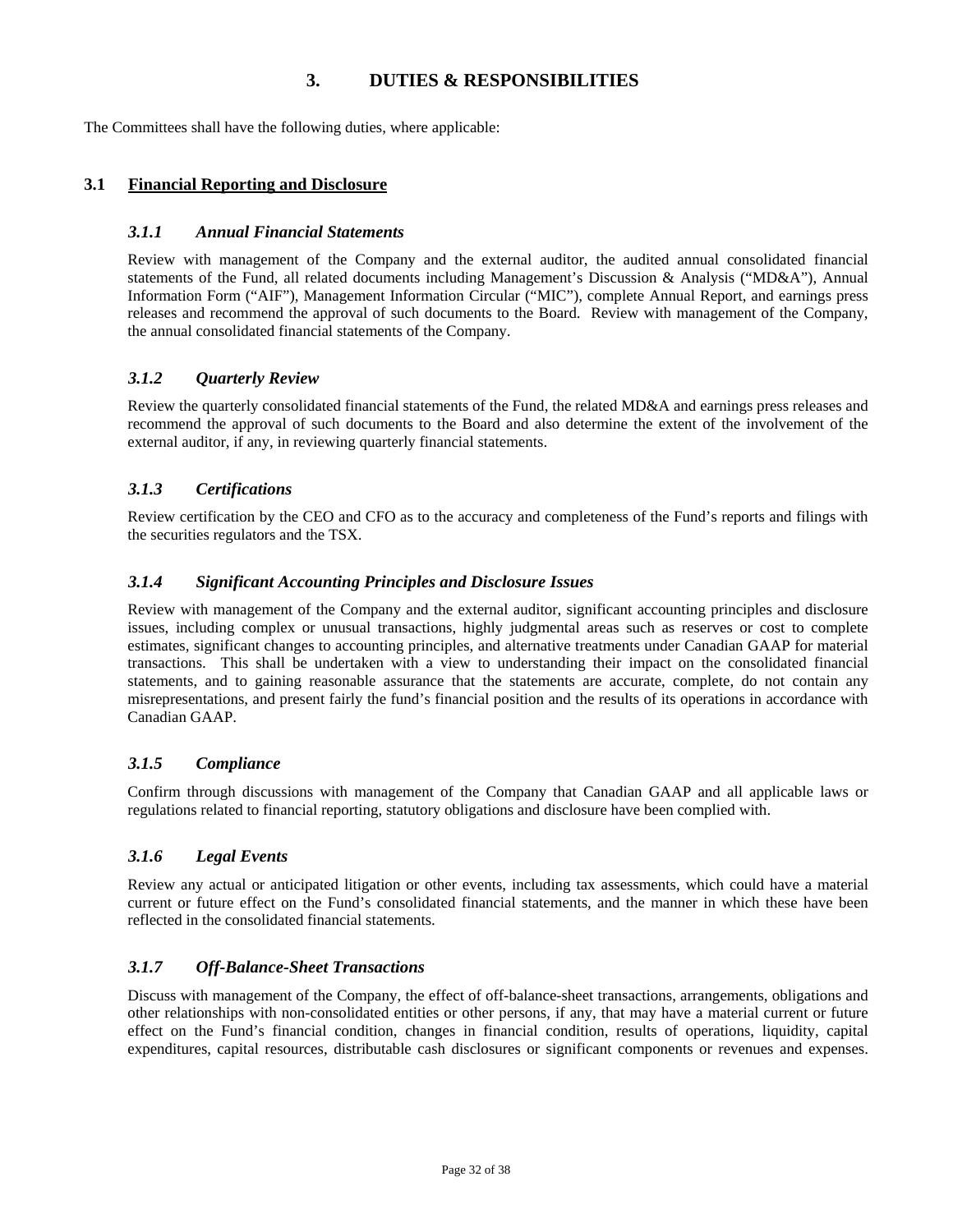### *3.1.8 Other Disclosures*

Satisfy itself that adequate procedures are in place for the review of the Fund's public disclosure of financial information, other than the public disclosure of the information referred to above, and periodically assess the adequacy of those procedures.

# **3.2 Oversight of Internal Controls**

### *3.2.1 Review and Assessment*

Review and assess the adequacy and effectiveness of the Fund's and the Company's system of internal control and management information systems through discussions with management and the external auditor and include a review of any management letter prepared by the external auditor.

# *3.2.2 Oversight*

Oversee system of internal control, by:

- reviewing with management of the Company, documentation and conclusion about the effectiveness of internal controls identified in the Fund's and the Company's ongoing review of the design and reliability of internal controls over financial reporting, including disclosures in the MD&A;
- reviewing with management of the Company, its philosophy with respect to internal controls and, on a regular basis, all significant control-related findings together with management's response;
- monitoring and reviewing policies and procedures for internal accounting, financial control and management information;
- consulting with the external auditor regarding the adequacy of the Fund's and the Company's internal controls; and
- obtaining from management of the Company adequate assurances that all statutory payments and withholdings have been made.

# *3.2.3 Fraud*

Confirm investigations of alleged fraud and illegality relating to the Fund's or the Company's finances.

### *3.2.4 Complaints*

- Confirm with management of the Company that appropriate procedures exist for the receipt, retention and treatment of complaints received by the Fund or the Company regarding accounting, internal accounting controls or auditing matters, the confidential, anonymous submission by employees of concerns regarding questionable accounting or auditing matters, and for the protection from retaliation of those who report such complaints in good faith.
- Reviewing any complaints received by the Audit Committee Chairs pursuant to the Company's Whistleblower Policy.

# **3.3 External Audit**

### *3.3.1 Appointment or Replacement*

Recommend the appointment or replacement of the Fund's external auditor to the Board, who will consider the recommendation prior to submitting the nomination to the unitholders for their approval.

# *3.3.2 Compensation*

Review with management of the Company, and make recommendations to the Board, regarding the compensation of the external auditor. In making a recommendation with respect to compensation, the Committee shall consider the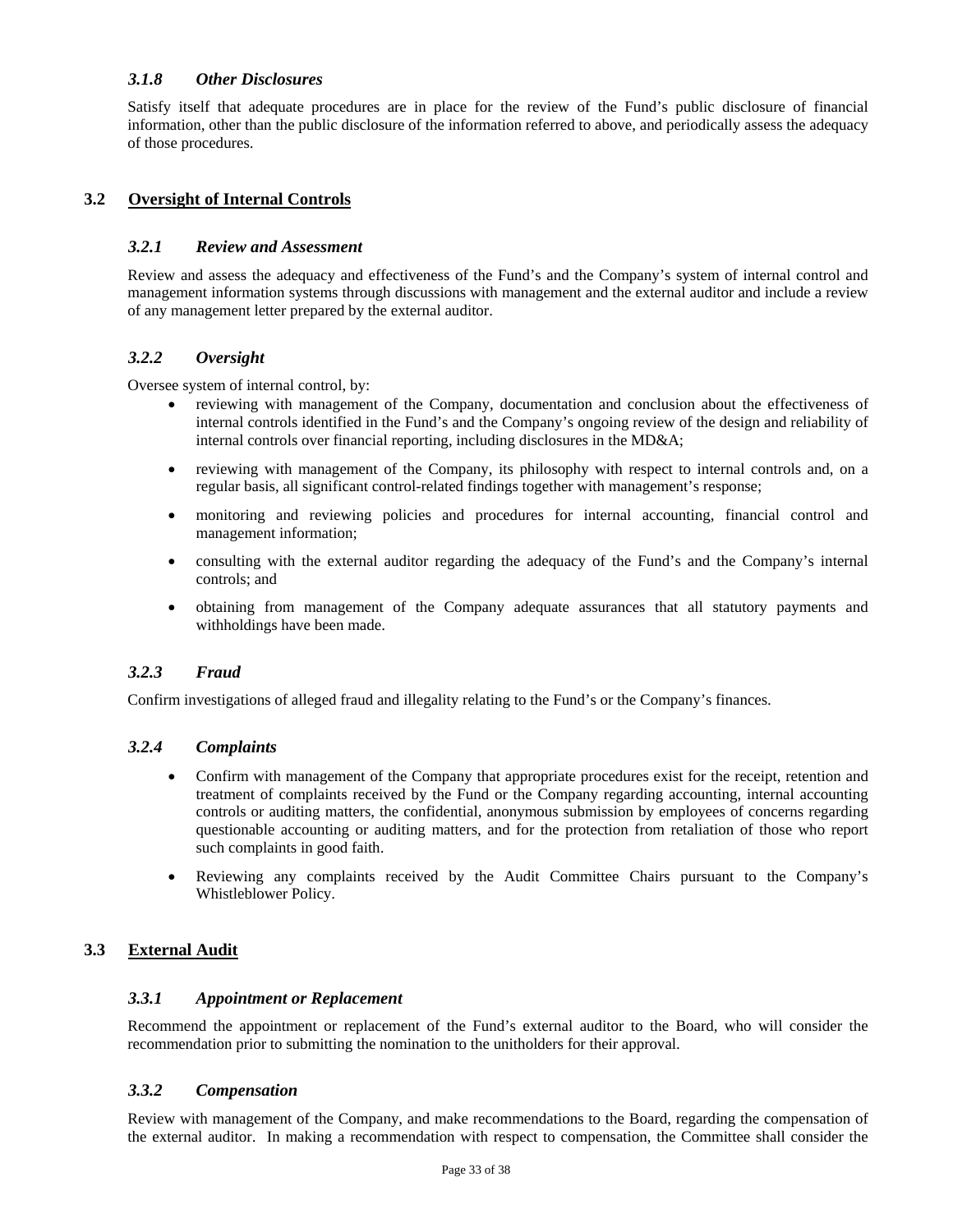number and nature of reports issued by the external auditor, the quality of internal controls, the size, complexity and financial condition of the Fund, and the extent of internal audit, if any, and other support provided by the Fund to the external auditor.

### *3.3.3 Reporting Relationships*

The external auditor will report directly to the Fund's Audit Committee.

### *3.3.4 Performance*

Review with management of the Company, on a regular basis, the terms of the external auditor's engagement, accountability, experience, qualifications and performance. Evaluate the performance of the external auditor.

### *3.3.5 Transition*

Review management's plans for an orderly transition to a new external auditor, if required.

### *3.3.6 Audit Plan*

Review the audit plan and scope of the external audit with the external auditor and management of the Company.

### *3.3.7 Audit Plan Changes*

Discuss with the external auditor any significant changes required in the approach or scope of their audit plan, management's handling of any proposed adjustments identified by the external auditor, and any actions or inactions by management that limited or restricted the scope of their work.

### *3.3.8 Review of Results*

Review, in the absence of management of the Company, the results of the annual external audit, the audit report thereon, the auditor's review of the related MD&A, AIF, MIC and any management letter prepared by the external auditor, and discuss with the external auditor the quality (not just the acceptability) of accounting principles used, major risk factors, any alternative treatments of financial information that have been discussed with management, the ramification of their use and the auditor's preferred treatment, and any other material communications with management. The auditors shall confirm to the Committee that no limitations were placed on the scope or nature of their audit procedures.

### *3.3.9 Disagreements with Management*

Resolve any disagreements between management of the Company and the external auditor regarding financial reporting.

### *3.3.10 Material Written Communications*

Review all other material written communications between the external auditor and management of the Company, including the post-audit management letter containing the recommendations of the external auditor, management's response and, subsequently, follow up identified weaknesses.

### *3.3.11 Other Audit Matters*

Review any other matters related to the external audit that are to be communicated to the Committee under generally accepted auditing standards.

### *3.3.12 Meeting with External Auditor*

Meet with the external auditor in the absence of management of the Company at least annually to discuss and review specific issues, as appropriate, as well as any significant matters that the auditor may wish to bring to the Committee for its consideration.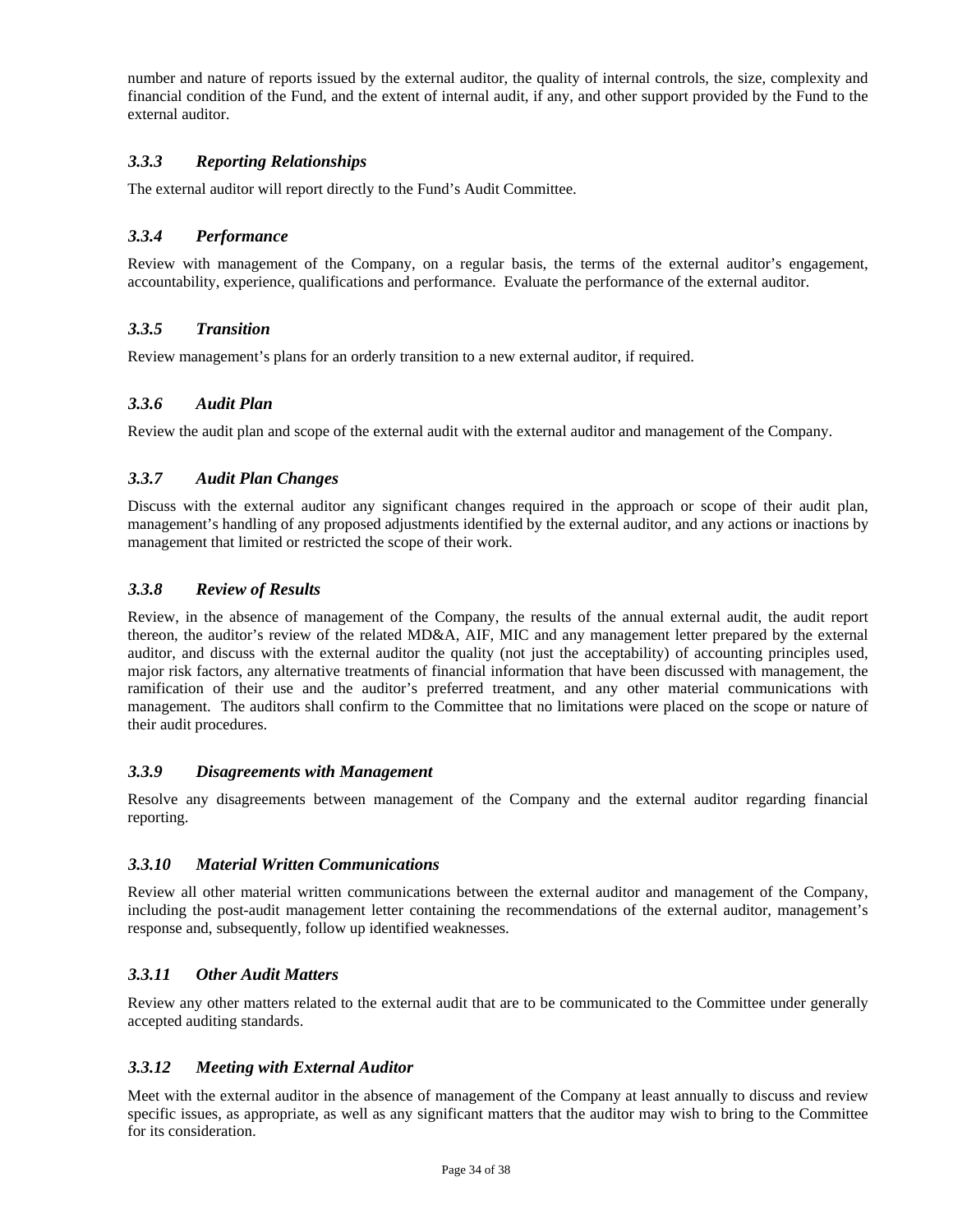### *3.3.13 Correspondence*

Review with management of the Company and the external auditor any correspondence with regulators or governmental agencies, employee complaints or published reports that raise material issues regarding the Fund's consolidated financial statements or accounting policies.

### *3.3.14 Independence*

At least annually, and before the external auditor issues its report on the annual consolidated financial statements, review and confirm the independence of the external auditor through discussions with the auditor on their relationship with the Fund, including details of all non-audit services provided. Consider the safeguards implemented by the external auditor to minimize any threats to their independence, and take action to eliminate all factors that might impair, or be perceived to impair, the independence of the external auditor. Consider the number of years the lead audit partner has been assigned to the Fund, and consider whether it is appropriate to recommend to the Board a policy of rotating the lead audit partner.

### *3.3.15 Non-Audit/Audit Services*

Pre-approve any non-audit services to be provided to the Fund or the Company by the external auditor, with reference to compatibility of the service with the external auditor's independence.

### *3.3.16 Hiring Policies*

Review and approve the hiring policies of the Company regarding partners, employees and former partners and employees of the present or former external auditor.

# *3.3.17 Personnel*

Discuss with the external auditors, the competency of the Company's financial and accounting personnel.

### *3.3.18 Management's Comments*

Review with management of the Company, the responsiveness of the auditors to the Fund's needs.

# **3.4 Internal Audit**

### *3.4.1 Internal Audit*

Review and approve management's decision relating to any potential need for internal auditing, including whether this function should be outsourced and if such function is outsourced, approve the supplier of such service.

# **3.5 Risk Management**

### *3.5.1 Adequacy of Policies and Procedures*

Review and assess annually, the adequacy of the Fund's and the Company's major financial risk management policies and procedures with regard to identification of the Fund's and the Company's major financial risks. Review and assess the adequacy of the implementation of appropriate systems to mitigate and manage the risks, and report regularly to the Boards.

### **3.6 Financial Planning and Investments**

### *3.6.1 Business Plan*

Review and recommend the Company's Annual Business Plan, including the annual Operating and Capital Budgets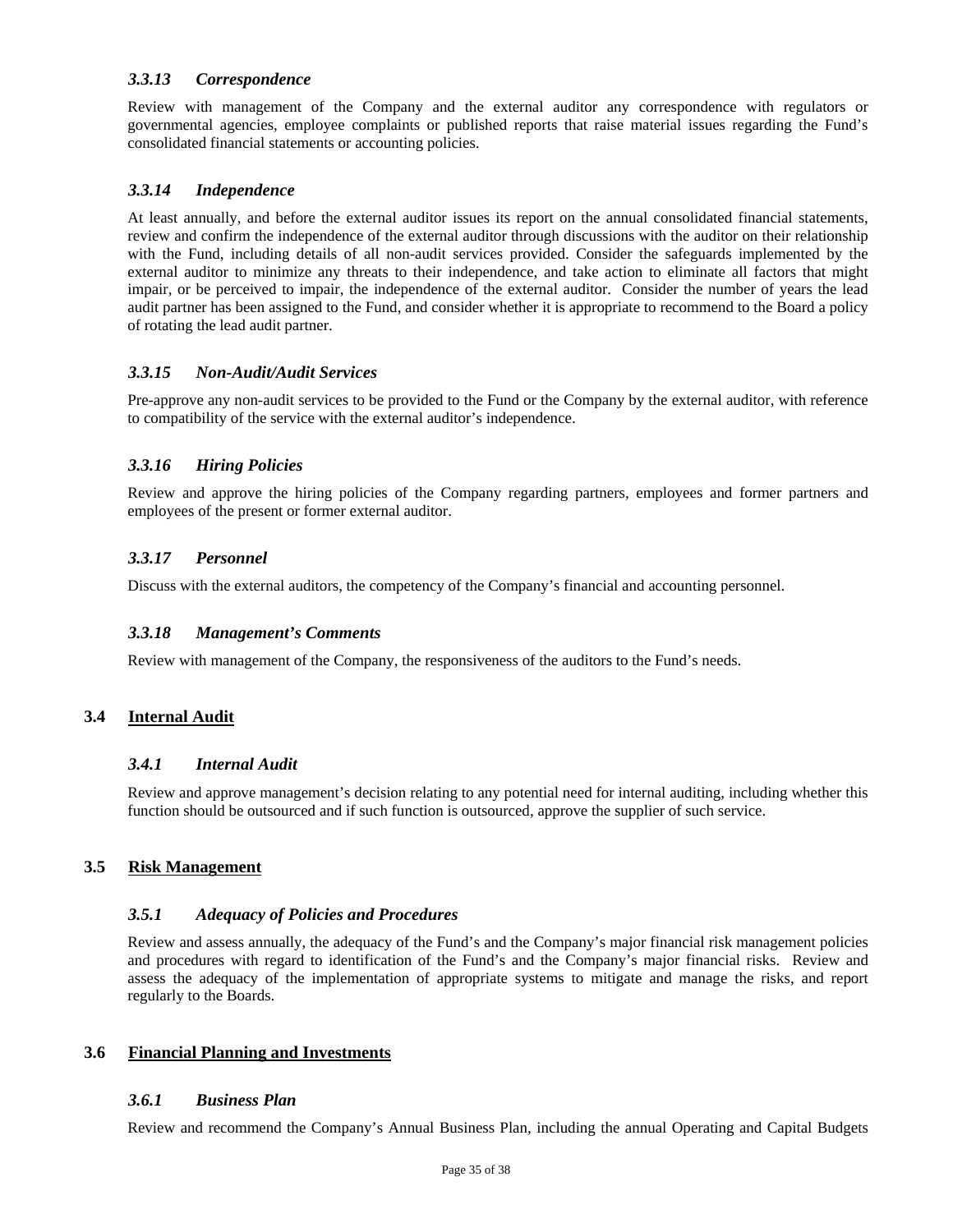for submission to the Board of Directors for approval. Review periodic financial forecasts.

### *3.6.2 Investment Opportunities*

Review and assess investment opportunities of a value exceeding management's authority, in accordance with procedures established by the Boards from time-to-time.

### *3.6.3 Guidelines and Policies*

Review and approve guidelines and policies for the investing of cash in money market products and marketable securities and review reports from management of the Company on the results of such investments against established policies and benchmarks.

### *3.6.4 Additional Funds for Investment*

Review and assess management's plans with respect to raising additional funds, whether through debt or capital, in accordance with procedures established by the Boards from time-to-time.

### **3.7 Compliance**

### *3.7.1 Filings with Regulatory Authorities*

Review with management of the Company, the Fund's relationship with regulators, and the timeliness and accuracy of Fund filings with regulatory authorities.

### *3.7.2 Code of Ethics*

Review the Boards' Code of Ethics and the Company's Employee Code of Ethics and confirm that adequate and effective systems are in place to enforce compliance.

### **3.8 Communication**

### *3.8.1 Communication Channels*

Establish and maintain direct communication channels with management of the Company, the external auditor and the Board to discuss and review specific issues as appropriate.

### *3.8.2 Coordination with Management*

The Committees will coordinate with management of the Company on audit and financial matters, and will:

- meet privately with management of the Company at least quarterly to discuss any areas of concern to the Committees or management; and
- review expenses incurred by the Chairs of the Boards and CEO of the Company. Ensure that the CEO reviews all expenses incurred by direct executive reports of the CEO.

# **3.9 Related Party Transactions**

### *3.9.1 Related Party Transactions*

Review with management of the Company all related party transactions and the development of policies and procedures related to those transactions.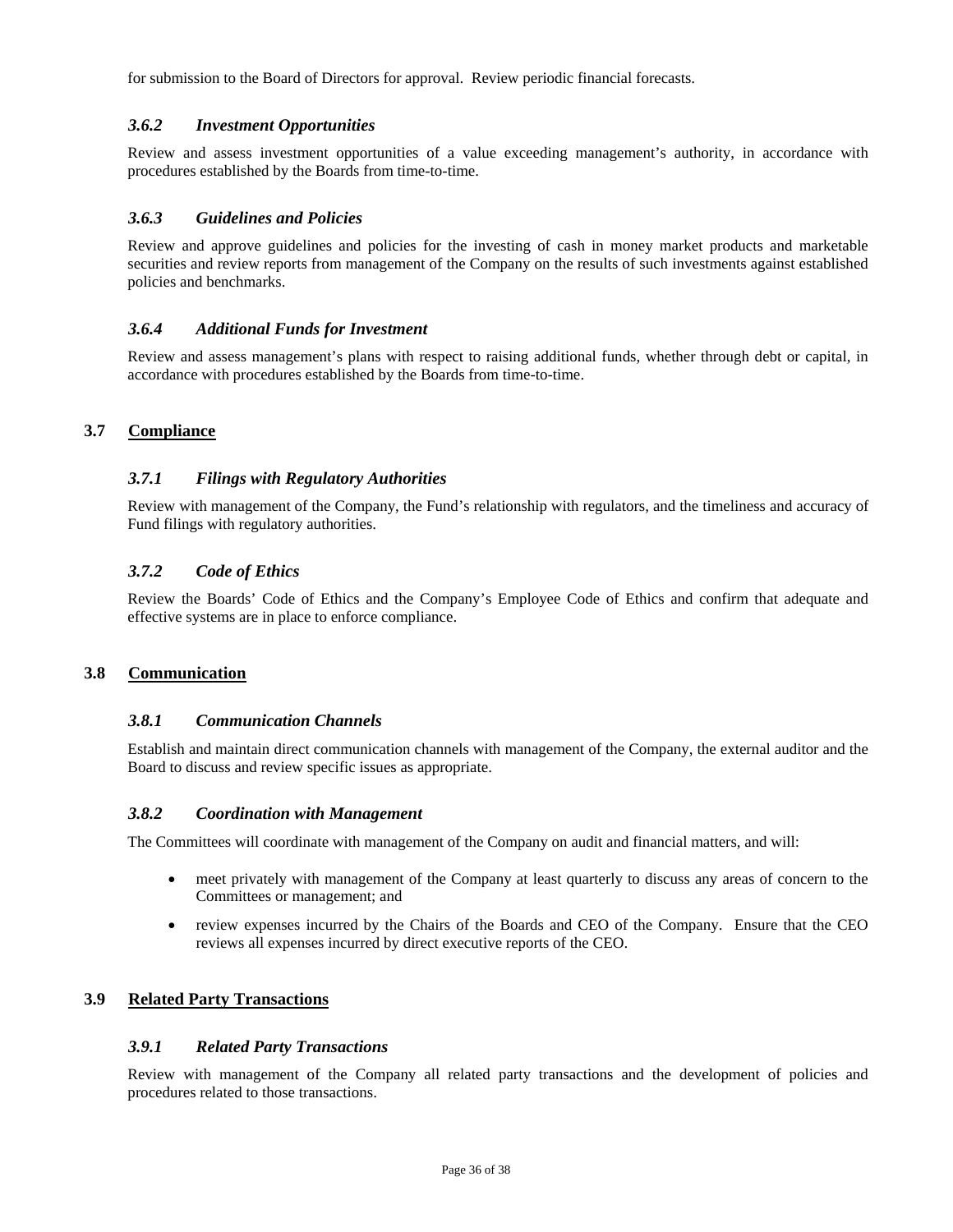#### **3.10 Board Relationship and Reporting**

#### *3.10.1 Adequacy of Charter*

Review and assess the adequacy of the Joint Audit Committee Charter annually and submit such amendments as the Committees propose to the Boards.

### *3.10.2 Disclosure*

Oversee appropriate disclosure of the Joint Audit Committee Charter, and other information required to be disclosed by applicable legislation, in the Fund's AIF, MD&A and MIC and all other applicable disclosure documents.

### *3.10.3 Reporting*

Report regularly to the Board on Committee activities, issues and related recommendations.

### **4. CHAIR**

The Boards will in each year appoint the Chair of its Committee. The Chair shall have accounting or related financial expertise. In the Chair's absence, or if the position is vacant, the Committee may select another member as Chair. The Chair will have the right to exercise all powers of the Committee between meetings but will attempt to involve all other members as appropriate prior to the exercise of any powers and will, in any event, advise all other members of any decisions made or powers exercised.

### **5. MEETINGS**

The Committees shall meet at the request of its Chair, but in any event they will meet at least four times a year and as many additional times as the Committees deem necessary. Notices calling meetings shall be sent to all Committee members, to the CEO and CFO of the Fund's Administrator, to the Chair of the Board and to all other Trustees or Directors. The external auditor or any member of the Committee may call a meeting of the Committee.

### **6. QUORUM**

A majority of members of the Committee, whether present in person, by teleconferencing, or by videoconferencing will constitute a quorum.

# **7. REMOVAL AND VACANCY**

A member may resign from the Committee, and may be removed and replaced at any time by the Board, and will automatically cease to be a member as soon as the member ceases to be a Trustee or Director. The Board will fill vacancies on the Committee by appointment from amongst the Trustees of the Board or the Directors of the Board in accordance with Section 2 of this Charter. Subject to quorum requirements, if a vacancy exists on the Committee, the remaining members will exercise all the Committee's powers.